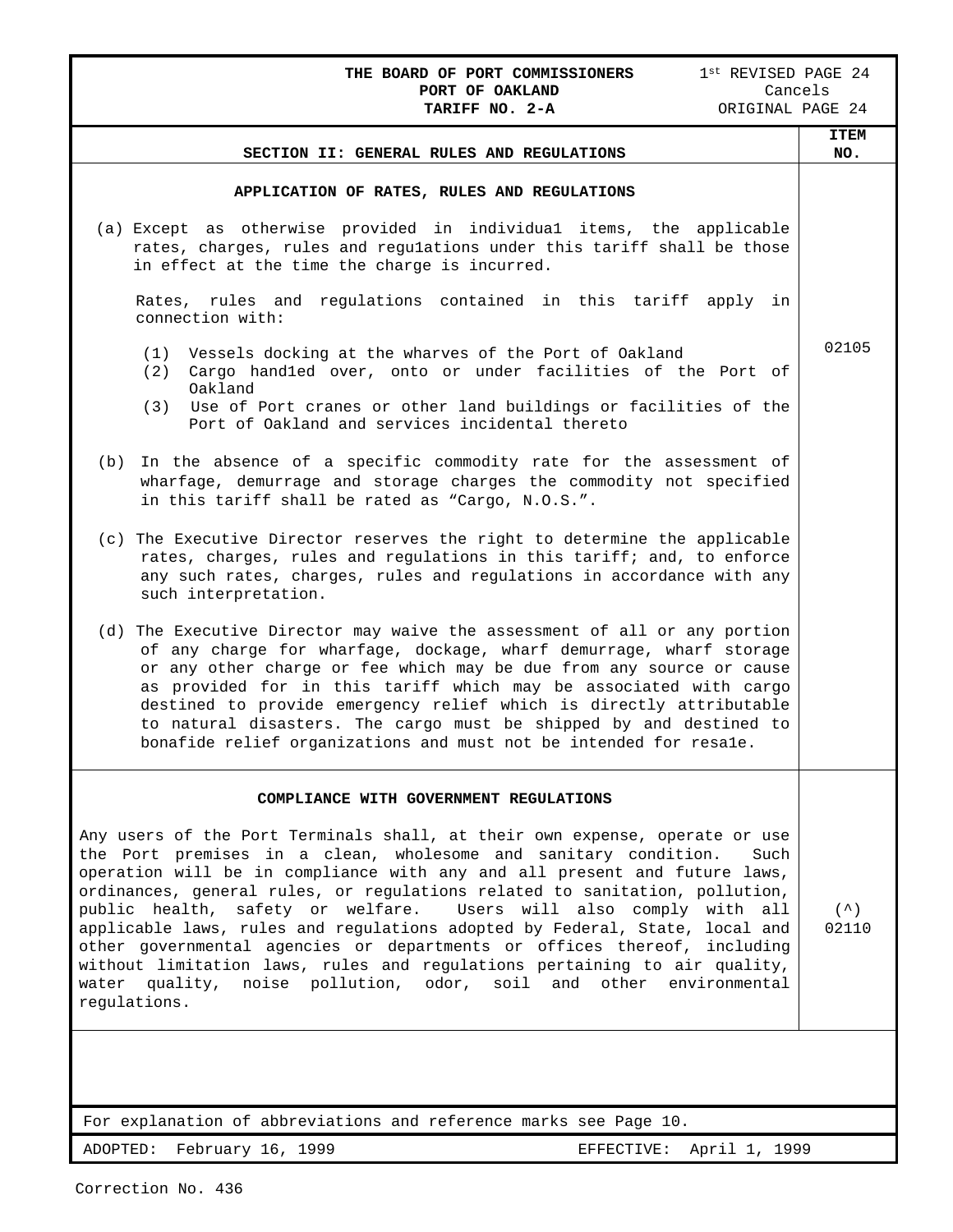| THE BOARD OF PORT COMMISSIONERS<br>PORT OF OAKLAND<br>TARIFF NO. 2-A                                                                                                                                                                                                                                                                                                                                                                                                                                         | $1st$ REVISED PAGE 25<br>Cancels<br>ORIGINAL PAGE 25 |
|--------------------------------------------------------------------------------------------------------------------------------------------------------------------------------------------------------------------------------------------------------------------------------------------------------------------------------------------------------------------------------------------------------------------------------------------------------------------------------------------------------------|------------------------------------------------------|
| SECTION II: GENERAL RULES AND REGULATION                                                                                                                                                                                                                                                                                                                                                                                                                                                                     | <b>ITEM</b><br>NO.                                   |
| <b>AUTHORIZATION</b>                                                                                                                                                                                                                                                                                                                                                                                                                                                                                         |                                                      |
| The Executive Director is authorized to compile the provisions herein<br>and schedule of rates in the form of a tariff to be known as Tariff<br>No. 2-A of the Port of Oakland and subsequent reissues thereto for the<br>convenience of the shippers as well as other uses of the Port, and to<br>provide for furnishing the same to applicants therefore upon their<br>request.                                                                                                                            | 02115                                                |
| PENALTY FOR UNAUTHORIZED USE OF PORT FACILITIES                                                                                                                                                                                                                                                                                                                                                                                                                                                              |                                                      |
| No person shall collect any toll, wharfage, dockage or other charge,<br>or land ships at or remove any property upon or from any of the<br>wharves, piers, docks landings or other facilities owned or operated<br>by the Board without being authorized by it to do so. Any person,<br>vessel, or its owners, agent or operators using any unassigned wharf<br>or other wharf area without first securing an assignment therefore<br>from the Port shall be subject to penalties as provided in Item 02125. | 02120                                                |
| VIOLATIONS OF ORDINANCE                                                                                                                                                                                                                                                                                                                                                                                                                                                                                      |                                                      |
| Any person violating any of the provisions of this ordinance shall be<br>deemed guilty of a misdemeanor and upon conviction thereof shall be<br>punished by a fine of not more than One Thousand Dollars (\$1,000.00)<br>or by imprisonment in the city prison for a period of not more than<br>six (6) months, or by both such fine and imprisonment. All the<br>remedies herein provided for shall be non-exclusive, cumulative, and<br>in addition to other remedies at law or in equity.                 | 02125                                                |
|                                                                                                                                                                                                                                                                                                                                                                                                                                                                                                              |                                                      |

For explanation of abbreviations and reference marks see Page 10.

ADOPTED: June 11, 2020 <br>
EFFECTIVE: July 1, 2020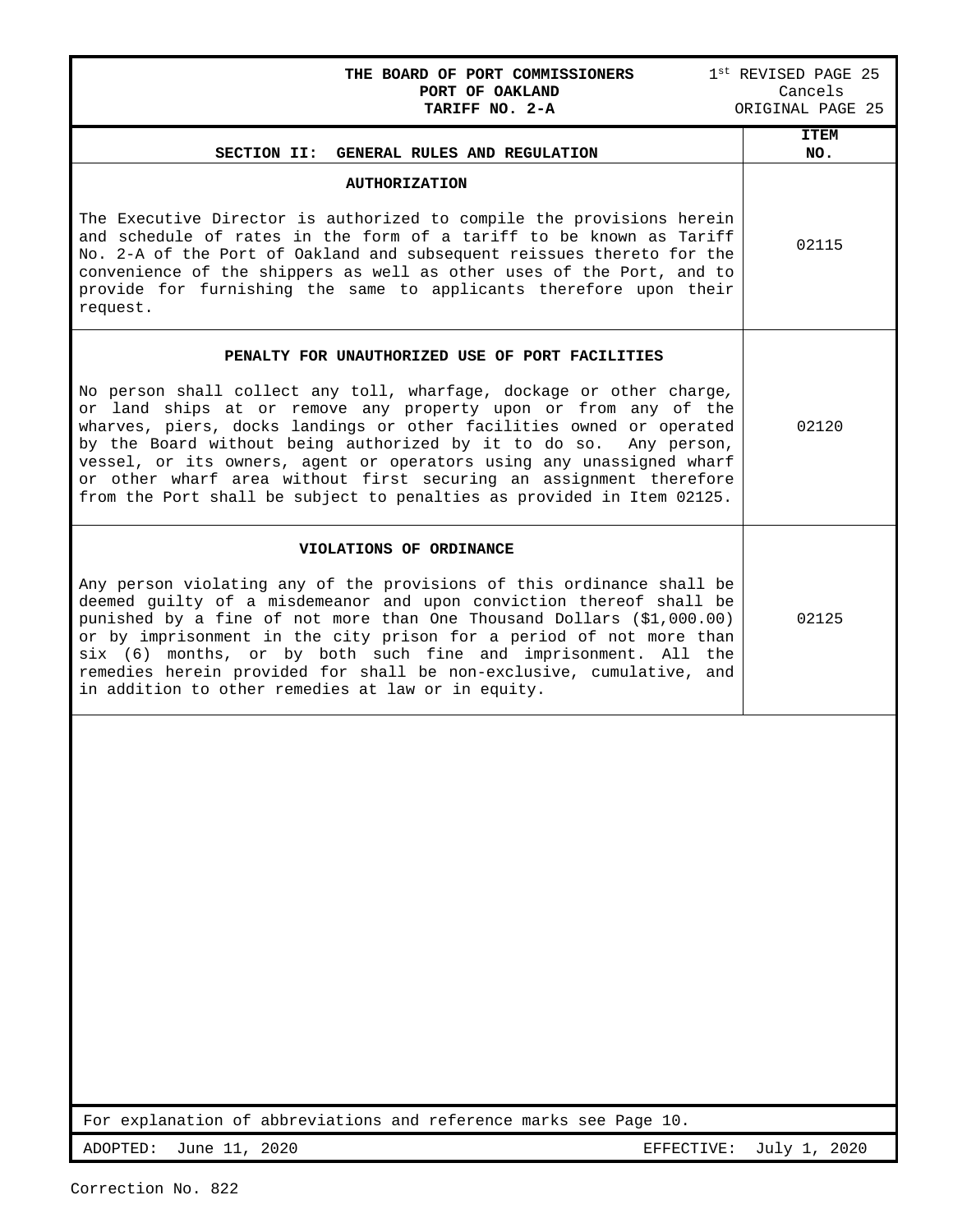### THE BOARD OF PORT COMMISSIONERS ORIGINAL PAGE 26 **PORT OF OAKLAND TARIFF NO. 2-A**

|                                                                                                                                                                                                                                                                                                                                                                                                                                                                                                                                          | <b>ITEM</b>      |
|------------------------------------------------------------------------------------------------------------------------------------------------------------------------------------------------------------------------------------------------------------------------------------------------------------------------------------------------------------------------------------------------------------------------------------------------------------------------------------------------------------------------------------------|------------------|
| SECTION II: GENERAL RULES AND REGULATIONS                                                                                                                                                                                                                                                                                                                                                                                                                                                                                                | NO.              |
| TERMS AND CONDITIONS OF PAYMENT                                                                                                                                                                                                                                                                                                                                                                                                                                                                                                          |                  |
| (a) Use of Port facilities and/or services is conditioned upon assurance<br>satisfactory to the Executive Director that all applicable charges<br>will be paid when due. Except as otherwise provided, all charges<br>contained in this tariff are due and payable as they are incurred or<br>upon completion of service or use.                                                                                                                                                                                                         |                  |
| The Executive Director may require payment of charges in advance as<br>(b)<br>follows:                                                                                                                                                                                                                                                                                                                                                                                                                                                   | 02130            |
| (1) By the vessel, its owners or agents before vessel is assigned a<br>berth and commences its loading or unloading operations.                                                                                                                                                                                                                                                                                                                                                                                                          |                  |
| By the cargo owner, shipper, consignee or wharf assignee before<br>(2)<br>cargo leaves off the terminal.                                                                                                                                                                                                                                                                                                                                                                                                                                 |                  |
| For all charges on perishable cargo, household goods and<br>(3)<br>personal effects or cargo of doubtful value.                                                                                                                                                                                                                                                                                                                                                                                                                          |                  |
| (c) Payment terms are cash unless the Port customer, prior to the use of<br>Port facilities or services, has established credit worthiness<br>satisfactory to the Executive Director or has posted adequate<br>security acceptable to the Executive Director and has thereby been<br>relieved of cash payment requirements by the Executive Director as<br>set forth in Port of Oakland Form MT-150, Standard Application Form<br>for Tariff Assignment and Tariff Assignment.                                                           |                  |
| The provisions of this item govern the terms of payment by, and<br>(d)<br>liability of, an agent acting on behalf of a disclosed principal for<br>charges owing from said principal as a user of Port facilities,<br>notwithstanding any other provision to the contrary in this tariff of<br>in any form issued pursuant to this tariff. If written reports<br>required of Assignee or customer are delayed by Assignee or customer,<br>the Port may bill assignee or customer upon the Port's estimates of<br>accrued tariff revenues. |                  |
|                                                                                                                                                                                                                                                                                                                                                                                                                                                                                                                                          |                  |
| For explanation of abbreviations and reference marks see Page 10.                                                                                                                                                                                                                                                                                                                                                                                                                                                                        |                  |
| September 20, 1988<br>ADOPTED:<br>EFFECTIVE:                                                                                                                                                                                                                                                                                                                                                                                                                                                                                             | November 1, 1988 |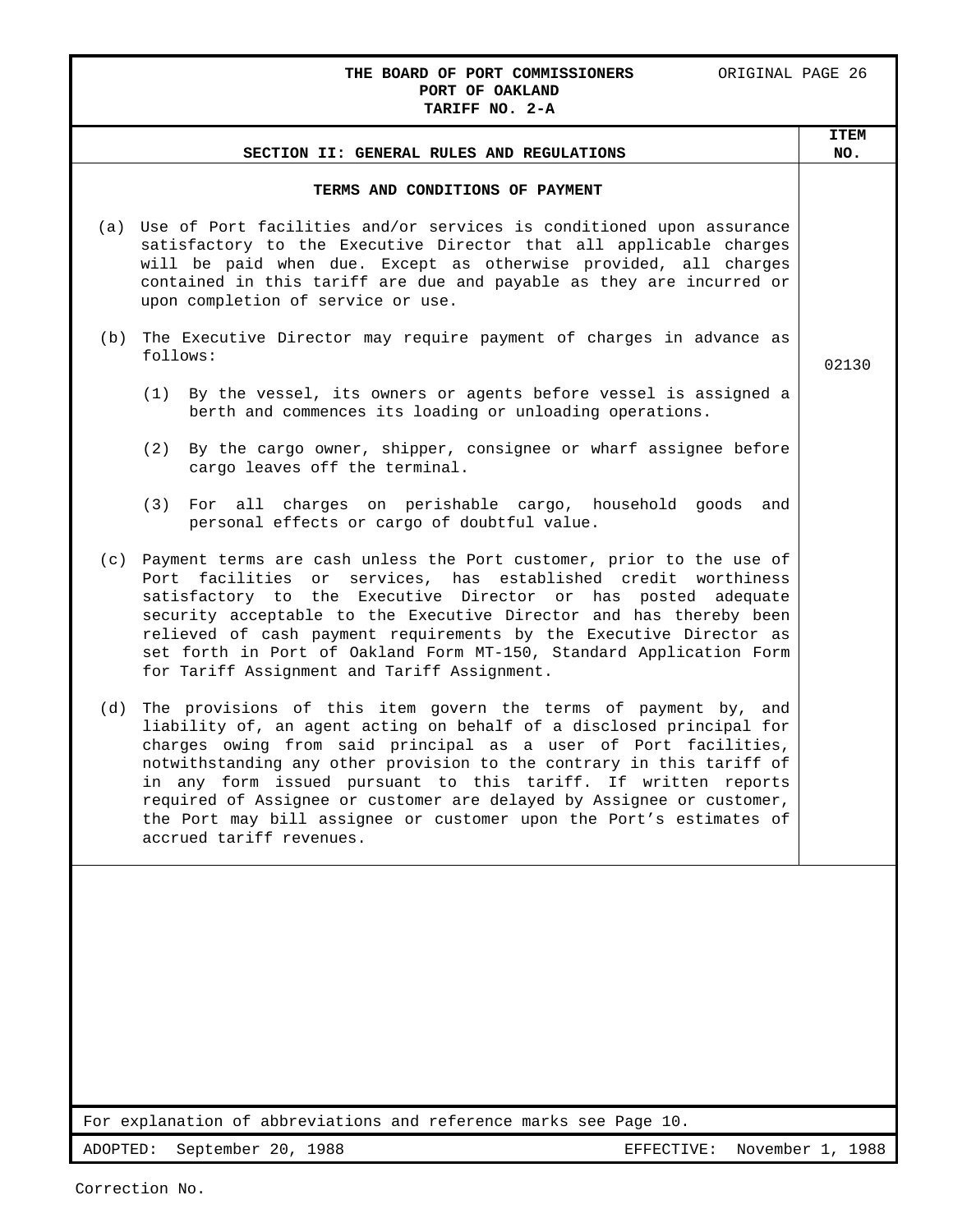### THE BOARD OF PORT COMMISSIONERS **ORIGINAL PAGE 27 PORT OF OAKLAND TARIFF NO. 2-A**

# For explanation of abbreviations and reference marks see Page 10. ADOPTED: September 20, 1988 EFFECTIVE: November 1, 1988 **SECTION II: GENERAL RULES AND REGULATIONS ITEM NO**. PAYMENT OF CHARGES (a) Use of Port terminals, facilities or equipment by any person pursuant to this tariff shall constitute acceptance of the provisions of this tariff and an agreement upon the part of such user that he is responsible for providing statements within the period specified and shall pay all charges assessed in accordance with this tariff. (b) A vessel agent or other person requesting wharf or crane assignment ("requestor") shall, as part of the assignment process, provide to the extent of his knowledge all information requested by the Port with respect to the vessel's estimated arrival and departure, amount(s) and type(s) of cargo to be worked (loaded/discharged) and estimate the amount of each category of Port charges, as enumerated, and party responsible therefore. The submission of a form, signed by the requestor, shall constitute the requestor's attestation as to the accuracy of the information therein supplied, based upon and to the extent of information made available to the requestor at the time of submission; and the Port shall hold requestor personally liable for any loss occasioned by the requestor's failure to report accurately the information as previously provided to the requestor. (c) The Wharf Assignee shall be responsible for collection of all dockage, wharfage, crane use, wharf demurrage, wharf storage and any other charges in this tariff made and assessed against a vessel or cargo, and shall guarantee and be liable to the Port for the payment of such charges, whether or not actually collected, within the time required by this tariff. All persons using Port terminals, equipment, facilities or provided services, however, are responsible for payment of charges, including delinquency payments, for said use and services. Such person's actual and direct payment of a charge or a delinquency payment to the Port shall relieve the Wharf Assignee of his responsibility for collection and payment of such charge or delinquency payment. (Item 02135 Continued on Next Page) 02135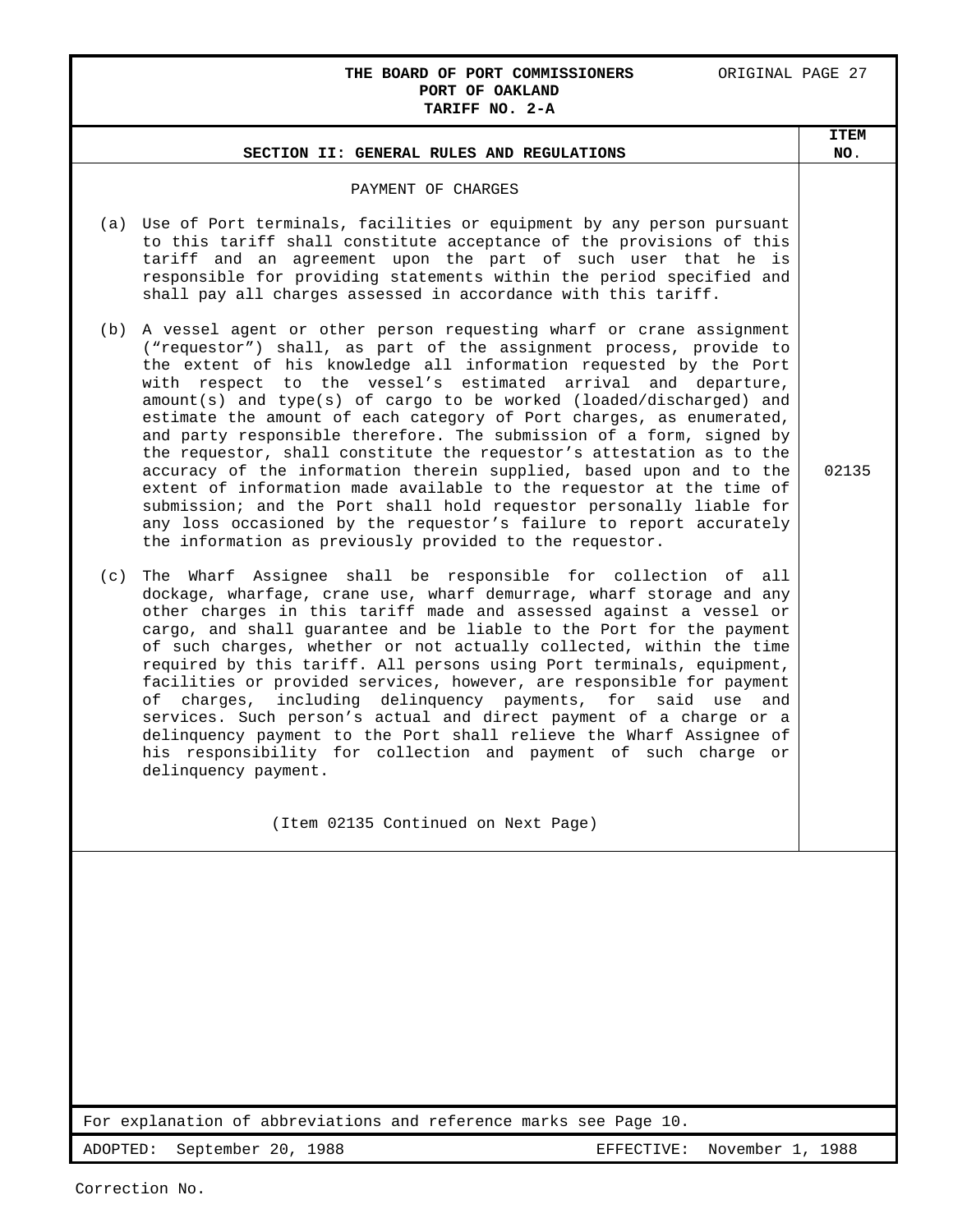## **THE BOARD OF PORT COMMISSIONERS** 2<sup>nd</sup> REVISED PAGE 28<br>**PORT OF OAKLAND** CANCELS **PORT OF OAKLAND** CANCELS **TARIFF NO. 2-A** 1<sup>st</sup> REVISED PAGE 28

| SECTION II: GENERAL RULES AND REGULATIONS                                                                                                                                                                                                                                                                                                                                                                                                                                                                                                                                            | <b>ITEM</b><br>NO. |
|--------------------------------------------------------------------------------------------------------------------------------------------------------------------------------------------------------------------------------------------------------------------------------------------------------------------------------------------------------------------------------------------------------------------------------------------------------------------------------------------------------------------------------------------------------------------------------------|--------------------|
| PAYMENT OF CHARGES                                                                                                                                                                                                                                                                                                                                                                                                                                                                                                                                                                   |                    |
| The Executive Director, at his discretion may, unless Wharf<br>(d)<br>otherwise<br>requests<br>in<br>writing,<br>solely as<br>Assignee<br>an<br>accommodation to the Wharf Assignee, provide billing information<br>a Port terminal or facility user,<br>directly to<br>but<br>said<br>accommodation shall in no way negate or modify the<br>Wharf<br>Assignee's primary responsibility to collect and timely pay to<br>the Port all charges incurred, including delinquency payments.                                                                                               |                    |
| Upon Wharf Assignee's payment to Port of all charges assessed<br>(e)<br>against a vessel or cargo, the Port shall be deemed to have<br>assigned to the Wharf Assignee the Port's lien rights against the<br>vessel and cargo, and the Executive Director, upon request of the<br>Wharf Assignee, shall execute whatever formal<br>documentary<br>evidence of such assignment that the<br>Wharf<br>Assignee<br>may<br>reasonably request.                                                                                                                                             |                    |
| For the purpose of enforcing the payment of charges named in this<br>(f)<br>tariff, on cargo handled over or stored on Port facilities, the<br>Port may take possession of such cargo and may remove and store<br>the same at the risk and expense of the owner, shipper or<br>consignee thereof, or may sell the goods at public auction or<br>other remedies<br>such<br>may be provided<br>pursue<br>as<br>by<br>law.                                                                                                                                                              | $(* )$<br>02135    |
| Monthly rent, and other pre-determined rent or recurring charges,<br>(q)<br>are due on the first day of each month and will become delinquent<br>as provided in Item 02140. All other charges required to be paid<br>are due thirty (30) days after the date of the Port's invoice for<br>such payments and will become delinquent as provided in Item<br>02140. Any rent charged on a monthly basis that is payable for a<br>portion of a month shall be pro-rated on a daily basis based upon<br>the number of days in that month, subject to the provisions of<br>Item 10155 (b). |                    |
| In the event additional charges are discovered to be due to the<br>(h)<br>Port through audit, additional statements, review of manifests<br>and bills of lading, supplemental billings will be prepared by<br>the Port for such additional charges. Additional charges billed<br>pursuant to this item 02135(h) are due thirty (30) days after the<br>date of the Port's invoice for such payment and will become<br>delinquent as provided in Item 02140.                                                                                                                           |                    |
|                                                                                                                                                                                                                                                                                                                                                                                                                                                                                                                                                                                      |                    |
| For explanation of abbreviations and reference marks see Page 10.                                                                                                                                                                                                                                                                                                                                                                                                                                                                                                                    |                    |
| ADOPTED: May 27, 2021<br>EFFECTIVE:                                                                                                                                                                                                                                                                                                                                                                                                                                                                                                                                                  | July 1, 2021       |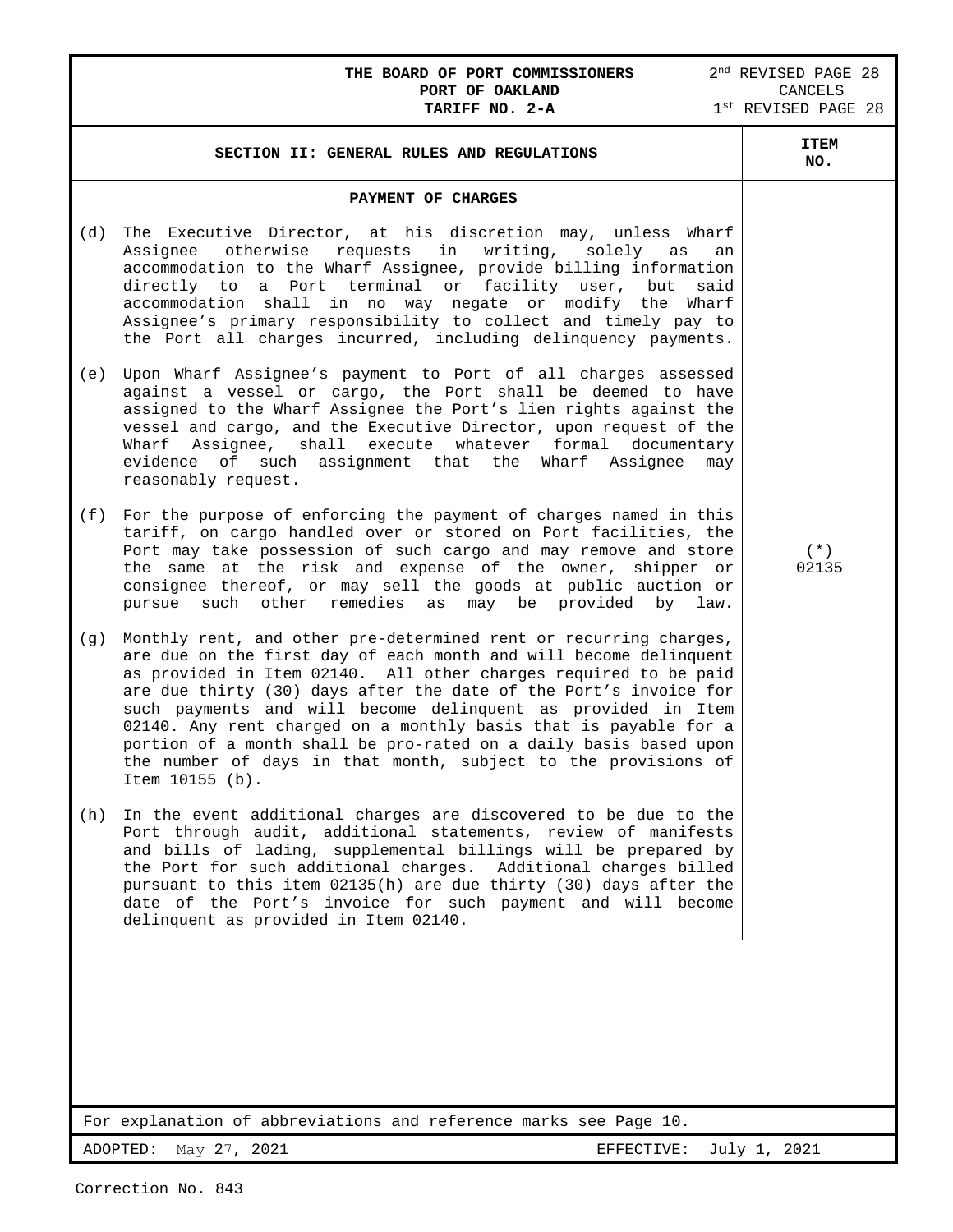| <b>THE BOARD OF PORT COMMISSIONERS</b><br>PORT OF OAKLAND<br>TARIFF NO. 2-A                                                                                                                                                                                                                                                                                                                                                                                                                                              | 3rd REVISED PAGE 29<br>Cancels<br>2 <sup>nd</sup> REVISED PAGE 29 |
|--------------------------------------------------------------------------------------------------------------------------------------------------------------------------------------------------------------------------------------------------------------------------------------------------------------------------------------------------------------------------------------------------------------------------------------------------------------------------------------------------------------------------|-------------------------------------------------------------------|
| SECTION II:<br>GENERAL RULES AND REGULATIONS                                                                                                                                                                                                                                                                                                                                                                                                                                                                             | <b>ITEM</b><br>NO.                                                |
| DELINQUENCY AND PENALTIES<br>All charges contained in this tariff shall be subject to a<br>delinquency payment charge as follows:                                                                                                                                                                                                                                                                                                                                                                                        |                                                                   |
| (a) Monthly rent, and other pre-determined rent or recurring<br>charges, will become delinquent if not received by the Port on<br>or before the tenth (10 <sup>th</sup> ) day of each month without regard to<br>whether the Port has issued any notices or invoices, and will<br>be subject to a delinquency charge of 0.06% per day, or the<br>then-current delinquent charge approved by the Board, for each<br>day from the date such payment became due and payable until<br>payment has been received by the Port. |                                                                   |
| (b) All other charges will become delinquent if not received by the<br>Port on or before the specified due date, and are subject to a<br>delinquency charge of 0.06% per day, or the then-current<br>delinquency charge approved by the Board, for each day from the<br>date such payment became due and payable until payment has been<br>received by the Port.                                                                                                                                                         | $(* )$<br>02140                                                   |
| Delinquency charges may be amended from time to time by the<br>(c)<br>Unpaid delinquency charges that<br>Board.<br>accrue<br>shall be<br>compounded monthly. The delinquency charges provided by this<br>Item 02140 are in addition to all other remedies that the Port<br>may have that are provided for in this Tariff, in any other<br>agreement that may be in place with a Port user, or otherwise<br>set forth by law.                                                                                             |                                                                   |
|                                                                                                                                                                                                                                                                                                                                                                                                                                                                                                                          |                                                                   |
|                                                                                                                                                                                                                                                                                                                                                                                                                                                                                                                          |                                                                   |
|                                                                                                                                                                                                                                                                                                                                                                                                                                                                                                                          |                                                                   |
| For explanation of abbreviations and reference marks see Page 10.                                                                                                                                                                                                                                                                                                                                                                                                                                                        |                                                                   |
| May 27, 2021<br>ADOPTED:<br>EFFECTIVE:                                                                                                                                                                                                                                                                                                                                                                                                                                                                                   | July 1, 2021                                                      |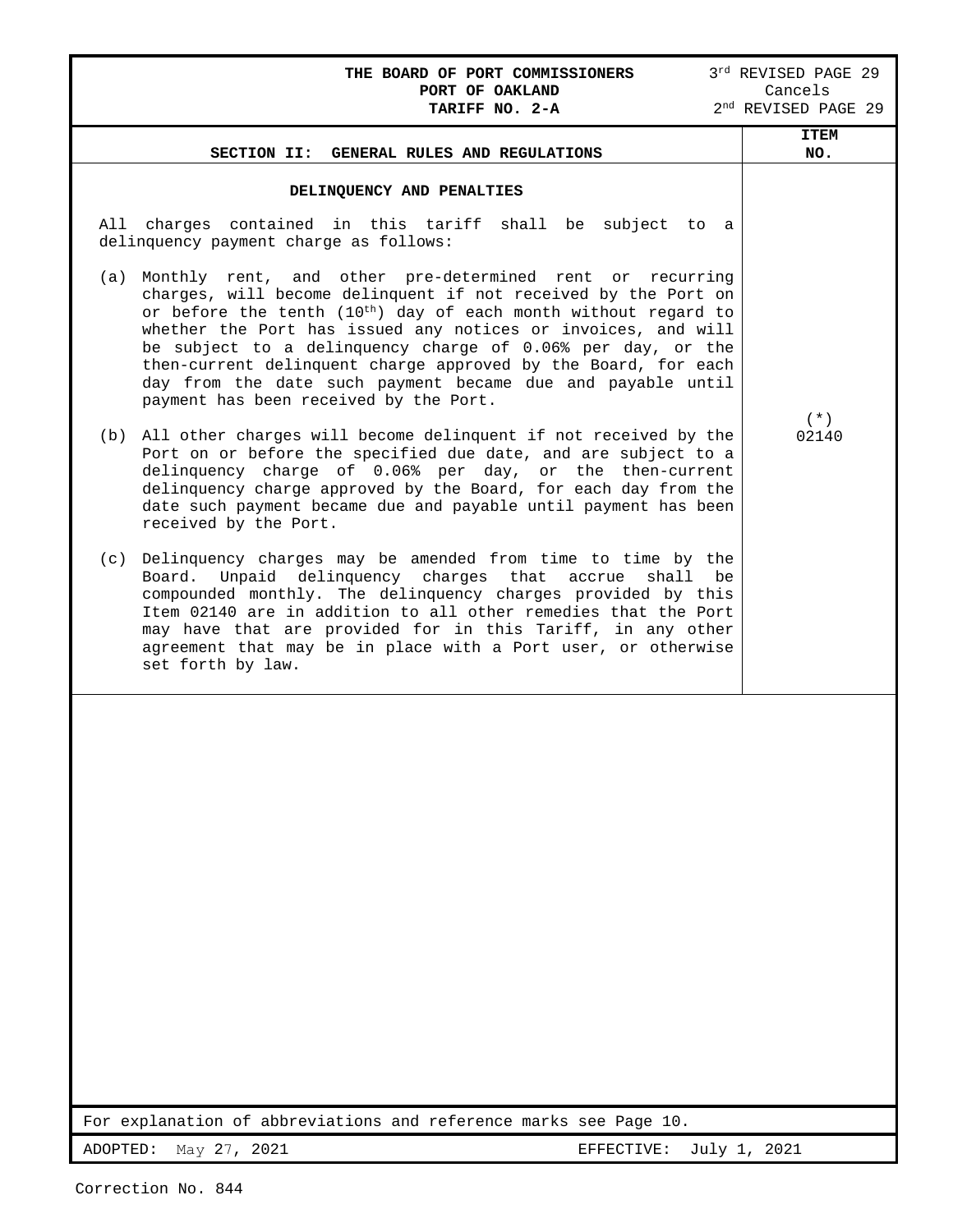## **THE BOARD OF PORT COMMISSIONERS**  $4^{\text{th}}$  REVISED PAGE 30<br>**PORT OF OAKLAND** CANCELS **PORT OF OAKLAND** CANCELS **TARIFF NO. 2-A** 3<sup>rd</sup> REVISED PAGE 30

| SECURITY DEPOSIT<br>All Port tenants and other parties accessing the Port for business<br>purposes shall maintain a security or performance deposit (referred to<br>herein collectively as "security deposit"). Security deposits are<br>required to be paid to the Port prior to the effective date of the                                                                                                                                                                                                                                                                                                                                                                                                                                                                                                                                                                                                                                                                                                                                                                                                                                                                                                                                                                                                                                                                                                                                                                                                                                                                                                                                                                                                                                                           |                 |
|-----------------------------------------------------------------------------------------------------------------------------------------------------------------------------------------------------------------------------------------------------------------------------------------------------------------------------------------------------------------------------------------------------------------------------------------------------------------------------------------------------------------------------------------------------------------------------------------------------------------------------------------------------------------------------------------------------------------------------------------------------------------------------------------------------------------------------------------------------------------------------------------------------------------------------------------------------------------------------------------------------------------------------------------------------------------------------------------------------------------------------------------------------------------------------------------------------------------------------------------------------------------------------------------------------------------------------------------------------------------------------------------------------------------------------------------------------------------------------------------------------------------------------------------------------------------------------------------------------------------------------------------------------------------------------------------------------------------------------------------------------------------------|-----------------|
| agreement for the use of any Port property and shall be maintained<br>throughout the term of use. For terms of use shorter than 30 days, the<br>security deposit shall be equal to three times the rent. For terms of<br>use of 30 days or longer, the security deposit shall be equal to three<br>months of rent. If the initial term of use is extended, the security<br>deposit will increase commensurate with the term of use. If rent is<br>increased, the security deposit will increase commensurate with rent.<br>In cases where rent is not charged, the Port reserves the right to<br>require a security deposit in an amount determined by the Port, in its<br>sole discretion, based on the use of Port property.                                                                                                                                                                                                                                                                                                                                                                                                                                                                                                                                                                                                                                                                                                                                                                                                                                                                                                                                                                                                                                        | $(* )$<br>02145 |
| <b>INSURANCE</b><br>Rates named herein do not include any form of insurance.<br>During the term of use of Port facilities, Assignee or other user (as<br>applicable) shall maintain in force the following insurance with such<br>additional limits and such other coverages and coverage enhancements as<br>may reasonably requested from time to time by the Port's Risk Manager,<br>or his/her designee, but not less than:<br>Protection and Indemnity Insurance<br>- When Required: If Assignee or its independent contractors utilize<br>watercraft/vessels in the use or occupancy of the Premises.<br>Coverage: Liability for bodily injury and property damage<br>including wreck removal and liability to crew, and SP-23 clause or<br>equivalent, including collision liability.<br>- Limits: \$1,000,000 per person on board the watercraft for bodily<br>injury and property damage, but no less than \$5,000,000 for<br>watercraft of a length of 30 feet to 39 feet and no less than<br>\$10,000,000 for watercraft 40 feet and over; any passenger services<br>watercraft will need to be referred to Risk Management to determine<br>amount of insurance required.<br>Deductible/Self-Insured Retention: Not more than \$25,000 per<br>occurrence unless otherwise approved by Port Risk Management.<br>- Additional Insured: The City of Oakland, a municipal corporation,<br>acting by and through its Board of Port Commissioners, Port of<br>Oakland, its commissioners, officers, agents and employees.<br>- Waiver of subrogation in favor of additional insured.<br>- Deletion of any language that limits coverage to additional<br>insured in the event the Limitation of Liability Statute applies.<br>(Item 02150 continued on Next Page) | 02150           |

L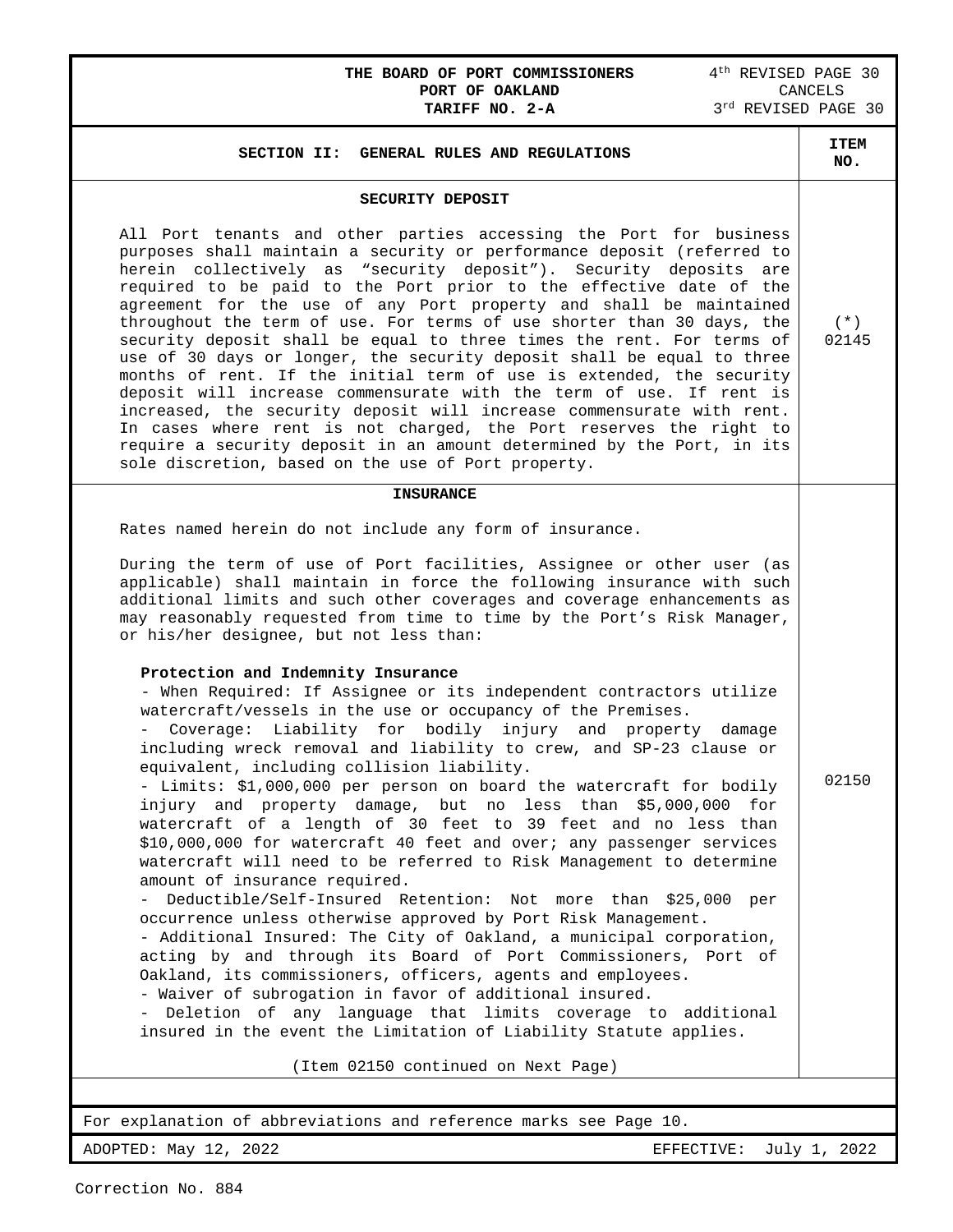## **THE BOARD OF PORT COMMISSIONERS** ORIGINAL PAGE 30A **PORT OF OAKLAND**

**TARIFF NO. 2-A SECTION II: GENERAL RULES AND REGULATIONS ITEM** NO. **INSURANCE Commercial General Liability Insurance**  - When Required: For occupancy or use of Premises. - Coverage: Standard ISO Commercial General Liability form. - Limits: \$1,000,000 per occurrence; \$2,000,000 annual general aggregate; \$2,000,000 products and completed operations aggregate; \$1,000,000 each offense for personal and advertising injury. However, for any Assignee or contractor performing any construction activities, or any grading, excavating, underground utilities, piping, trenching, or any work below the surface of the ground or any environmental remediation activities or work, such limit shall be \$5,000,000 per occurrence and general aggregate; \$5,000,000 products and completed operations aggregate; \$1,000,000 each offense for personal and advertising injury. - Stevedore liability must also be provided if occupancy of Premises includes loading and unloading of a vessel. Such coverage shall also include physical loss or damage to the property of others while in the Insured's care, custody and control. Such limit shall not be less than \$5,000,000 each occurrence and aggregate. - Deductible/Self-Insured Retention: Not more than \$25,000 per occurrence unless otherwise approved by Port Risk Management. - Additional Insured: The City of Oakland, a municipal corporation, acting by and through its Board of Port Commissioners, Port of Oakland, its commissioners, officers, agents and employees. - Cross liability/separation of insureds. - Waiver of subrogation in favor of additional insured. - If the occupancy or use of Premises involves construction activities, completed operations coverage must remain in force until at least 5 years after completion and acceptance of the construction work. - If the occupancy or use of Premises involves the sale of liquor, liquor legal liability insurance. - If the occupancy or use of Premises involves construction or demolition work within 50 feet of railroad property, Railroad Protective Liability insurance in the name of the applicable railroad company with limits of at least \$2,000,000 per occurrence or as required by the applicable railroad company. (Item 02150 continued on Next Page)  $(+)$ 02150

For explanation of abbreviations and reference marks see Page 10.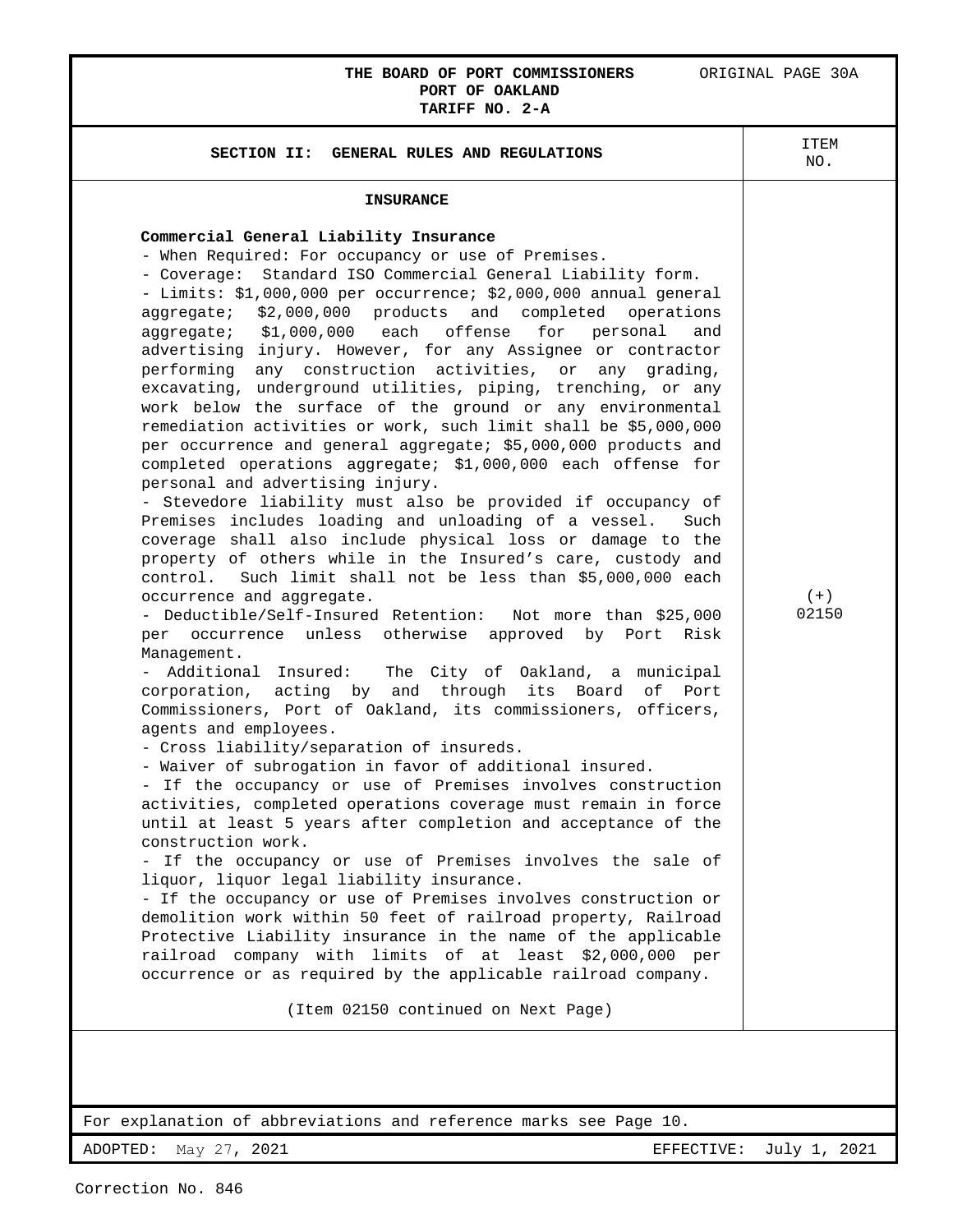## **THE BOARD OF PORT COMMISSIONERS** ORIGINAL PAGE 30B **PORT OF OAKLAND**

## **TARIFF NO. 2-A SECTION II: GENERAL RULES AND REGULATIONS ITEM** NO. **INSURANCE Business Automobile Liability Insurance**  - When Required: For occupancy or use of Premises. - Coverage: Standard ISO Business Automobile Liability form for all owned (if any), non-owned and hired automobiles. - Limits: \$1,000,000 each accident. - Deductible/Self-Insured Retention: Not more than \$25,000 per accident unless otherwise approved by Port Risk Management. - Additional Insured: The City of Oakland, a municipal corporation, acting by and through its Board of Port Commissioners, Port of Oakland, its commissioners, officers, agents and employees. - Waiver of subrogation in favor of additional insured. - If the use or occupancy of the Premises involves the parking or storage of vehicles, Garagekeeper's Liability insurance. - If the use or occupancy of the Premises involves maintenance or repair of vehicles, Garage Liability insurance. - If the use or occupancy of the Premises involves valet parking, Valet Liability insurance. **Workers' Compensation and Employer's Liability Insurance**  - When Required: All Assignees using or occupying the Premises and its independent contractors. - Coverage: Statutory Workers' Compensation and Side B Employer's Liability form. - Limits: Statutory for workers' compensation and \$1,000,000 per accident, \$1,000,000 bodily injury each employee, and \$1,000,000 policy limit for bodily injury by disease, for Employer's Liability. - Deductible/Self-Insured Retention: Not more than \$25,000 per occurrence for Employer's Liability unless otherwise approved by Port Risk Management. - If use or occupancy of the Premises is performed in or around water (whether in the Port maritime area or elsewhere), U.S. Longshoremen and Harbor Workers Act coverage and, if applicable, Jones Act and Marine Employer's Liability coverage. - Waiver of subrogation in favor of the City of Oakland, a municipal corporation, acting by and through its Board of Port Commissioners, Port of Oakland, its commissioners, officers, agents and employees. (Item 02150 continued on Next Page)  $(+)$ 02150

For explanation of abbreviations and reference marks see Page 10.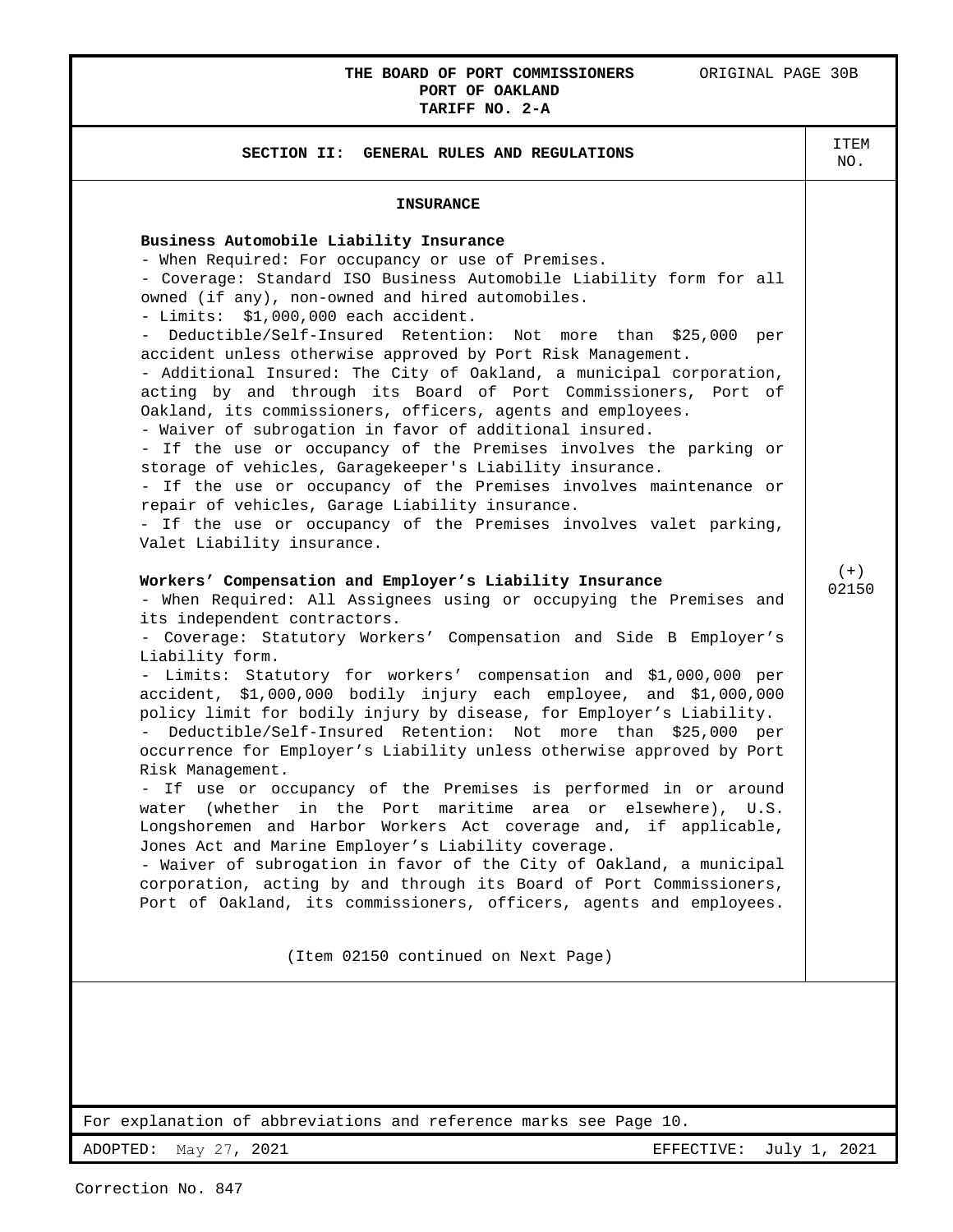### **THE BOARD OF PORT COMMISSIONERS** ORIGINAL PAGE 30C **PORT OF OAKLAND TARIFF NO. 2-A**

| IARIFF NV. 4-A                                                                                                                                                                                                                                                                                                                                                                                                                                                                                                                                                                                                                                                                                                                                                                                                                                                                                                                                                                                                                                                                                                                                                                                                                                                                                                                                                                                                                                                                                                                                                                                                                                                                                                                                                                    |                |
|-----------------------------------------------------------------------------------------------------------------------------------------------------------------------------------------------------------------------------------------------------------------------------------------------------------------------------------------------------------------------------------------------------------------------------------------------------------------------------------------------------------------------------------------------------------------------------------------------------------------------------------------------------------------------------------------------------------------------------------------------------------------------------------------------------------------------------------------------------------------------------------------------------------------------------------------------------------------------------------------------------------------------------------------------------------------------------------------------------------------------------------------------------------------------------------------------------------------------------------------------------------------------------------------------------------------------------------------------------------------------------------------------------------------------------------------------------------------------------------------------------------------------------------------------------------------------------------------------------------------------------------------------------------------------------------------------------------------------------------------------------------------------------------|----------------|
| SECTION II: GENERAL RULES AND REGULATIONS                                                                                                                                                                                                                                                                                                                                                                                                                                                                                                                                                                                                                                                                                                                                                                                                                                                                                                                                                                                                                                                                                                                                                                                                                                                                                                                                                                                                                                                                                                                                                                                                                                                                                                                                         | ITEM<br>NO.    |
| <b>INSURANCE</b><br>Contractor's Pollution Legal Liability Insurance<br>- When Required: If the Assignee or any of its independent<br>contractors will engage in any of the following activities on<br>the Premises: any construction activities, or any grading,<br>excavating, underground utilities, piping, trenching, or any<br>work below the surface of the ground, or involves the hauling<br>or disposal of hazardous or regulated materials.<br>- Coverage: Contractor's Pollution Legal Liability occurrence<br>or claims made form.<br>- Limits: \$1,000,000 per occurrence and \$2,000,000 annual<br>aggregate.<br>- Deductible/Self-Insured Retention: Not more than \$100,000<br>per occurrence unless otherwise approved by Port Risk<br>Management.<br>Additional Insured: The City of Oakland, a municipal<br>corporation, acting by and through its Board<br>of<br>Port<br>Commissioners, Port of Oakland, its commissioners, officers,<br>agents and employees.<br>- Waiver of subrogation in favor of additional insured.<br>- Additional Term if Claims Made Form: 2 years following<br>completion and acceptance of the construction activities, or<br>any grading, excavating, underground utilities, piping,<br>trenching, or any work below the surface of the ground, or<br>involves the hauling or disposal of hazardous or regulated<br>materials.<br>- Definition of "Covered Operations":<br>All construction<br>activities, or any grading, excavating, underground utilities,<br>piping, trenching, or any work below the surface of the<br>ground, or involves the hauling or disposal of hazardous or<br>regulated materials performed by Assignee or its independent<br>contractors or subcontractors.<br>(Item 02150 continued on Next Page) | $(+)$<br>02150 |
|                                                                                                                                                                                                                                                                                                                                                                                                                                                                                                                                                                                                                                                                                                                                                                                                                                                                                                                                                                                                                                                                                                                                                                                                                                                                                                                                                                                                                                                                                                                                                                                                                                                                                                                                                                                   |                |
| For explanation of abbreviations and reference marks see Page 10.                                                                                                                                                                                                                                                                                                                                                                                                                                                                                                                                                                                                                                                                                                                                                                                                                                                                                                                                                                                                                                                                                                                                                                                                                                                                                                                                                                                                                                                                                                                                                                                                                                                                                                                 |                |
| ADOPTED:<br>May 27, 2021<br>EFFECTIVE:                                                                                                                                                                                                                                                                                                                                                                                                                                                                                                                                                                                                                                                                                                                                                                                                                                                                                                                                                                                                                                                                                                                                                                                                                                                                                                                                                                                                                                                                                                                                                                                                                                                                                                                                            | July 1, 2021   |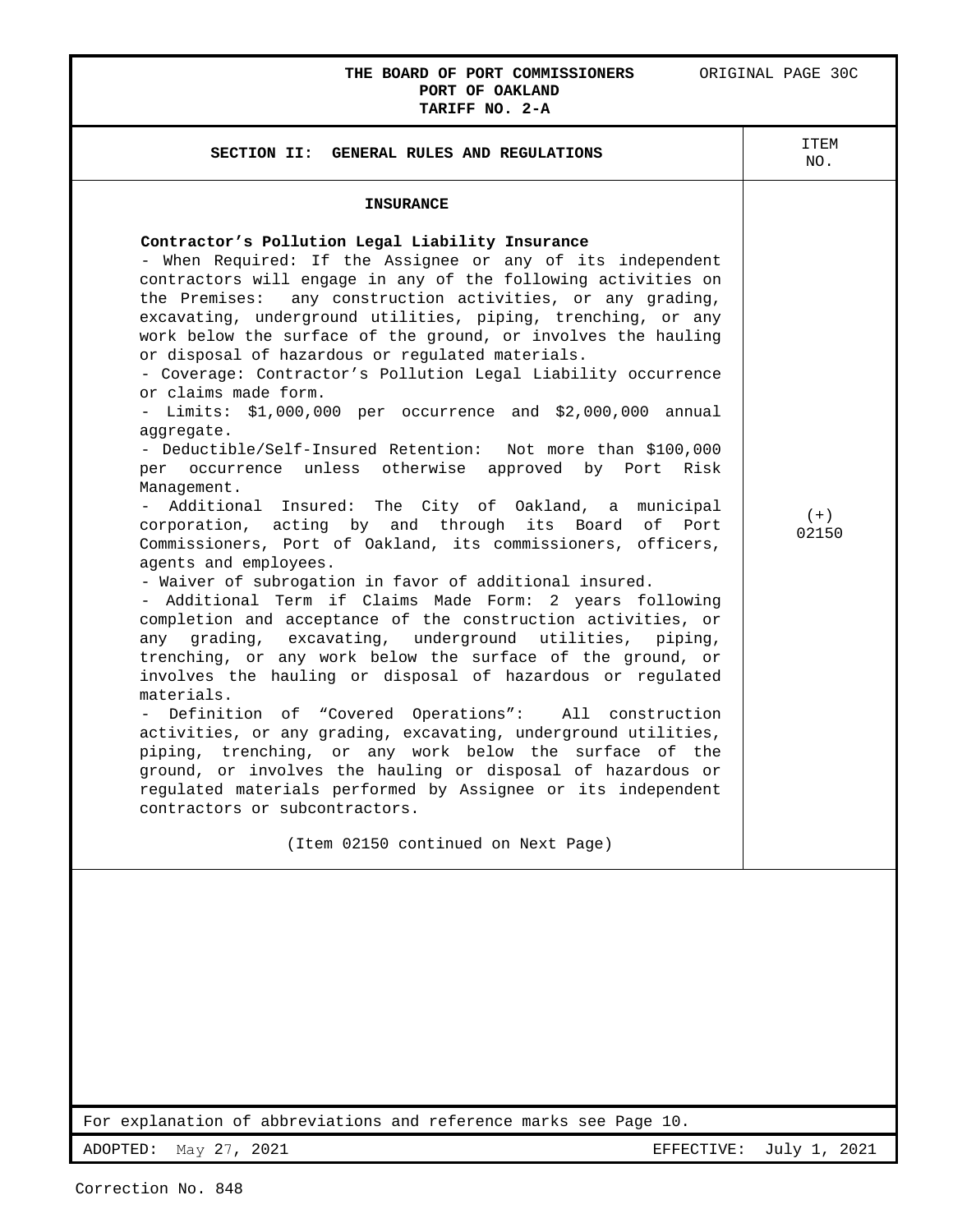## **THE BOARD OF PORT COMMISSIONERS** ORIGINAL PAGE 30D **PORT OF OAKLAND**

# **TARIFF NO. 2-A**

| <b>INSURANCE</b><br>Professional "Errors and Omissions" Liability Insurance<br>- When Required: If the use or occupancy of the Premises<br>involves consulting, temporary staffing, design or technology<br>services for the Port or involves use of the Port's technology<br>infrastructure.<br>- Coverage: For errors and omissions arising out of the<br>services to the Port.<br>- Limits: \$1,000,000 per claim and annual aggregate.<br>- Deductible/Self-Insured Retention: Not more than \$25,000 per<br>claim unless otherwise approved by Port Risk Management.<br>- Additional Term: 2 years after completion and acceptance of<br>the services or use of Port technology infrastructure.<br>- If services to the Port involve software or technology<br>services, Technology Liability coverage, including coverage<br>for privacy liability.<br>- If the services to the Port involve outsourced internet<br>services, Network and Media Liability coverage.<br>Aviation Insurance<br>- When Required: If Assignee or its independent contractors<br>utilize aircraft in the use or occupancy of the Premises.<br>- Coverage: Aviation Public Liability and Passenger Liability<br>forms.<br>- Limits: \$1,000,000 combined single limit per accident for<br>use of aircraft with up to 4 seats; such limit shall be<br>\$5,000,000 for use of aircraft with 5 or more seats. However,<br>use of jet aircraft of any size will need to be referred to<br>Risk Management to determine amount of insurance required.<br>- Deductible/Self-Insured Retention: Not more than \$25,000 per<br>accident unless otherwise approved by Port Risk Management.<br>- Additional Insured: The City of Oakland, a municipal<br>corporation, acting by and through its Board of Port<br>Commissioners, Port of Oakland, its commissioners, officers,<br>agents and employees.<br>(Item 02150 continued on Next Page) | SECTION II: GENERAL RULES AND REGULATIONS | ITEM<br>NO.    |
|----------------------------------------------------------------------------------------------------------------------------------------------------------------------------------------------------------------------------------------------------------------------------------------------------------------------------------------------------------------------------------------------------------------------------------------------------------------------------------------------------------------------------------------------------------------------------------------------------------------------------------------------------------------------------------------------------------------------------------------------------------------------------------------------------------------------------------------------------------------------------------------------------------------------------------------------------------------------------------------------------------------------------------------------------------------------------------------------------------------------------------------------------------------------------------------------------------------------------------------------------------------------------------------------------------------------------------------------------------------------------------------------------------------------------------------------------------------------------------------------------------------------------------------------------------------------------------------------------------------------------------------------------------------------------------------------------------------------------------------------------------------------------------------------------------------------------------------------------------------------------------------------------------------------|-------------------------------------------|----------------|
|                                                                                                                                                                                                                                                                                                                                                                                                                                                                                                                                                                                                                                                                                                                                                                                                                                                                                                                                                                                                                                                                                                                                                                                                                                                                                                                                                                                                                                                                                                                                                                                                                                                                                                                                                                                                                                                                                                                      |                                           |                |
|                                                                                                                                                                                                                                                                                                                                                                                                                                                                                                                                                                                                                                                                                                                                                                                                                                                                                                                                                                                                                                                                                                                                                                                                                                                                                                                                                                                                                                                                                                                                                                                                                                                                                                                                                                                                                                                                                                                      |                                           | $(+)$<br>02150 |
|                                                                                                                                                                                                                                                                                                                                                                                                                                                                                                                                                                                                                                                                                                                                                                                                                                                                                                                                                                                                                                                                                                                                                                                                                                                                                                                                                                                                                                                                                                                                                                                                                                                                                                                                                                                                                                                                                                                      |                                           |                |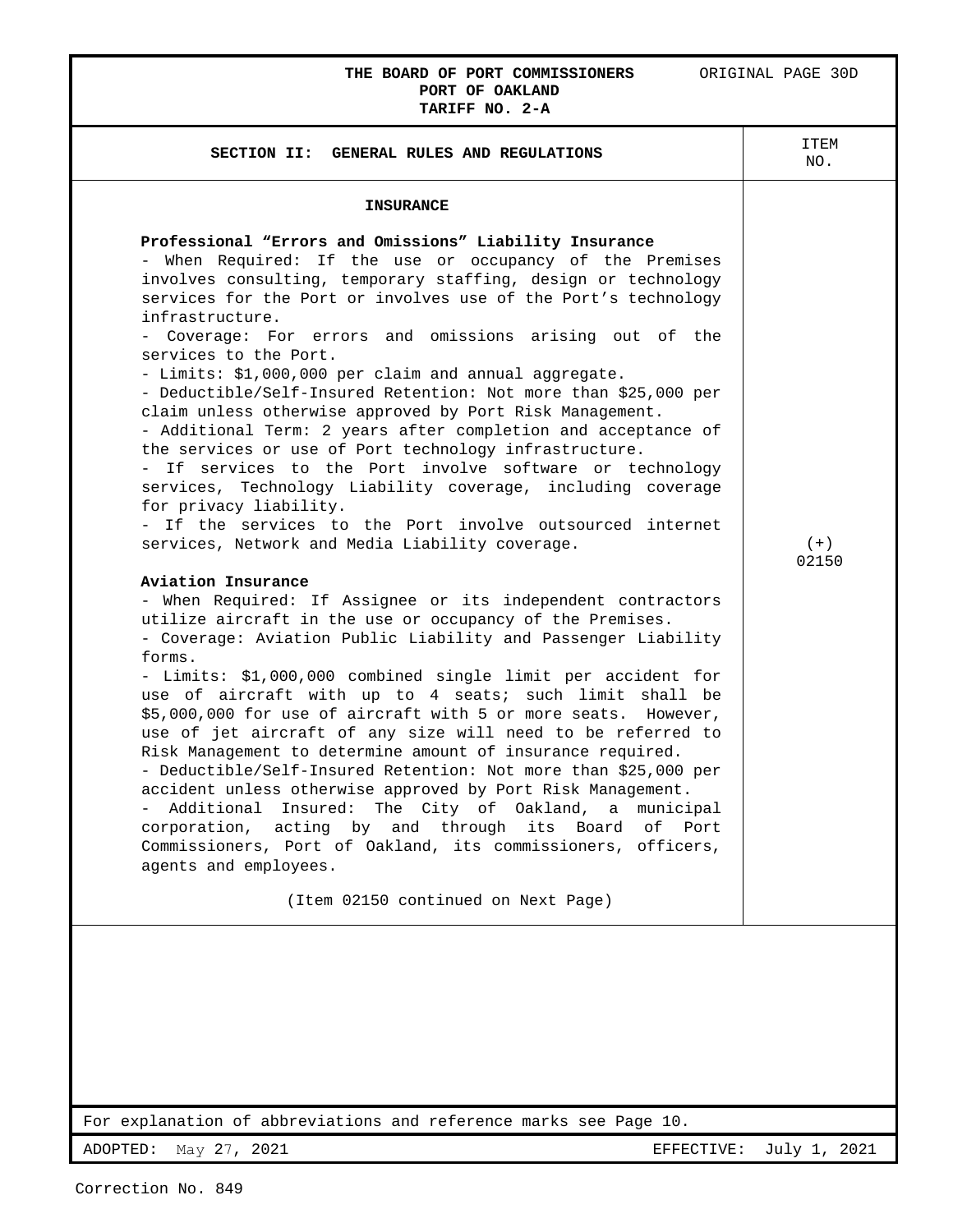## **THE BOARD OF PORT COMMISSIONERS** ORIGINAL PAGE 30E **PORT OF OAKLAND TARIFF NO. 2-A**

| <b>INSURANCE</b><br>Builder's Risk/Equipment Installation Insurance<br>- When Required: If the use or occupancy of the Premises<br>involves new construction of buildings or facilities, or the<br>renovation of existing buildings or facilities.<br>- Coverage: "All risk" or "special form" perils, earthquake<br>and terrorism, including risks from testing of equipment, and<br>delayed completion coverage for soft costs.<br>- Limits: Full replacement cost value of the construction,<br>covering the entire work, including all materials<br>and<br>are or will be<br>equipment that<br>incorporated<br>into the<br>construction, or stored at the construction site or offsite,<br>including materials or equipment in the course of<br>and<br>$(+)$<br>transportation.<br>02150<br>- Deductible/Self-Insured Retention: Not more than \$25,000 per<br>occurrence unless otherwise approved by Port Risk Management.<br>Term: Until final completion and acceptance<br>of the<br>construction or renovation and for 2 years for delayed<br>completion coverage.<br>- Additional Insured and Loss Payee: The City of Oakland, a<br>municipal corporation, acting by the through its Board of Port<br>Commissioners.<br>- Waiver of subrogation in favor of additional insured and its<br>commissioners, officers, agents and employees. | SECTION II: GENERAL RULES AND REGULATIONS                    | ITEM<br>NO. |
|----------------------------------------------------------------------------------------------------------------------------------------------------------------------------------------------------------------------------------------------------------------------------------------------------------------------------------------------------------------------------------------------------------------------------------------------------------------------------------------------------------------------------------------------------------------------------------------------------------------------------------------------------------------------------------------------------------------------------------------------------------------------------------------------------------------------------------------------------------------------------------------------------------------------------------------------------------------------------------------------------------------------------------------------------------------------------------------------------------------------------------------------------------------------------------------------------------------------------------------------------------------------------------------------------------------------------------------------------|--------------------------------------------------------------|-------------|
|                                                                                                                                                                                                                                                                                                                                                                                                                                                                                                                                                                                                                                                                                                                                                                                                                                                                                                                                                                                                                                                                                                                                                                                                                                                                                                                                                    |                                                              |             |
| or self-insurance of the Port.<br>(Item 02150 continued on Next Page)                                                                                                                                                                                                                                                                                                                                                                                                                                                                                                                                                                                                                                                                                                                                                                                                                                                                                                                                                                                                                                                                                                                                                                                                                                                                              | - Primary and non-contributory with any insurance, retention |             |

For explanation of abbreviations and reference marks see Page 10.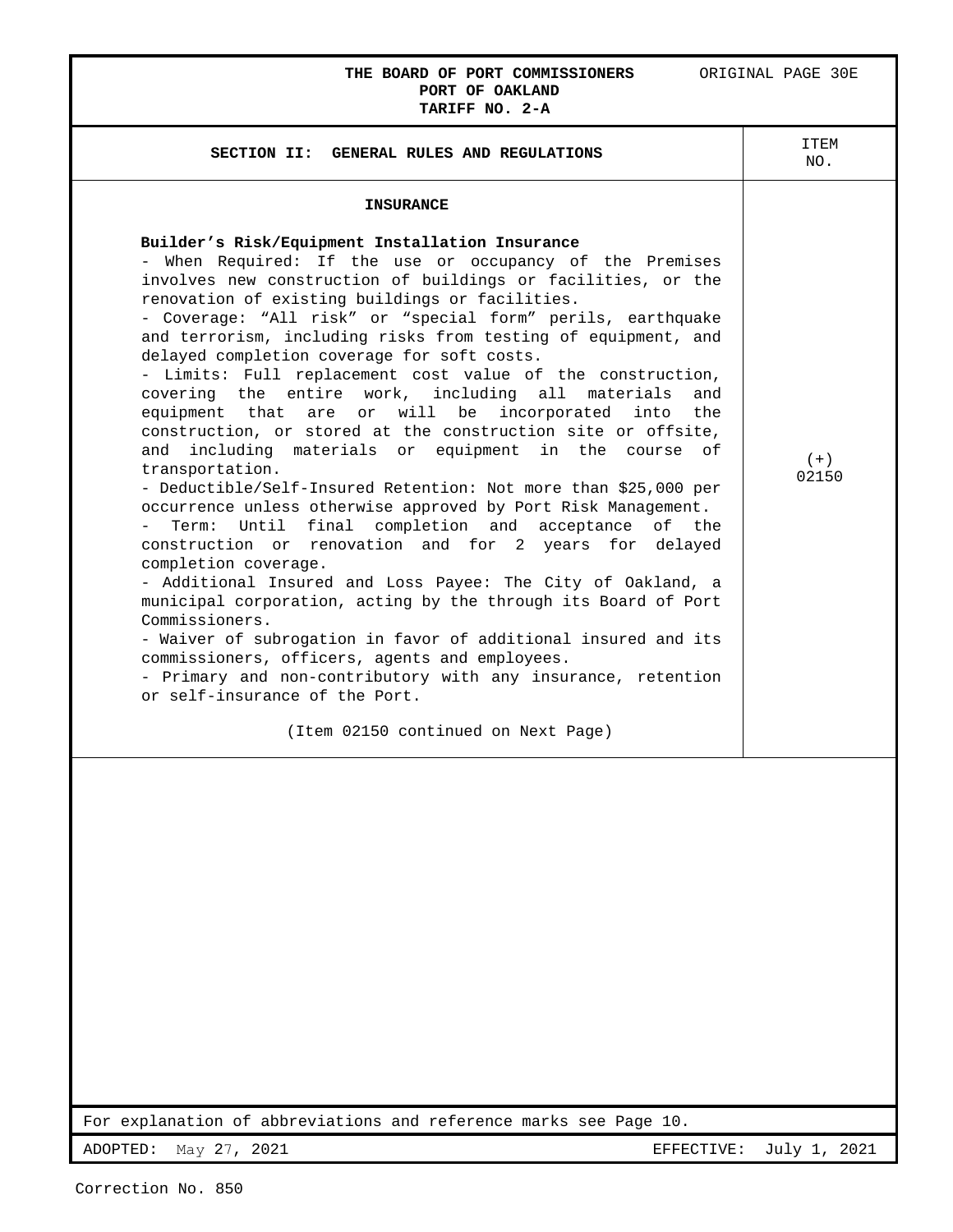## **THE BOARD OF PORT COMMISSIONERS** ORIGINAL PAGE 30F **PORT OF OAKLAND**

| <b>INSURANCE</b><br>Other Insurance Requirements<br>- Always required of all Assignees<br>- Notice of Cancellation: Assignee or Assignee's agent must<br>provide 30-days prior written notice to the Port Risk<br>Management Department of any insurance policy cancellation,                                                                                                                                                                                                                                                                                                                                                                                                                                                                                                                                                                                                                      |                |
|----------------------------------------------------------------------------------------------------------------------------------------------------------------------------------------------------------------------------------------------------------------------------------------------------------------------------------------------------------------------------------------------------------------------------------------------------------------------------------------------------------------------------------------------------------------------------------------------------------------------------------------------------------------------------------------------------------------------------------------------------------------------------------------------------------------------------------------------------------------------------------------------------|----------------|
|                                                                                                                                                                                                                                                                                                                                                                                                                                                                                                                                                                                                                                                                                                                                                                                                                                                                                                    |                |
| except 10-days prior written notice for non-payment of                                                                                                                                                                                                                                                                                                                                                                                                                                                                                                                                                                                                                                                                                                                                                                                                                                             |                |
| premium.<br>- Proof of Insurance/Insurer Rating: Assignee must deliver to<br>the Port Risk Management Department, prior to use or occupancy<br>of the Premises, certificates of insurance evidencing all<br>required insurance and additional insured status for the Port.<br>All required<br>insurance shall be provided by<br>insurance<br>companies with current A.M. Best ratings of A- VII or better<br>and licensed to do business in the State of California.<br>- Please send certificates and other required information to:<br>Port of Oakland<br>Attn: Risk Management Department<br>530 Water Street<br>Oakland, CA 94607<br>Email: risktransfer@portoakland.com<br>- Notwithstanding any other provisions of this tariff, upon<br>failure to so file such certificate, the Director of Maritime<br>or his/her designee may cancel an assignment on one day's<br>prior written notice. | $(+)$<br>02150 |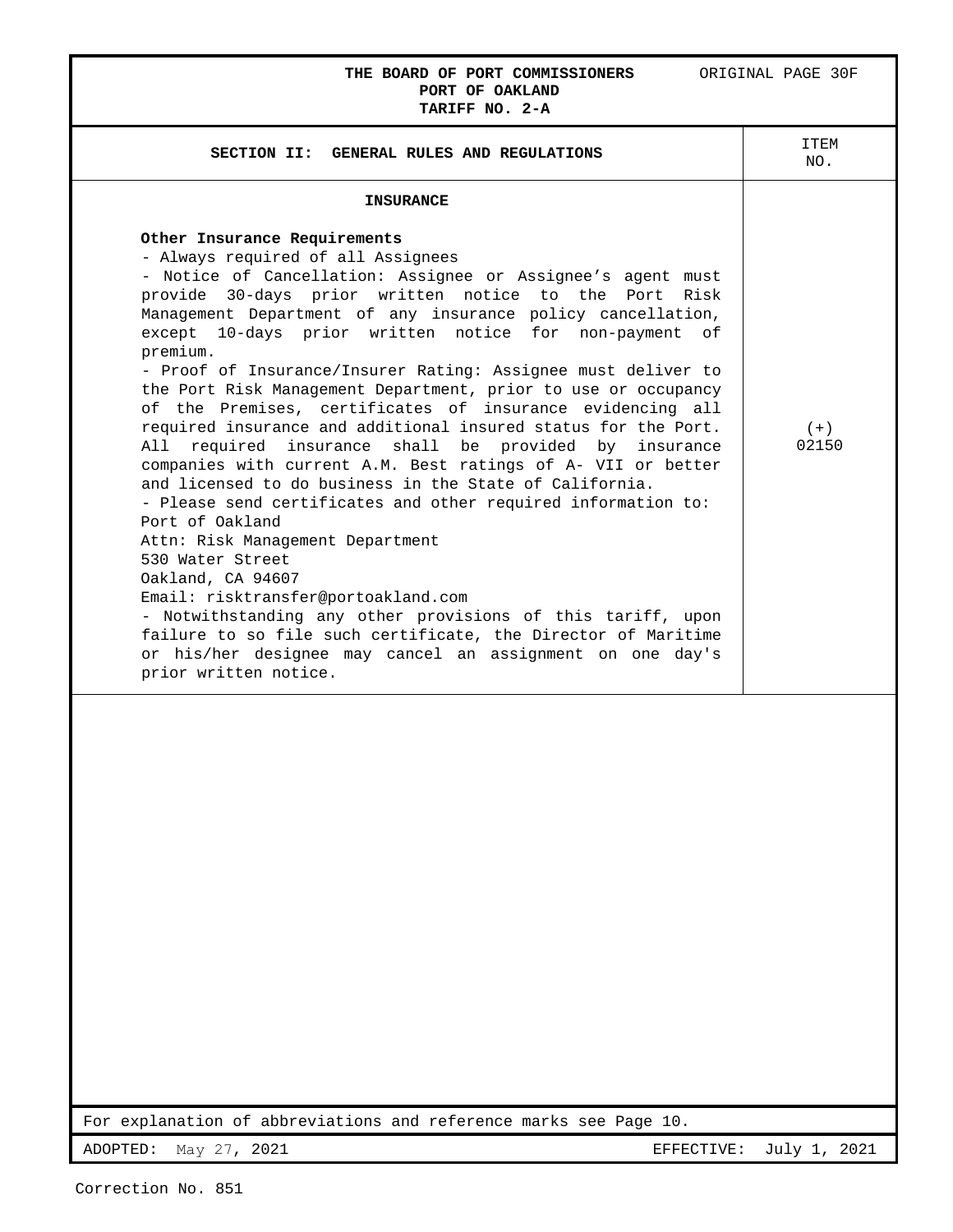| THE BOARD OF PORT COMMISSIONERS<br>PORT OF OAKLAND<br>TARIFF NO. 2-A                                                                                                                                                                                                                                                                                                                                                                                                                                                                                                                                                                                                                                                                                                                                                                                                                                                                                                                                                                                                                                                                                                                                                                  | 1st REVISED PAGE 31<br>Cancels<br>ORIGINAL PAGE 31 |
|---------------------------------------------------------------------------------------------------------------------------------------------------------------------------------------------------------------------------------------------------------------------------------------------------------------------------------------------------------------------------------------------------------------------------------------------------------------------------------------------------------------------------------------------------------------------------------------------------------------------------------------------------------------------------------------------------------------------------------------------------------------------------------------------------------------------------------------------------------------------------------------------------------------------------------------------------------------------------------------------------------------------------------------------------------------------------------------------------------------------------------------------------------------------------------------------------------------------------------------|----------------------------------------------------|
| SECTION II: GENERAL RULES AND REGULATIONS                                                                                                                                                                                                                                                                                                                                                                                                                                                                                                                                                                                                                                                                                                                                                                                                                                                                                                                                                                                                                                                                                                                                                                                             | ITEM<br>NO.                                        |
| Item 02150 moved to previous page                                                                                                                                                                                                                                                                                                                                                                                                                                                                                                                                                                                                                                                                                                                                                                                                                                                                                                                                                                                                                                                                                                                                                                                                     | (D)<br>02150                                       |
| NON-LIABILITY OF THE PORT FOR LOSS OR DAMAGE<br>The Port shall not be liable for loss or damage to any cargo in or<br>upon, or moving or being moved over, in, through, or under any wharf<br>or other structure or property owned, controlled, or operated by the<br>Port, resulting from any cause whatsoever, including the loss or<br>damage which in any manner is caused by or results from the following:<br>pilferage; animals, including rats, mice and other rodents; insects,<br>including moths and weevils; shrinkage; wastage; decay; seepage; leaky<br>containers; heating; evaporation; fire, or extinguishment thereof;<br>explosion; leakage; discharge from fire protection system; dampness;<br>rain; floods; freezing, frost or other action of the elements;<br>collapse of wharves, piers, or other structures; breakdown of plant,<br>machinery or equipment; floats, logs, or piling required to break<br>vessels away from wharves; combinations; sabotage; insurrection;<br>revolution; war; riots; strikes; or any act of God. Nothing herein<br>shall be deemed to relieve the Port from liability for loss or damage<br>to goods or property it may have by law as the result of its own<br>negligence. | 02155                                              |
|                                                                                                                                                                                                                                                                                                                                                                                                                                                                                                                                                                                                                                                                                                                                                                                                                                                                                                                                                                                                                                                                                                                                                                                                                                       |                                                    |
| For explanation of abbreviations and reference marks see Page 10.                                                                                                                                                                                                                                                                                                                                                                                                                                                                                                                                                                                                                                                                                                                                                                                                                                                                                                                                                                                                                                                                                                                                                                     |                                                    |
| May 27, 2021<br>ADOPTED:<br>EFFECTIVE:                                                                                                                                                                                                                                                                                                                                                                                                                                                                                                                                                                                                                                                                                                                                                                                                                                                                                                                                                                                                                                                                                                                                                                                                | July 1, 2021                                       |

Г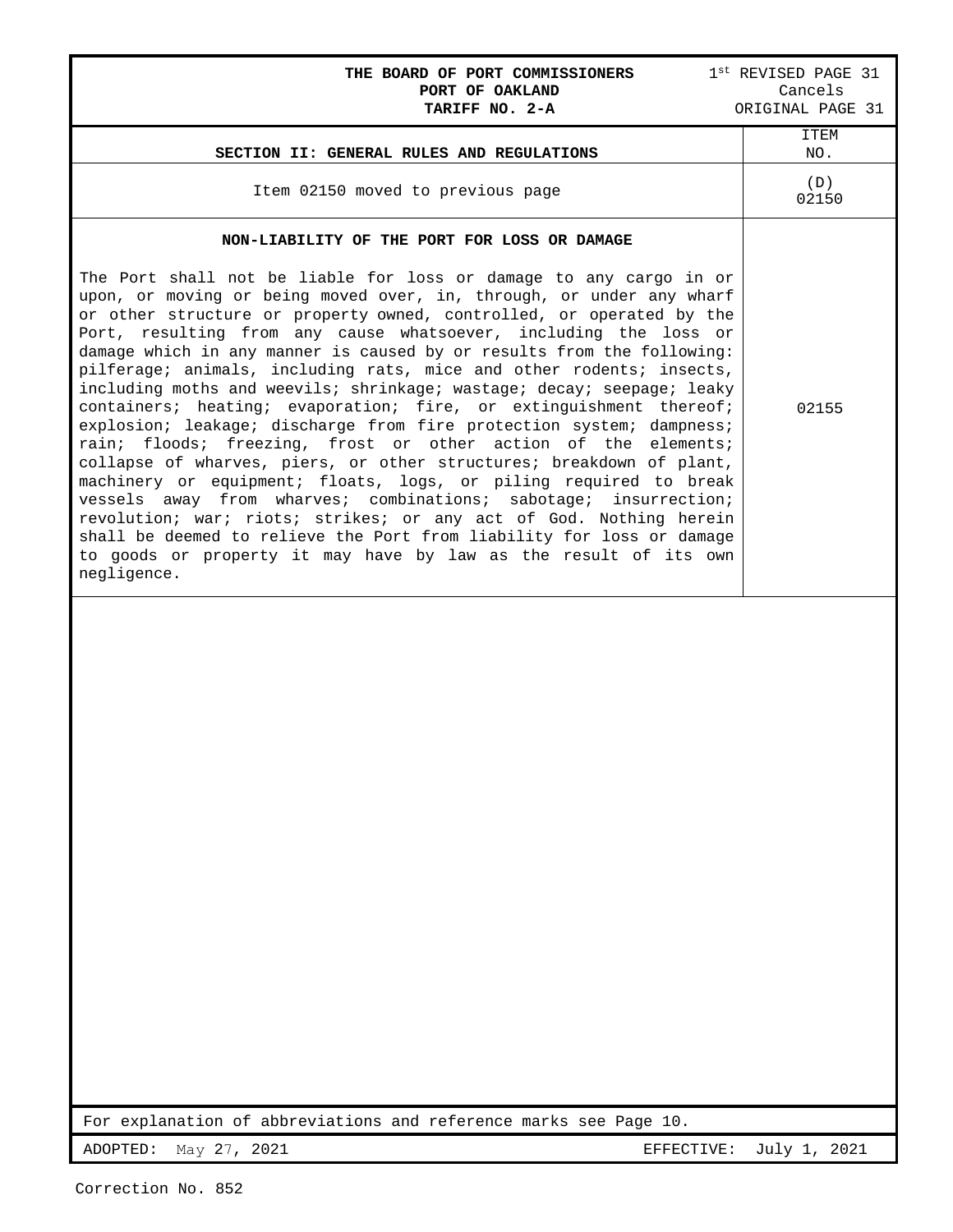### THE BOARD OF PORT COMMISSIONERS ORIGINAL PAGE 32 **PORT OF OAKLAND TARIFF NO. 2-A**

|         | GENERAL RULES AND REGULATIONS<br><b>SECTION II:</b>                                                                                                                                                                                                                                                                                                                                                                                    | <b>ITEM</b><br>NO. |
|---------|----------------------------------------------------------------------------------------------------------------------------------------------------------------------------------------------------------------------------------------------------------------------------------------------------------------------------------------------------------------------------------------------------------------------------------------|--------------------|
|         | NON-LIABILITY FOR SHIPPER'S FAILURE TO RESERVE SPACE OR<br>CARRIER'S FAILURE TO LOAD GOODS                                                                                                                                                                                                                                                                                                                                             |                    |
| tariff. | The Port will not be liable for loss, damage or delay arising from<br>failure of the shipper to arrange for space on the transporting<br>vessel, or from the failure of any carrier to load and transport goods<br>on the particular date of vessel designated by the shipper or owner of<br>such goods. In the event of any such failure, such goods shall be held<br>subject to all of the applicable charges and provisions of this | 02160              |
|         | REMOVAL OF PERISHABLE OR UNDESIRABLE CARGO OR MATERALS                                                                                                                                                                                                                                                                                                                                                                                 |                    |
| (a)     | The Executive Director may, at his discretion, cause the removal<br>of perishables, cargo which is liable to damage other cargo,<br>bulky freight or other undesirable cargo or material, with or<br>without notice, to another location within the terminal facility<br>or to private facilities at the risk and expense of the cargo<br>owner.                                                                                       | 02165              |
| (b)     | The Assignee under tariff assignment with the Port is responsible<br>for removal of rubbish, dunnage and other waste material from the<br>assigned area. Otherwise, it will be removed by the Port at the<br>expense of the Assignee.                                                                                                                                                                                                  |                    |
|         | SHIPPER'S REQUEST AND COMPLAINTS                                                                                                                                                                                                                                                                                                                                                                                                       |                    |
| (a)     | Requests and complaints from shippers on matters relating to the<br>rates, rules and regulations contained in this tariff must be<br>made to the Executive Director.                                                                                                                                                                                                                                                                   | 02170              |
| (b)     | The Port of Oakland is a member of the California Association of<br>Port Authorities, 1510-14th Street, Sacramento,<br>California<br>95814. A shipper may refer to the Association any request or<br>complaint not satisfied by the Port of Oakland, by submitting<br>all available data in writing to the Association.                                                                                                                |                    |
|         |                                                                                                                                                                                                                                                                                                                                                                                                                                        |                    |
|         | For explanation of abbreviations and reference marks see Page 10.                                                                                                                                                                                                                                                                                                                                                                      |                    |
|         | ADOPTED:<br>September 20, 1988<br>EFFECTIVE:                                                                                                                                                                                                                                                                                                                                                                                           | November 1, 1988   |

Correction No.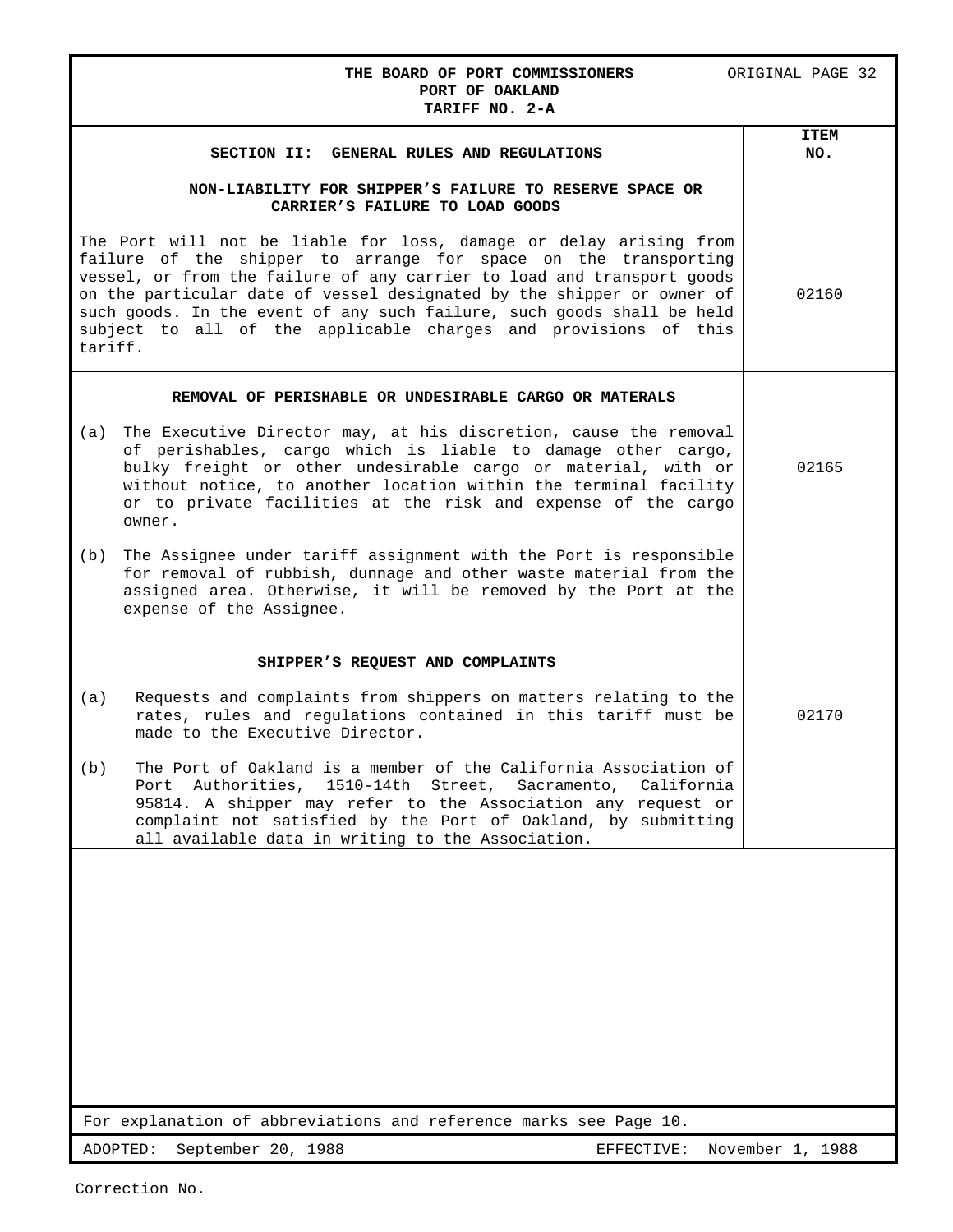| THE BOARD OF PORT COMMISSIONERS                                                                                                                                                                                                                                                                                                                                                                      | 2 <sup>nd</sup> REVISED PAGE 33 |
|------------------------------------------------------------------------------------------------------------------------------------------------------------------------------------------------------------------------------------------------------------------------------------------------------------------------------------------------------------------------------------------------------|---------------------------------|
| PORT OF OAKLAND<br>TARIFF NO. 2-A                                                                                                                                                                                                                                                                                                                                                                    | Cancels<br>1st REVISED PAGE 33  |
| SECTION II: GENERAL RULES AND REGULATIONS                                                                                                                                                                                                                                                                                                                                                            | <b>ITEM</b><br>NO.              |
|                                                                                                                                                                                                                                                                                                                                                                                                      |                                 |
| ESTIMATED WEIGHTS - PETROLEUM AND PETROLEUM PRODUCTS                                                                                                                                                                                                                                                                                                                                                 | 02175                           |
| When not shipped in containers, and when actual weight or measurement<br>is not shown on the package or on shipping documents, petroleum and<br>petroleum products shall be subject to an estimated weight of .791<br>kilograms per liter (6.6 pounds per gallon), except that crude fuel or<br>gas oil shall be subject to estimated weight of .887 kilograms per<br>liter (7.4 pounds per gallon). |                                 |
| PERSONS ON BOARD VESSELS TO ACT ON ORDERS OF EXECUTIVE DIRECTOR                                                                                                                                                                                                                                                                                                                                      | 02185                           |
| (a) Vessels must at all times have on board at least one person in<br>charge with authority to take such action in any emergency as may<br>be deemed necessary by the Executive Director.                                                                                                                                                                                                            |                                 |
| A vessel must shift or go into the stream at its own expense,<br>(b)<br>when so ordered by the Executive Director who shall have the<br>power to enforce removal at the expense of the vessel.                                                                                                                                                                                                       |                                 |
| The master, agent or owner of a vessel refusing or neglecting to<br>(c)<br>obey the orders of the Executive Director in any manner<br>pertaining to the regulation of the harbor, or removal or<br>stationing of such vessel, is guilty of a misdemeanor, and is<br>liable to a fine or imprisonment or both.                                                                                        |                                 |
| LIGHTS AT NIGHT                                                                                                                                                                                                                                                                                                                                                                                      |                                 |
| All vessels, barges, cranes and other equipment, while anchored,<br>moored or installed at the Port must show lights in accordance with<br>applicable Federal, State and Municipal laws, rules and regulations.                                                                                                                                                                                      | 02190                           |
| SPECIAL AND ADDITIONAL SERVICES                                                                                                                                                                                                                                                                                                                                                                      |                                 |
| When<br>rules and regulations of Federal, State, or<br>(a)<br>local<br>authorities require the Port to provide services in connection<br>with operations of the Port or with cargo at or moving through<br>Port owned or controlled facilities, the Port may arrange for and<br>assess the cost of such services for the account of cargo or<br>terminal operator as deemed appropriate by the Port. | $($ $\hat{\ })$<br>02195        |
| When a person requests special services to be performed, the<br>(b)<br>Director of Maritime or his/her designee may, at his/her<br>discretion, arrange for and assess the cost of such service to<br>the requesting party.                                                                                                                                                                           |                                 |
| For explanation of abbreviations and reference marks see Page 10.                                                                                                                                                                                                                                                                                                                                    |                                 |

ADOPTED: May 15, 2007 CHANGE CONSTRUCTION: THE SEFECTIVE: July 1, 2007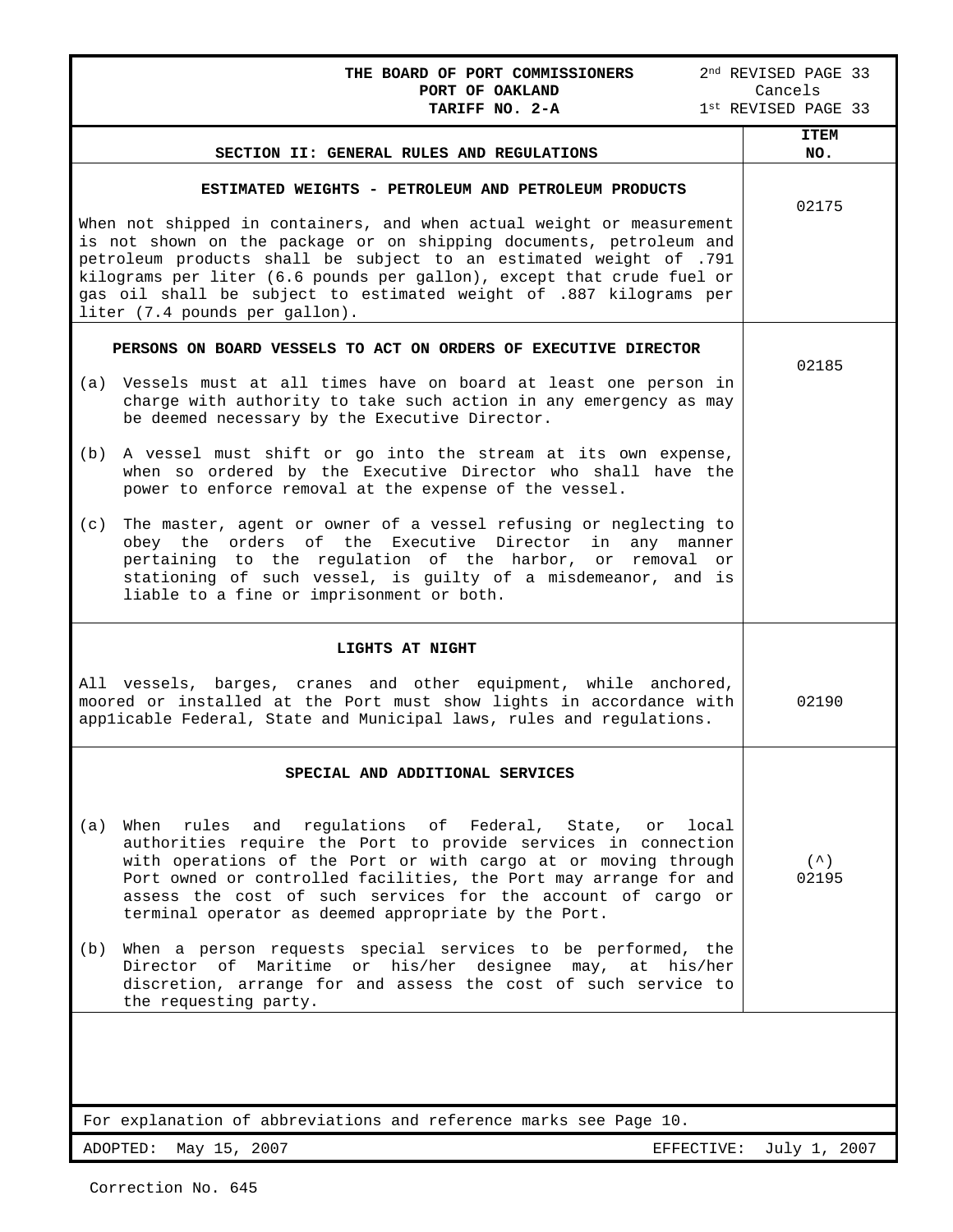## **THE BOARD OF PORT COMMISSIONERS** 2<sup>nd</sup> REVISED PAGE 34<br>**PORT OF OAKLAND** Cancels **PORT OF OAKLAND<br>TARIFF NO. 2-A**

 $1^{\text{st}}$  REVISED PAGE 34

**ITEM NO.**

### **SECTION II: GENERAL RULES AND REGULATIONS**

### Provisions of Item 02195 transferred to PAGE 33

### **USE OF PORT-OWNED OR PORT LEASED FACILITIES**

- (a) All persons desiring to use Port-owned or Port-leased facilities shall, as far in advance of the date of use as possible, make application, on forms provided by the Port, to the Director of Maritime, or his/her designee, specifying the date of use, nature and quantity of cargo to be handled, the estimated length of use and the nature of use. Such application and subsequent use shall be subject to the applicable rules, terms and conditions of this tariff, Port of Oakland Form MT-150, Standard Application Form for Tariff Assignment and Tariff Assignment and individual terminal agreements as duly filed with the Federal Maritime Commission. Assignee's use of such assigned facilities and equipment shall constitute acceptance of applicable rates, rules and regulations referenced by this tariff.
- (b) Port-owned or Port-leased facilities turned over to Assignee are under Assignee's supervision, direction and control, and Assignee assumes sole responsibility and liability for injury to or death of any person whomsoever, or damage to or destruction of property, including employees and property of the Port, incident to, arising out of, or caused by Assignee's possession, use of or operation of handling equipment and shall protect, indemnify and save harmless the Port of Oakland, the Board of Port Commissioners, and their officers and employees from and against any and all suits, claims, demands, loss, expense and liability of any kind or nature whatsoever for said injury to or death of persons or damage to or destruction of property, and that may be, in whole or in part, incident to, arise out of, or be caused, directly or indirectly, through negligence or otherwise, by the Assignee's possession, use of operation of said handling equipment, whether by Assignee, its officers, agents or employees, or by any person or persons acting with the knowledge and consent, express or implied of Assignee, and the use of Port assigned facilities shall constitute acceptance and acknowledgement by the Assignee of this liability and obligation. In instances in which the Port's negligence causes or contributes to the cause of any such liability as hereinabove set forth, Assignees obligation to exculpate or indemnify and hold harmless the Port pursuant to this item shall be limited to that portion of the liability, on a percentage basis, which is not attributable to the Port's negligence.
- (c) Port-assigned facilities are presumed to be in good physical and operating condition when turned over to the Assignee. However, the Port does not warrant the condition thereof. The Port will not be responsible for delays to vessels or land carriers and or their equipment, nor to cargo caused by breakdown of equipment, by shut-off of electric current or any other causes whatsoever.

(Item 02200 continued on Next Page)

For explanation of abbreviations and reference marks see Page 10.

 $($   $\wedge$   $)$ 02200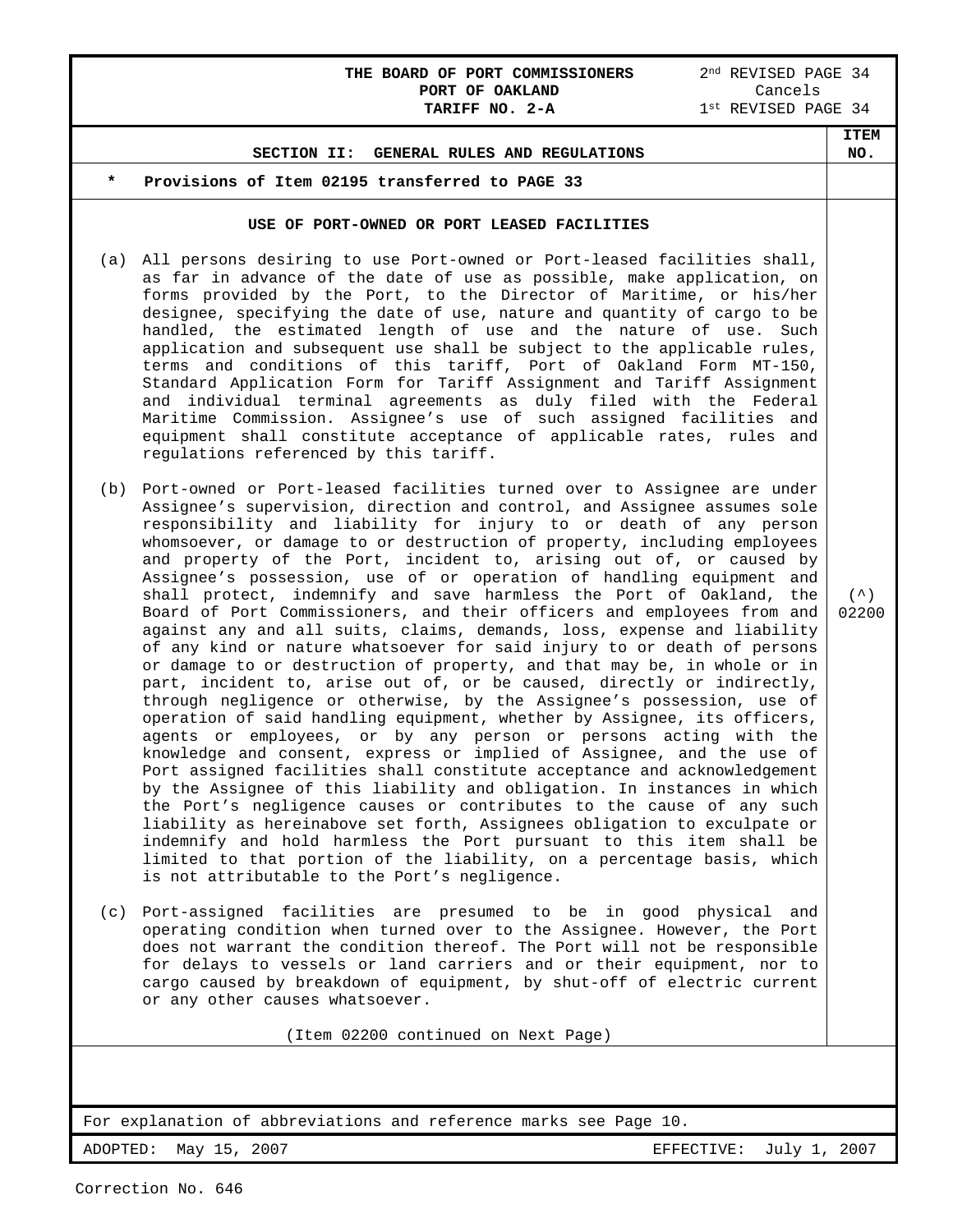## **THE BOARD OF PORT COMMISSIONERS** 2<sup>nd</sup> REVISED PAGE 35<br>**PORT OF OAKLAND** Cancels **PORT OF OAKLAND<br>TARIFF NO. 2-A**  $1^{\text{st}}$  REVISED PAGE 35 **SECTION II: GENERAL RULES AND REGULATIONS ITEM NO. USE OF PORT-OWNED OR PORT LEASED FACILITIES** (d) All facilities must be operated within the rated operating capacity and the premise load limits and restrictions established by the Port's Chief Engineer or his designee as well as any other conditions which may be prescribed by Federal, State, or local authorities. The Executive Director reserves the right to refuse the handling of any commodity which, in his opinion, exceeds the facility's prescribed load limits. The Executive Director further reserves the right to order the Assignee to cease use of the premises or stop operations at any time to require repairs, to correct an unsafe condition when, in his opinion, Assignee's operation of assigned facilities is not in accordance with the terms and conditions of this tariff, the

(e) Any and all vessels berthed at a Port-owned or Port-leased facility, after completion of loading or discharging may, at the discretion of the Executive Director, be required to vacate the berth whenever another vessel is standing by awaiting the use of the berth. Should any vessel fail to vacate the berth under the above conditions when requested, the Executive Director shall have the right, authority and privilege to order the vessel moved at the vessel's risk and expense.

Assignment or whenever it is necessary for the best interests of the

(f) Unless otherwise provided by prior contractual arrangements with the Port, or by the terms of lease or preferential assignment, the vessel first arriving in Oakland's Port Area will have first right to use a specified berth, provided that cargo operations will be commenced no later than the first available working day shift upon arrival. Notwithstanding the above, whenever another vessel is standing by, awaiting the use of a berth, the vessel on berth will be requested to continue loading and discharging operations utilizing all available work shifts including overtime shifts as required, at its own expense, until such time as cargo operations have been completed. The vessel will promptly vacate the berth upon completion of cargo operations. Any vessel which refuses to comply with this request will be required to vacate the berth upon order of the Executive Director or his/her designee, provided sufficient water is available to permit safe transit and such vessel will be required to wait until a berth is made available to complete their cargo operations.

For explanation of abbreviations and reference marks see Page 10.

ADOPTED: May 15, 2007 EFFECTIVE: July 1, 2007

 $(^{\sim})$ 02200

Port.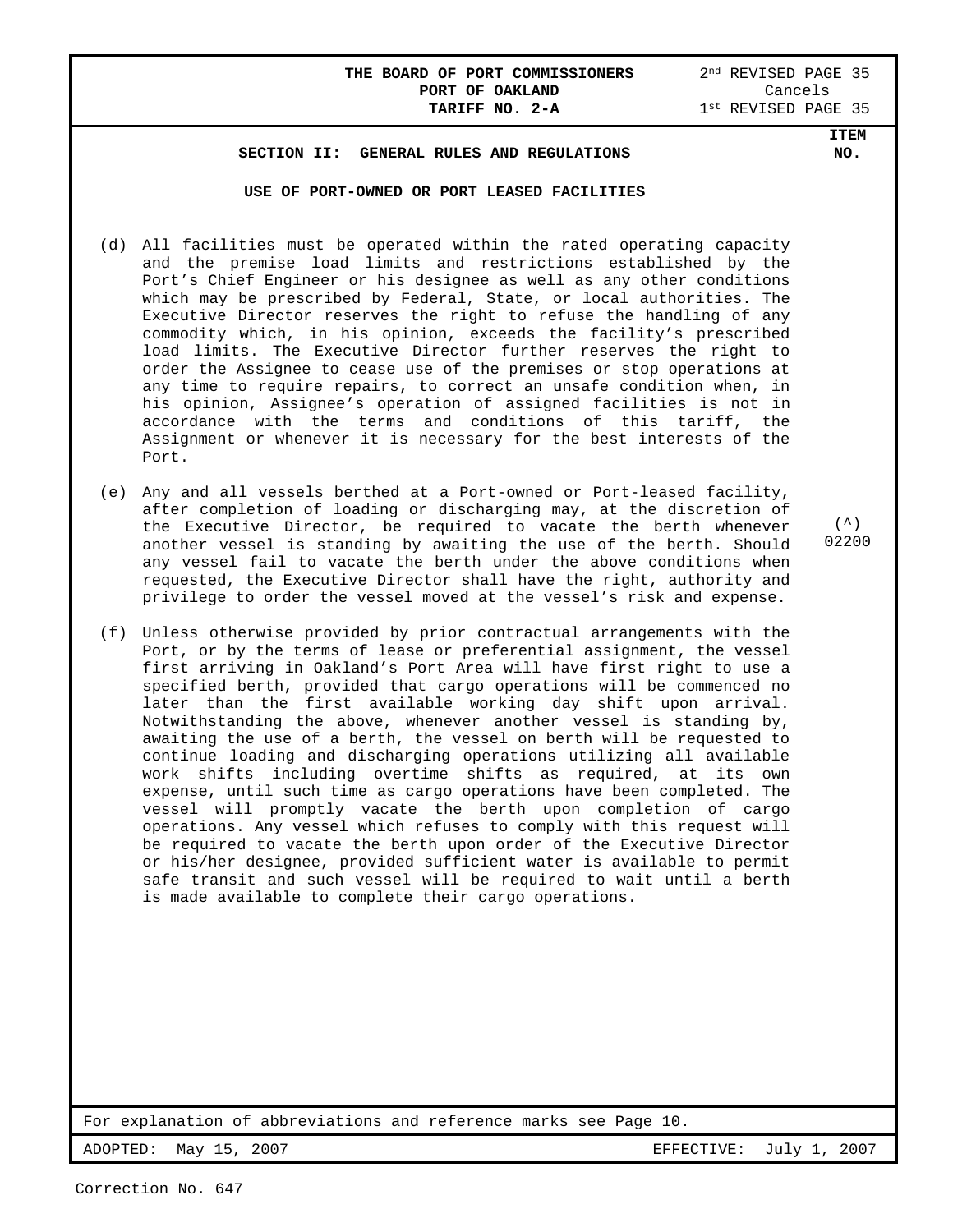## **THE BOARD OF PORT COMMISSIONERS** ORIGINAL PAGE 36 **PORT OF OAKLAND TARIFF NO. 2-A**

| SECTION II: GENERAL RULES AND REGULATIONS                                                                                                                                                                                                                                                                                                                                                                                                                                                                                                                                                                                                                                                                                                                                    | <b>ITEM</b><br>NO. |
|------------------------------------------------------------------------------------------------------------------------------------------------------------------------------------------------------------------------------------------------------------------------------------------------------------------------------------------------------------------------------------------------------------------------------------------------------------------------------------------------------------------------------------------------------------------------------------------------------------------------------------------------------------------------------------------------------------------------------------------------------------------------------|--------------------|
| USE OF EQUIPMENT ON PORT-OWNED OR LEASED FACILITIES                                                                                                                                                                                                                                                                                                                                                                                                                                                                                                                                                                                                                                                                                                                          |                    |
| Assignee is responsible for providing all cargo handling equipment<br>(a)<br>and supplemental equipment which may be required. Assignee will<br>obtain all necessary permits to operate and will conduct an operation<br>in strict compliance with said permits to operate as set forth by the<br>permit authority. Assignee will furnish all labor and operate all<br>equipment in a safe manner and as prescribed by the terms and<br>conditions set forth in this tariff and in compliance with<br>manufacturers' specifications and applicable Federal, State and local<br>regulations.                                                                                                                                                                                  | 02205              |
| All equipment used on Port premises must be operated within the rated<br>(b)<br>operating capacity of the equipment and the premise load limits and<br>restrictions established by the Port's Chief Engineer or his designee<br>as well as any other conditions which maybe prescribed by Federal,<br>State or local authorities. The Executive Director further reserves<br>the right to order the Assignee to cease use of the premises or<br>equipment or stop operations at any time to require repairs, to<br>correct an unsafe condition when,<br>in his<br>opinion, Assignee's<br>operation of such equipment is not in accordance with the terms and<br>conditions of this tariff, the assignment or whenever it is necessary<br>for the best interests of the Port. |                    |
| When circumstances warrant, the Executive Director may authorize<br>(c)<br>Assignee to use Port-owned or leased equipment including, but not<br>limited to transformers, trailers, light sets, generators, portable<br>reefer units and ramps. Such Port equipment is presumed to be in good<br>physical and operating condition when turned over to the Assignee.<br>However, the Port does not warrant the condition thereof.<br>The Port<br>will not be responsible for delays to vessels or land carriers and or<br>their equipment, nor to cargo caused by breakdown of equipment, by<br>shut-off of electric current or any other causes whatsoever.                                                                                                                   |                    |
| Assignee shall, in the use of Port owned equipment, conduct its<br>(d)<br>operation expeditiously and shall cease use and return the equipment,<br>in like condition, to the control of the Port without delay upon the<br>conclusion of the equipment's authorized use.                                                                                                                                                                                                                                                                                                                                                                                                                                                                                                     |                    |
|                                                                                                                                                                                                                                                                                                                                                                                                                                                                                                                                                                                                                                                                                                                                                                              |                    |
| For explanation of abbreviations and reference marks see Page 10.                                                                                                                                                                                                                                                                                                                                                                                                                                                                                                                                                                                                                                                                                                            |                    |
| ADOPTED:<br>September 20, 1988<br>November 1, 1988<br>EFFECTIVE:                                                                                                                                                                                                                                                                                                                                                                                                                                                                                                                                                                                                                                                                                                             |                    |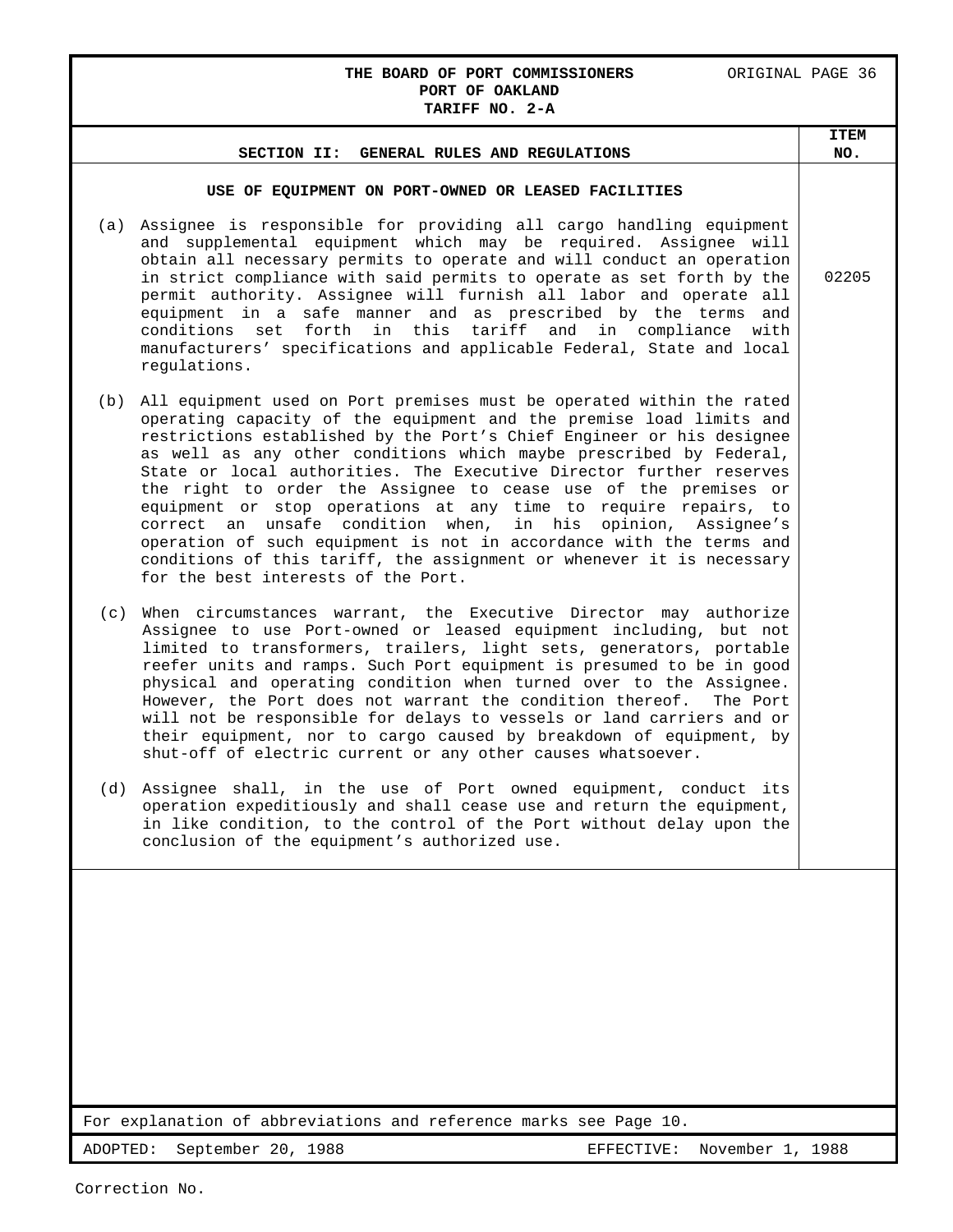# **THE BOARD OF PORT COMMISSIONERS** 1<sup>st</sup> REVISED PAGE 37

|                                                                                                                                                                                                                                                                                                                                                                                                                                                                                                                                                                                                                                                                                                                                                                                                                                                                                                                                                                                                                                                                                                                                                                                                                                         | PORT OF OAKLAND<br>TARIFF NO. 2-A |                                                | Cancels<br>ORIGINAL PAGE 37 |
|-----------------------------------------------------------------------------------------------------------------------------------------------------------------------------------------------------------------------------------------------------------------------------------------------------------------------------------------------------------------------------------------------------------------------------------------------------------------------------------------------------------------------------------------------------------------------------------------------------------------------------------------------------------------------------------------------------------------------------------------------------------------------------------------------------------------------------------------------------------------------------------------------------------------------------------------------------------------------------------------------------------------------------------------------------------------------------------------------------------------------------------------------------------------------------------------------------------------------------------------|-----------------------------------|------------------------------------------------|-----------------------------|
| SECTION II:                                                                                                                                                                                                                                                                                                                                                                                                                                                                                                                                                                                                                                                                                                                                                                                                                                                                                                                                                                                                                                                                                                                                                                                                                             | GENERAL RULES AND REGULATIONS     |                                                | <b>ITEM</b><br>NO.          |
| USE OF EQUIPMENT ON PORT-OWNED OR LEASED FACILITIES<br>Port equipment turned over to Assignee is under Assignee's<br>(e)<br>supervision, direction and control, and Assignee assumes<br>responsibility and liability for injury or death of any person<br>whomsoever, or damage to or destruction of property, including<br>employees and property of the Port, incident to, arising out of, or<br>caused by Assignees possession, use or operation of handling                                                                                                                                                                                                                                                                                                                                                                                                                                                                                                                                                                                                                                                                                                                                                                         |                                   | sole                                           |                             |
| equipment and shall protect, indemnify and save harmless the Port of<br>Oakland, the Board of Port Commissioners, and their officers and<br>employees from and against any and all suits, claims, demands, loss,<br>expense and liability of any kind or nature whatsoever for said<br>injury to or death of persons or damage to or destruction of<br>property, that may be, in whole or in part, incident to, arise out<br>of, or be caused, directly or indirectly, through negligence or<br>other-wise, by the Assignee's possession, use of operation of said<br>handling equipment, whether by Assignee, its officers<br>employees, or by any person or persons acting with the knowledge and<br>consent, express or implied of Assignee, and the use of such assigned<br>equipment shall constitute acceptance and acknowledgement by the<br>Assignee of this liability and obligation. In instances in which the<br>Port's negligence causes or contributes to the cause of any such<br>liability as hereinabove<br>exculpate or indemnify and hold harmless the Port pursuant to this<br>item shall be limited to that portion of the liability, on a<br>percentage basis, which is not attributable to the Port's negligence. |                                   | agents,<br>set forth, Assignee's obligation to | 02205                       |
|                                                                                                                                                                                                                                                                                                                                                                                                                                                                                                                                                                                                                                                                                                                                                                                                                                                                                                                                                                                                                                                                                                                                                                                                                                         |                                   |                                                |                             |
| For explanation of abbreviations and reference marks see Page 10.                                                                                                                                                                                                                                                                                                                                                                                                                                                                                                                                                                                                                                                                                                                                                                                                                                                                                                                                                                                                                                                                                                                                                                       |                                   |                                                |                             |
| September 7, 1993<br>ADOPTED:                                                                                                                                                                                                                                                                                                                                                                                                                                                                                                                                                                                                                                                                                                                                                                                                                                                                                                                                                                                                                                                                                                                                                                                                           |                                   | September 8, 1993<br>EFFECTIVE:                |                             |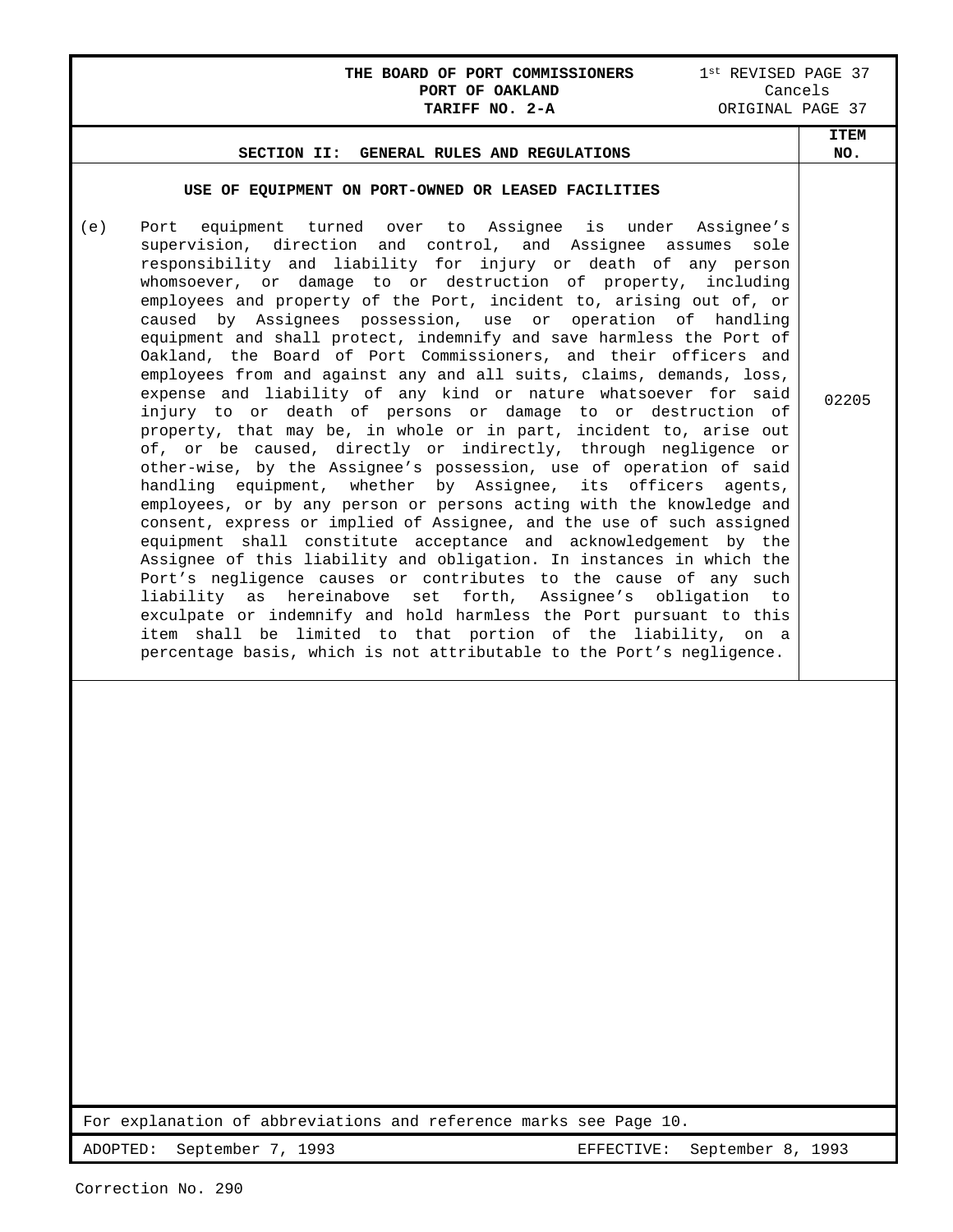## **THE BOARD OF PORT COMMISSIONERS** 3<sup>rd</sup> REVISED PAGE 37A **PORT OF OAKLAND** Cancels **PORT OF OAKLAND** Cancels **TARIFF NO. 2-A** 2nd REVISED PAGE 37A

| SECTION II: GENERAL RULES AND REGULATIONS                                                                                                                                                 | <b>TTEM</b><br>NO. |
|-------------------------------------------------------------------------------------------------------------------------------------------------------------------------------------------|--------------------|
|                                                                                                                                                                                           |                    |
| HANDLING, STORAGE AND USE OF TOXIC MATERIALS                                                                                                                                              |                    |
| Assignee shall comply with Port of Oakland Environmental Ordinance No. 4345<br>and Port of Oakland Storm Water Ordinance No. 4311 as said ordinances may be<br>amended from time-to-time. | (*)<br>02210       |
| Item 02210 is separate from and in addition to the rules, procedures,<br>regulations, and restrictions for hazardous cargo set forth in Items 03105<br>through 03190.                     |                    |

For explanation of abbreviations and reference marks see Page 10.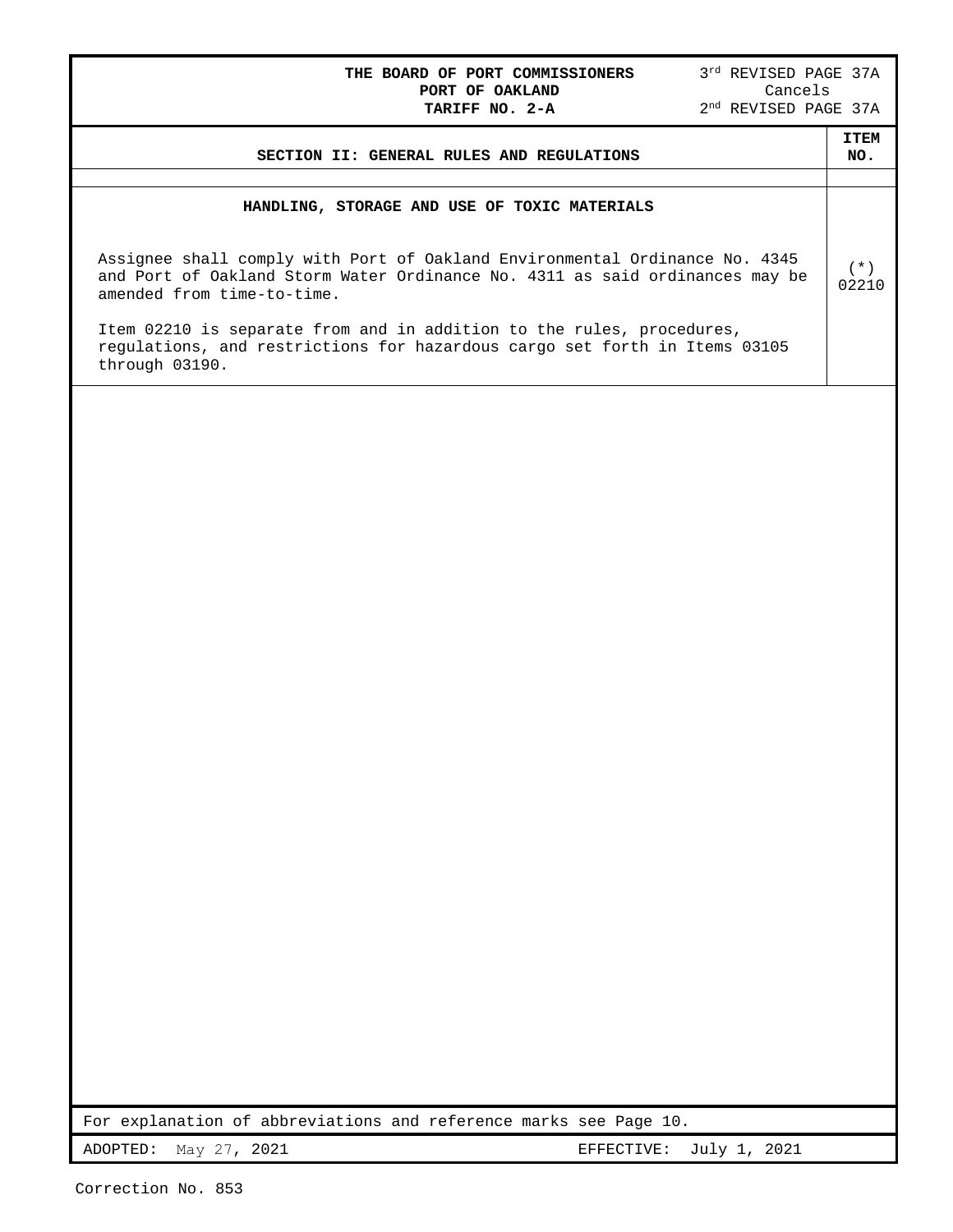| THE BOARD OF PORT COMMISSIONERS |  |  |                 |  |  |
|---------------------------------|--|--|-----------------|--|--|
|                                 |  |  | PORT OF OAKLAND |  |  |
|                                 |  |  | TARIFF NO. 2-A  |  |  |

 $3^{rd}$  REVISED PAGE 37B Cancels 2<sup>nd</sup> REVISED PAGE 37B

**SECTION II: GENERAL RULES AND REGULATIONS** 

**Pages 37B Thru 37R Left Intentionally Blank** 

For explanation of abbreviations and reference marks see Page 10.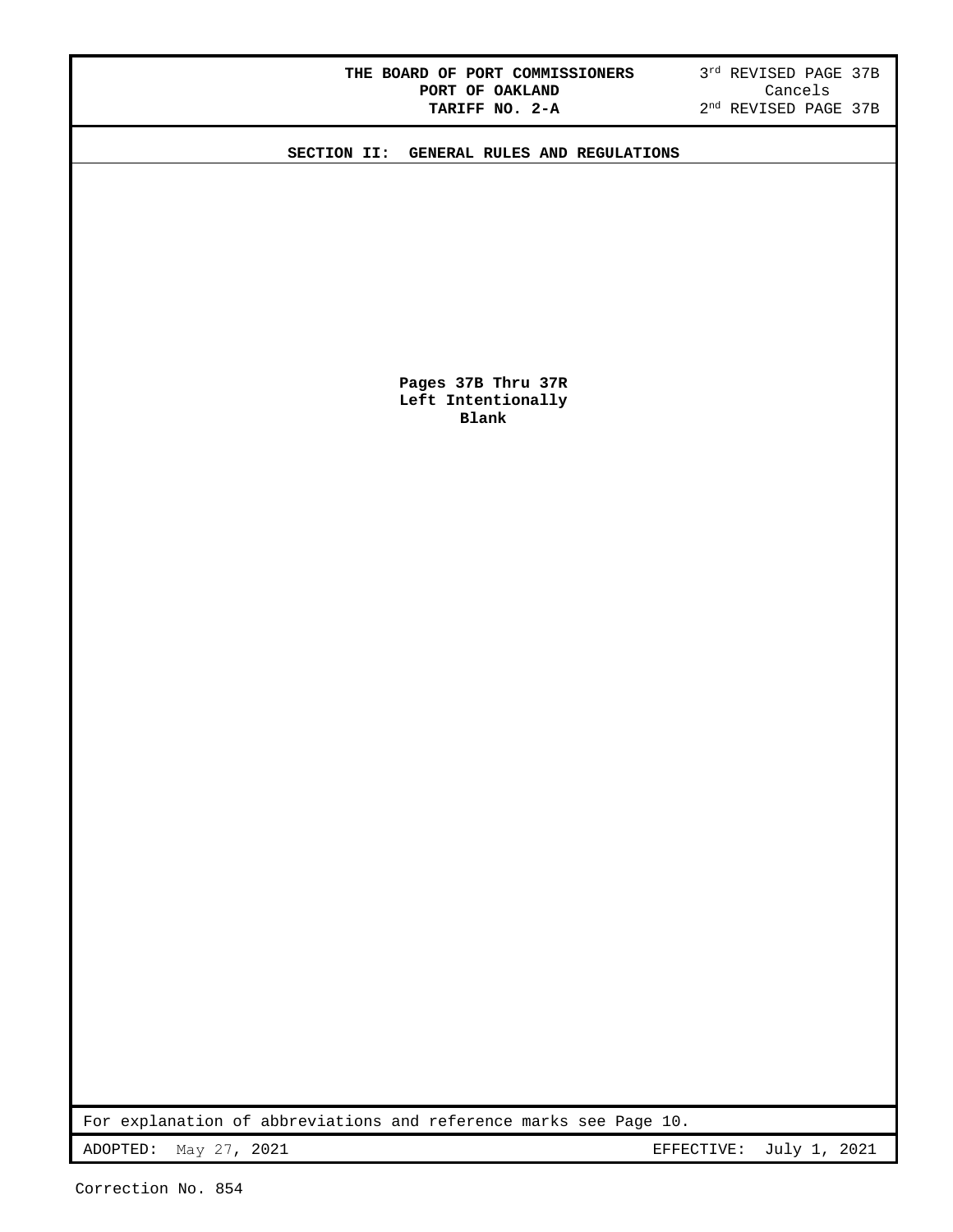| 3rd REVISED PAGE 37S<br>THE BOARD OF PORT COMMISSIONERS<br>Cancels<br>PORT OF OAKLAND<br>2 <sup>nd</sup> REVISED PAGE 37S<br>TARIFF NO. 2-A                                                                                                                                                                                                                              |                    |
|--------------------------------------------------------------------------------------------------------------------------------------------------------------------------------------------------------------------------------------------------------------------------------------------------------------------------------------------------------------------------|--------------------|
| SECTION II: GENERAL RULES AND REGULATIONS                                                                                                                                                                                                                                                                                                                                | <b>ITEM</b><br>NO. |
| <b>BALLAST WATER</b>                                                                                                                                                                                                                                                                                                                                                     |                    |
| Each operator or owner of a vessel using Port terminal facilities shall<br>(a)<br>comply with all federal and state laws, regulations, and directives<br>regarding the use and discharge of ballast water and the associated<br>record keeping requirements.                                                                                                             |                    |
| (b) Unless otherwise permitted under federal and state laws, regulations,<br>or directives, a vessel using Port terminal facilities shall not<br>discharge untreated ballast water from the vessel into San Francisco<br>Bay or the National Marine Sanctuaries offshore of San Francisco Bay,<br>including open waters within the Port Area of the City of Oakland. Any |                    |

 $(* )$ 02215

(c) Exceptions or alternatives to subsection (b) above shall be allowed in compliance with federal requirements of the U.S. Environmental Protection Agency, U.S. Coast Guard, and the California State Lands Commission, or in compliance with any superseding law or regulation.

treatment of discharged ballast water shall be in compliance with

(d) Upon request by the Port, each operator or owner of a vessel using Port terminal facilities during any calendar year shall provide to the Port a copy of the operator's or owner's then-prevailing plans, policy or policies applicable to ballast water/aquatic marine invasive species management of its vessels, as well as federal and state reporting forms including without limitation, the Ballast Water Treatment Technology Annual Reporting Form, the Ballast Water Treatment Supplemental Form, the Hull Husbandry Reporting Form, and Ballast Water Logs for each tank.

For explanation of abbreviations and reference marks see Page 10.

subsection (a) above.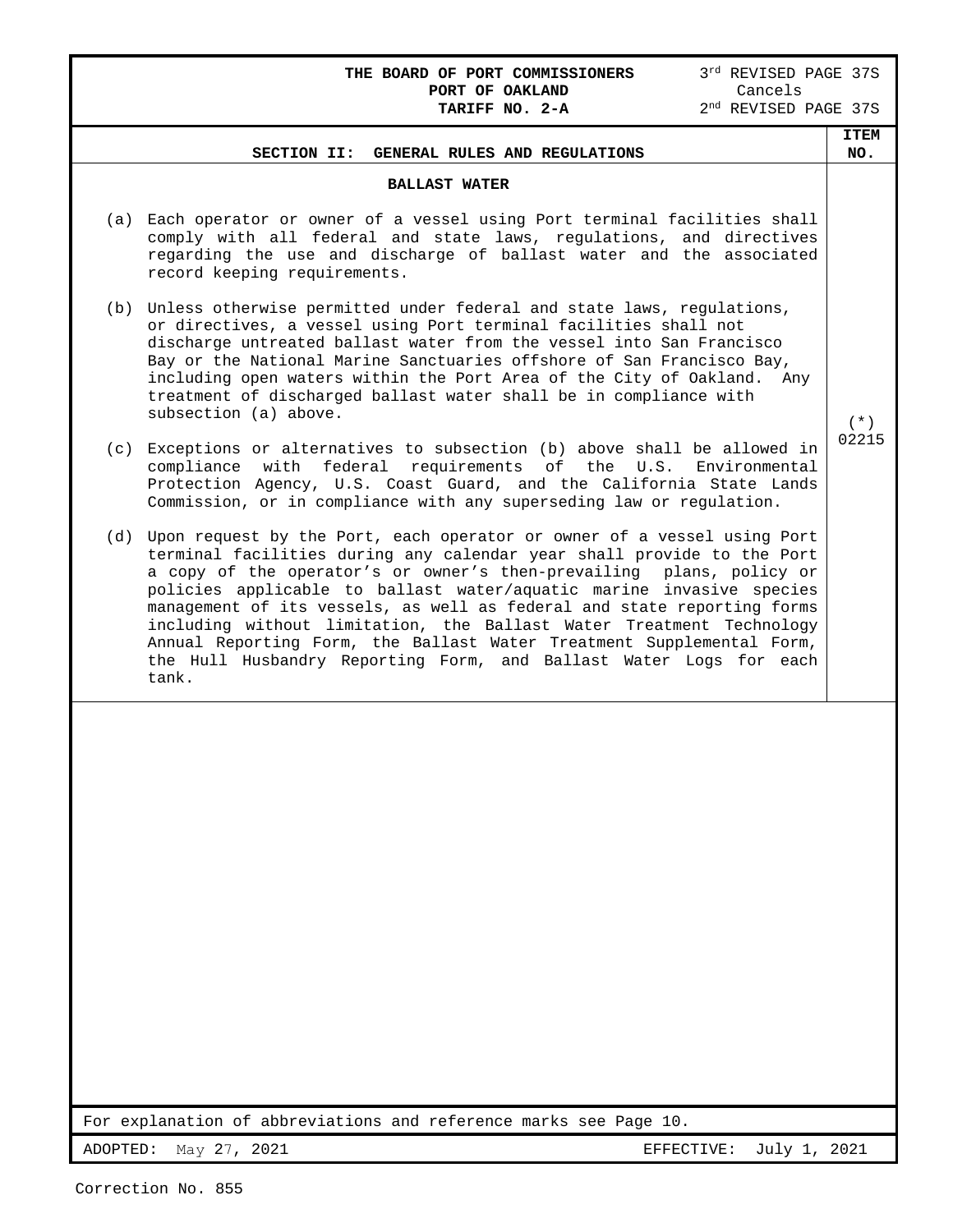## **THE BOARD OF PORT COMMISSIONERS** 2<sup>nd</sup> REVISED PAGE 37T<br>**PORT OF OAKLAND** Cancels **PORT OF OAKLAND<br>TARIFF NO. 2-A**

 $1^{\text{st}}$  REVISED PAGE 37T **SECTION II: GENERAL RULES AND REGULATIONS ITEM NO.**  See Previous Page for revised Item 02215 Ballast Water (D) 02215 **SECURITY OF MARITIME FACILITIES (a) Purposes** The purposes of this Item No. 02220 are to provide for efficient, coordinated and effective action in order to reduce the risk and to mitigate the results of an act that threatens the security of personnel, the Port's facilities, private property and the public, to comply with requirements mandated by the Federal Maritime Transportation Security Act of 2002 ("MTSA") and the federal regulations implementing the MTSA ("MTSA Regulations") and to set forth the respective rights and obligations as between the Port and Port assignees, tenants, permittees, contractors and operators on Port facilities (collectively "Operators", each an "Operator") with respect to the MTSA and the MTSA Regulations. (Item 02220 continued on Next Page) 02220

For explanation of abbreviations and reference marks see Page 10.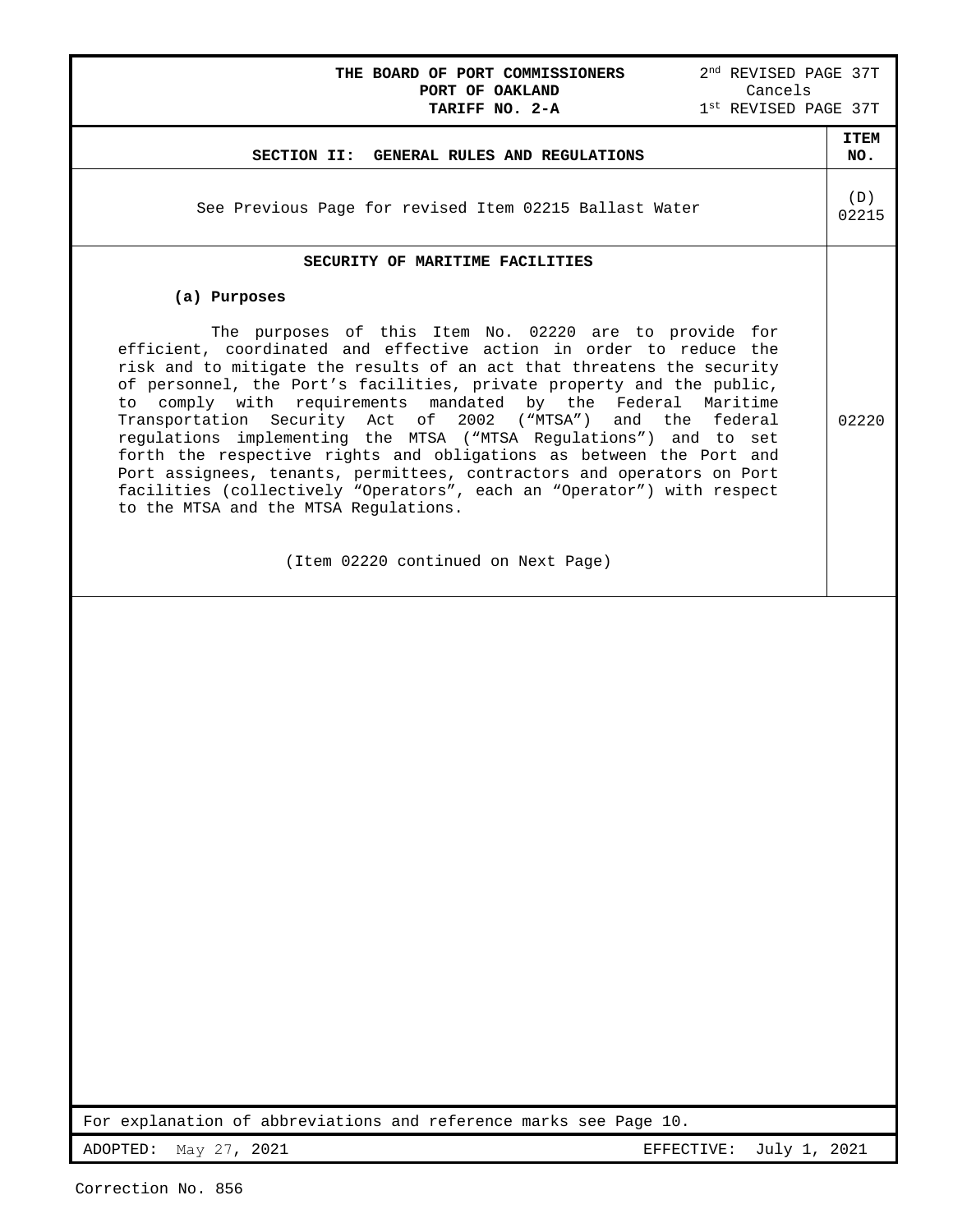## **THE BOARD OF PORT COMMISSIONERS ORIGINAL PAGE 37U PORT OF OAKLAND**

**ITEM NO.**

 $(+)$ 02220

# **TARIFF NO. 2-A**

### **SECTION II: GENERAL RULES AND REGULATIONS**

\* Provisions of Item 02220 continued from Page 37T

### **SECURITY OF MARITIME FACILITIES**

### **(b) Port Facility Security Plan**

 The Executive Director is hereby authorized and directed to cause to be prepared and to approve a Port Facility Security Plan in accordance with this Item No. 02220 covering all Port of Oakland facilities for which a facility security plan is required by the MTSA and the MTSA Regulations and for which an Operator Facility Security Plan is not prepared by an Operator and approved by the appropriate Federal agency designated in the MTSA and the MTSA Regulations ("USA"). The Port Facilities Security Plan shall comply with the requirements of applicable law, including but not limited to the MTSA, the MTSA Regulations and this Item No. 02220.

### **(c) Designation of Port Facility Security Officer**

 The Executive Director is hereby authorized and directed to designate a person as Port Facility Security Officer ("PFSO") on behalf of the Port. The designated PFSO shall be qualified as, and shall have the duties of, a facility security officer under the MTSA and the MTSA regulations with respect to those maritime terminal facilities for which the Port, instead of an Operator,<br>prepares a facility security plan. The PFSO shall also be prepares a facility security plan. responsible on behalf of the Port for coordinating and maintaining communications with Operators and the USA regarding the interests of the Port in the security of all Port facilities without relieving third parties, including Port Operators or other persons of their responsibilities under any facility security plan, the MTSA, the MTSA Regulations, this Tariff or any other law, regulation or any contact.

(Item 02220 continued on Next Page)

For explanation of abbreviations and reference marks see Page 10.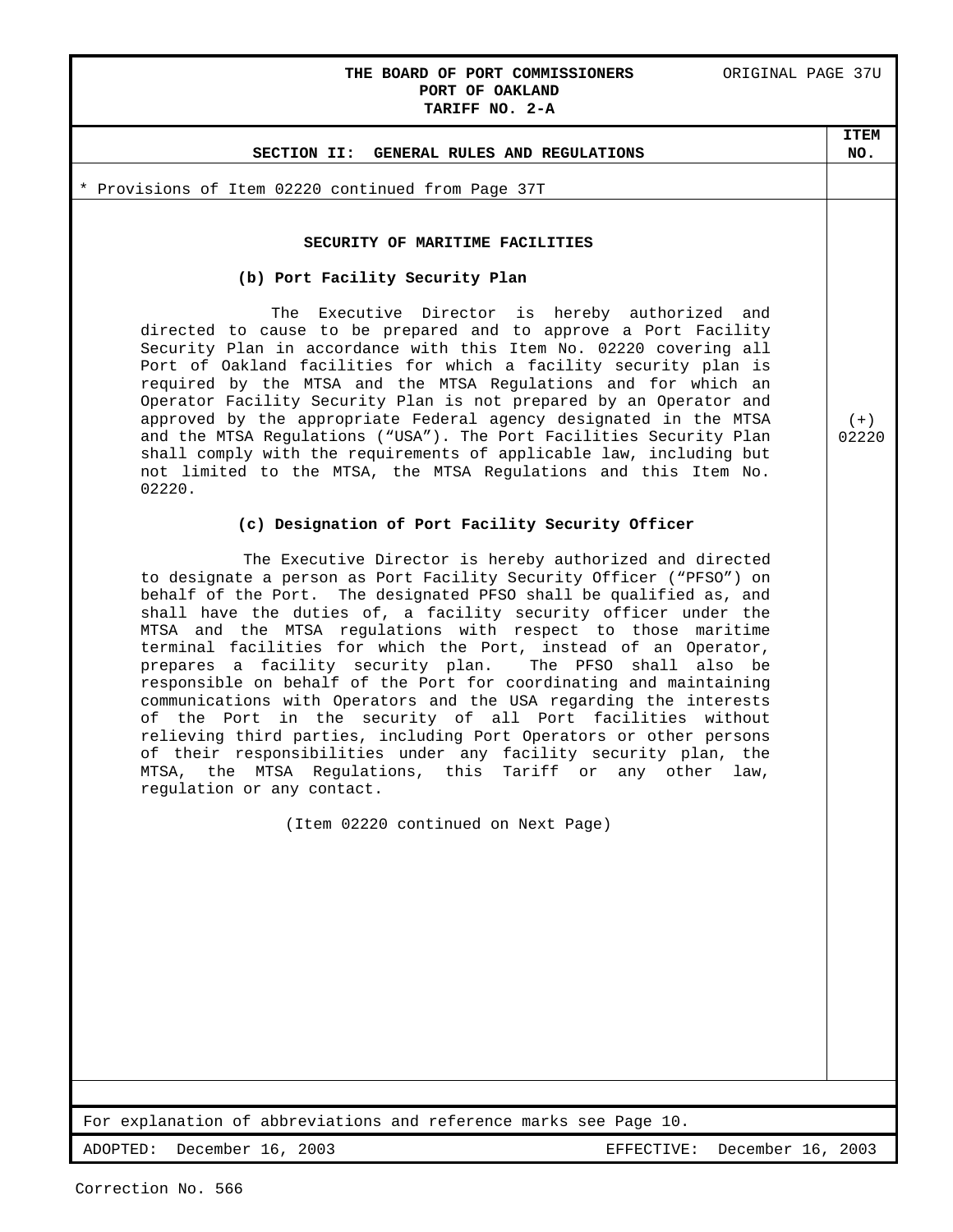## THE BOARD OF PORT COMMISSIONERS ORIGINAL PAGE 37V **PORT OF OAKLAND**

**ITEM NO.**

 $(+)$ 02220

**TARIFF NO. 2-A**

### **SECTION II: GENERAL RULES AND REGULATIONS**

\* Provisions of Item 02220 continued from Page 37U

### **SECURITY OF MARITIME FACILITIES**

### **(c) Designation of Port Facility Security Officer**

The Executive Director's designation of a PFSO also shall not relieve any owner or Operator of any Port facility from any requirement for that owner or Operator to designate a qualified person to perform the duties of facility security officer under the MTSA or the MTSA Regulations. The PFSO shall be responsible for: preparing, in accordance with the MTSA and the MTSA Regulations, a Port Facility Security Assessment for inclusion in the Port Facility Security Plan and a Port Facility Plan, for all Port facilities for which an Operator Facility Security Plan is not prepared and approved by the USA which the PFSO shall submit to the Executive Director for approval; submitting the Port Security Plan to the USA for approval after approval of the Port Security Facility Plan by the Executive Director; implementing the Port Security Plan; periodically auditing and updating the Port Security Facility Assessment and the Port Facility Security Plan as required by the MTSA and the MTSA Regulations; assuring that adequate training is provided to Port personnel responsible for Port facilities; ensuring that Port Facilities are operated in accordance with the applicable provisions of the Port Facility Security Plan and the provisions of the MTSA and the MTSA Regulations; coordinating and communicating with Operators with respect to Operator Facility Security Plans in accordance with this Item No. 02220; and such other related Port Facility security matters as the Executive Director may assign the PFSO from time to time.

(Item 02220 continued on Next Page)

For explanation of abbreviations and reference marks see Page 10.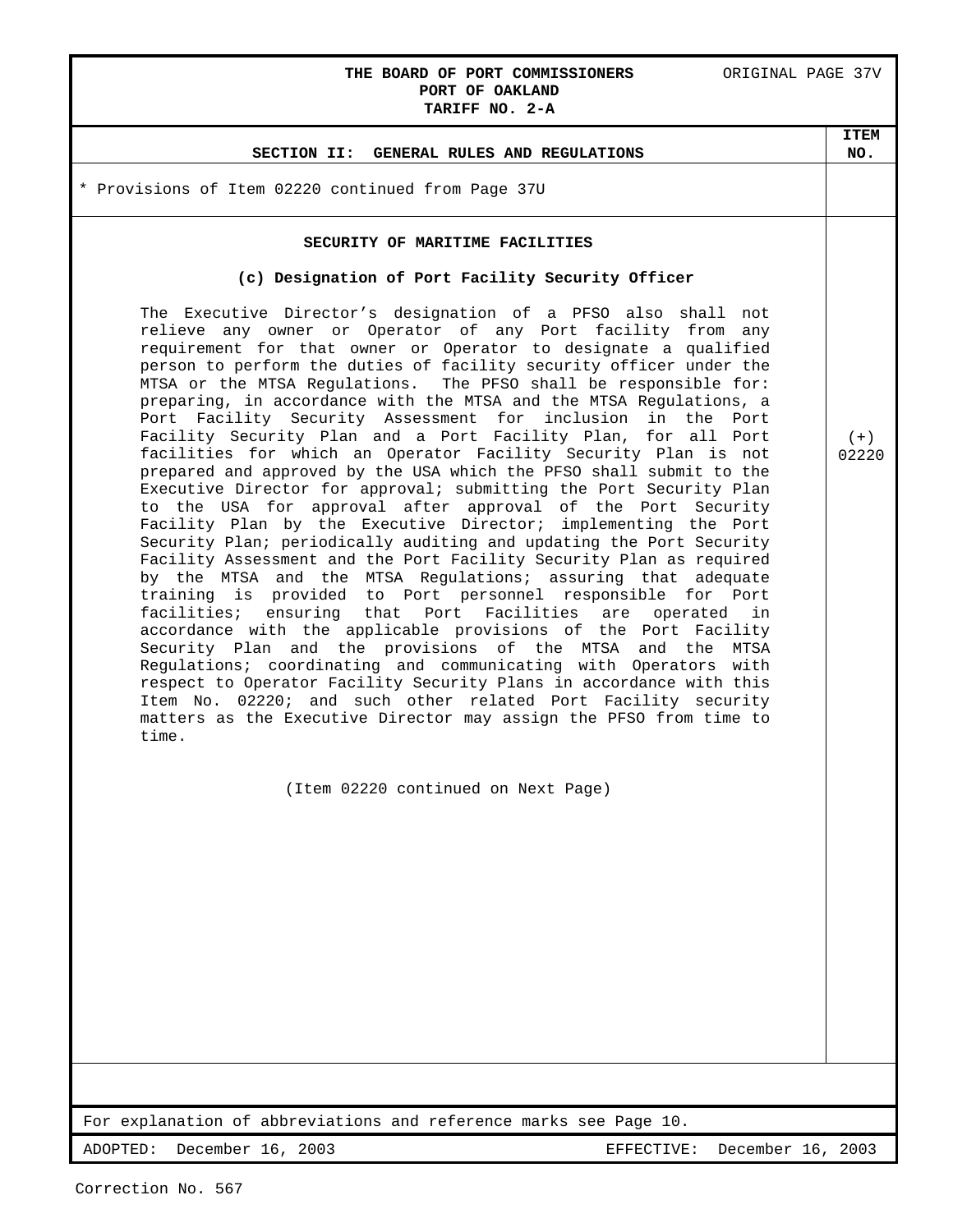## **THE BOARD OF PORT COMMISSIONERS** ORIGINAL PAGE 37W **PORT OF OAKLAND**

**ITEM NO.**

 $(+)$ 02220

# **TARIFF NO. 2-A SECTION II: GENERAL RULES AND REGULATIONS** \* Provisions of Item 02220 continued from Page 37V

### **SECURITY OF MARITIME FACILITIES**

### **(d) Operator Facility Security Plans**

 (1) Subject to an exemption made in accordance with the immediately succeeding Paragraph  $(d)(1)(i)$  below, every Operator of a facility on Port-owned or controlled land for which a facility security plan or an amended facility security plan is required by the MTSA or the MTSA Regulations, shall prepare and have approved by the USA in accordance with the MTSA and the MTSA Regulations, an Operator Facility Security Plan, or an amended facility security plan, respectively, for the facility.

 (i) Upon a written request by an Operator, the PFSO may exempt an Operator from the requirement to prepare an Operator Facility Security Plan if the PFSO reasonably determines in writing that exemption is appropriate in consideration of the nature and character of the Operator's activities or Port facilities and other reasonable factors. The PFSO may grant an exemption subject to such reasonable written terms and conditions as the PFSO determines are appropriate.

 (ii) Subject to any application exemption made in accordance with the immediately preceding paragraph  $(d)(1)(i)$ , each person who is an Operator of a Port facility as of the effective date of this Item No. 02220 shall submit its Operator Facility Security Plan to the USA by December 31, 2003, or such later date as may be approved in writing by the PFSO.

(Item 02220 continued on Next Page)

For explanation of abbreviations and reference marks see Page 10.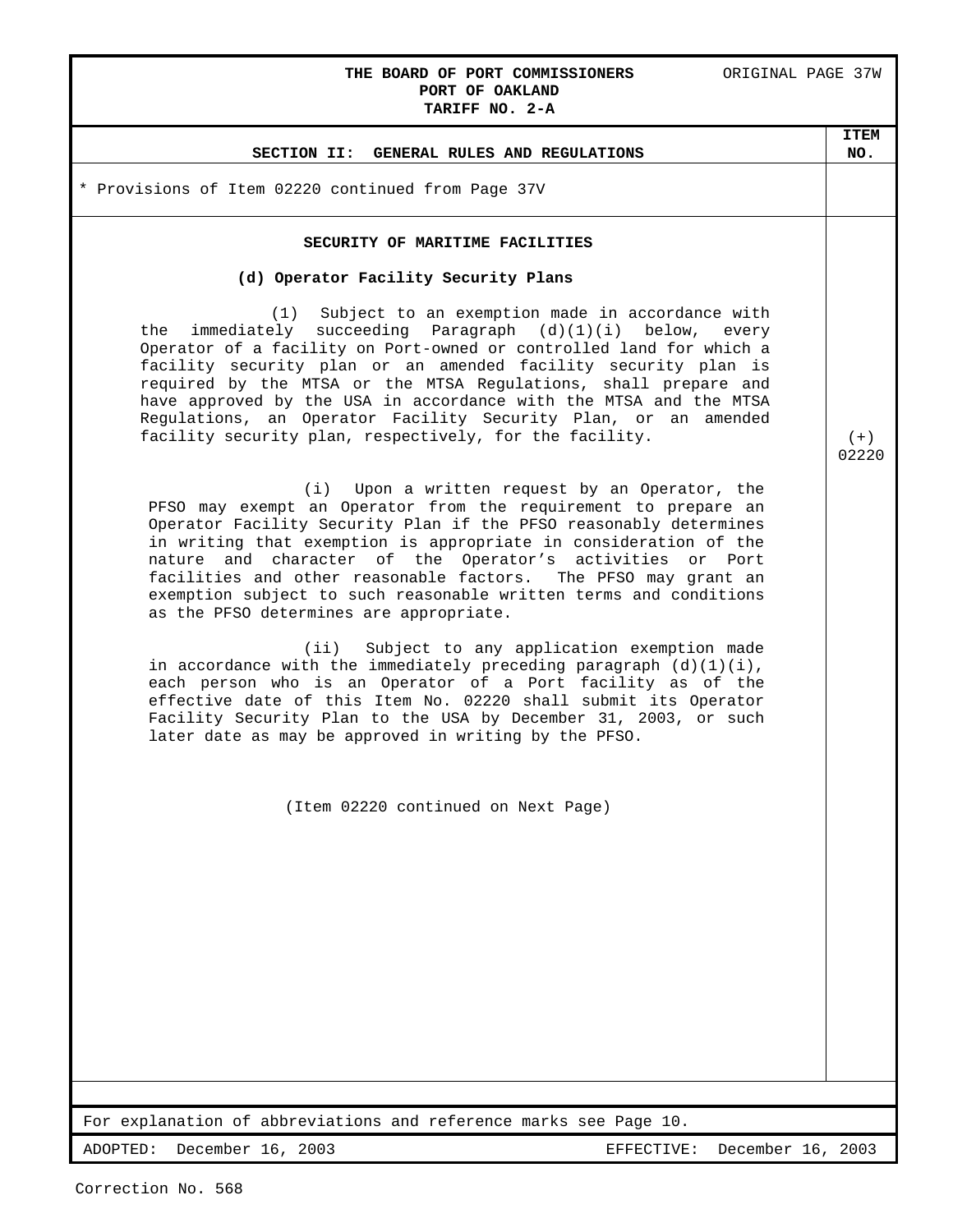## **THE BOARD OF PORT COMMISSIONERS** ORIGINAL PAGE 37X **PORT OF OAKLAND**

# **TARIFF NO. 2-A SECTION II: GENERAL RULES AND REGULATIONS ITEM NO.** \* Provisions of Item 02220 continued from Page 37W **SECURITY OF MARITIME FACILITIES (d) Operator Facility Security Plans** (iii) Subject to any applicable exemption made in accordance with paragraph  $(d)(1)(i)$  above, no person may become an Operator of any Port Facility after December 29, 2003, unless the Operator shall have complied with the applicable provisions of this Item No. 02220, the MTSA and the MTSA Regulations regarding a Facility Security Plan for the Port facility. (2) Each Operator shall provide to the PFSO: (i) Written notice of the Operator's submission to the USA of any Operator Facility Security Plan, and any amendment to any Operator Facility Security Plan, relating to any Port facility, contemporaneously with the Operator's submission to the USA. The Operator's written notice to the Port may be a copy of the Operator's written document transmitting the Operator Facility Security Plan, or amendment, to the USA, but the Operator is not required to include the Operator Facility Security Plan, or amendment, except as provided in Paragraph (d)(3) below. (ii) A copy of all other written communications between the Operator (including any person acting on behalf of the Operator) and the USA, regarding an Operator Facility Security Plan, any amendment to any Operator Facility Security Plan, any approval or disapproval by the USA or any Operator Facility Security Plan or amendment thereto, any report of a breach of security or security incidents, and any notice by the USA of a violation or suspected violation of the MTSA or the MTSA Regulations, relating to any Port facility. (Item 02220 continued on Next Page)  $(+)$ 02220

For explanation of abbreviations and reference marks see Page 10.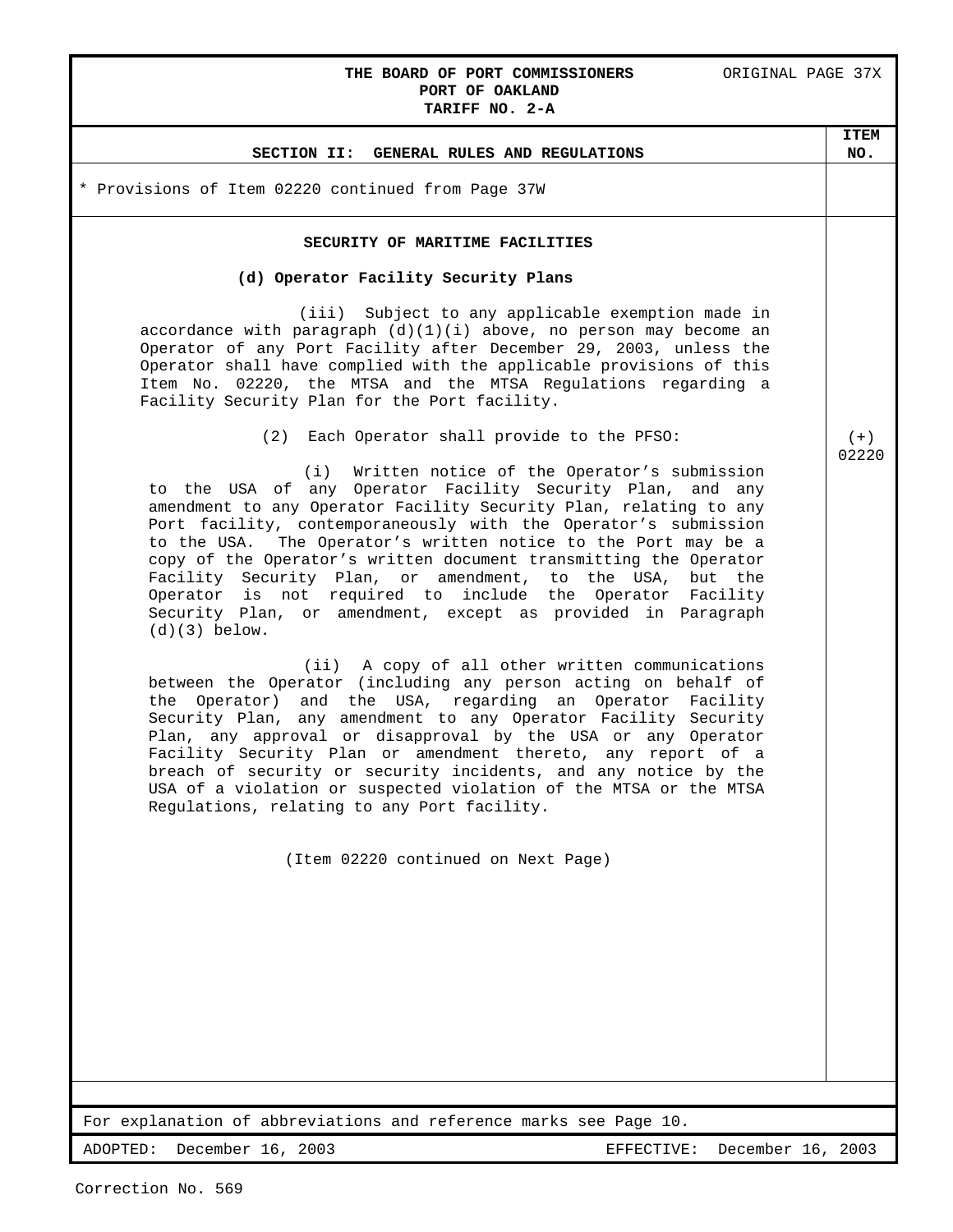### **THE BOARD OF PORT COMMISSIONERS** ORIGINAL PAGE 37Y **PORT OF OAKLAND TARIFF NO. 2-A**

**ITEM NO.**

 $(+)$ 02220

## **SECTION II: GENERAL RULES AND REGULATIONS**

\* Provisions of Item 02220 (d) continued from Page 37X

### **SECURITY OF MARITIME FACILITIES**

### **(d) Operator Facility Security Plans**

The copy of each written communication shall be provided to the Port either contemporaneously with the transmission of the written communication to the USA or the Operator or promptly after the Operator sends or receives the written communication. To the extent the written communication involves sensitive security information that must be protected in accordance with 49 Code of Federal Regulations Part 1520, the Operator may delete that information from the copy provided to the Port, but the Operator shall provide to the Port all other information in the communication.

 (3) Subject to the immediately succeeding sentence, an Operator may not include in any Operator Facility Security Plan, or amendment thereto, any provision which is inconsistent with this Tariff of with the Operator's agreement with the Port for the Operator's use or occupancy of a Port facility, or which represents that the Port will be responsible for any matter with respect to the Operator Facility Security Plan, or amendment thereto, unless the Port in the Operator's agreement with the Port or in this Tariff has expressly assumed responsibility for such matter. If the Operator believes that the MTSA, the MTSA Regulations, or other statute or regulation by operation of law conflicts with and supersedes certain provisions of the Operator's agreement with the Port or of this Tariff, and require that the Operator Facility Security Plan, or amendment thereto, include provisions which are inconsistent with the Operator's agreement with the Port or with this Tariff, or impose responsibility on the Port for any matter with respect to the Operator Facility Security Plan, or amendment thereto, notwithstanding that the Port does not expressly assume such responsibility in the Operator's agreement with the Port or in this Tariff, then, before the Operator Facility Security Plan, or amendment thereto, is submitted to the USA, the Operator shall:

(Item 02220 continued on Next Page)

For explanation of abbreviations and reference marks see Page 10.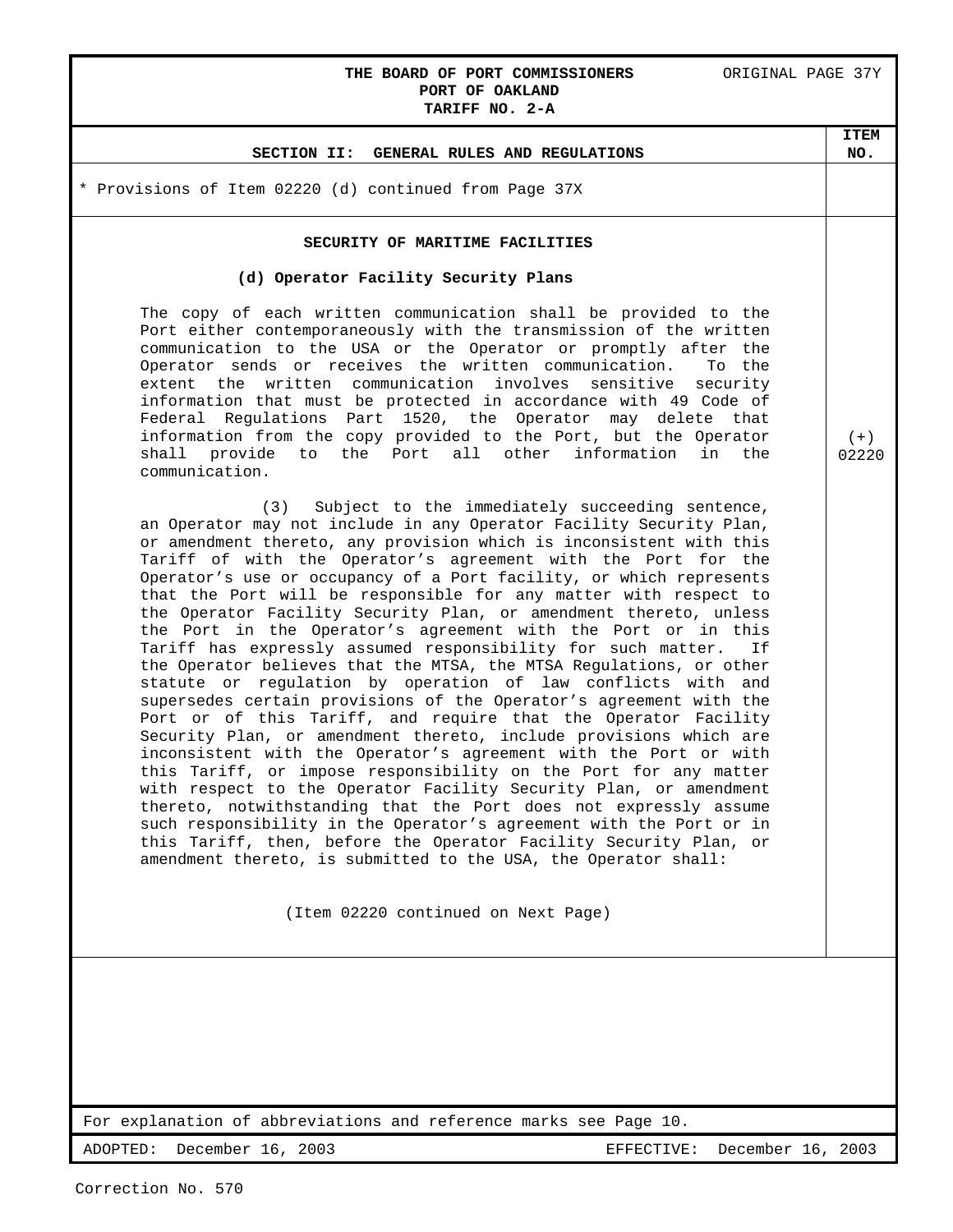## **THE BOARD OF PORT COMMISSIONERS** ORIGINAL PAGE 37Z **PORT OF OAKLAND**

**ITEM NO.**

 $(+)$ 02220

## **TARIFF NO. 2-A**

### **SECTION II: GENERAL RULES AND REGULATIONS**

\* Provisions of Item 02220 (d) continued from Page 37Y

### **SECURITY OF MARITIME FACILITIES**

### **(d) Operator Facility Security Plans**

 (i) Give written notice to the PFSO which identifies in detail each conflict the Operator believes exist and each matter for which the Operator believes the Port is required to assume responsibility, the provisions of the MTSA Regulations, or other statute or regulation, and the provisions of the Operator's agreement with the Port or this Tariff which the Operator believes are in conflict or require the Port to assume responsibility and<br>why the Operator believes the claimed conflict or Port the Operator believes the claimed conflict or Port responsibility requires the Operator Facility Plan, or amendment thereto, to include provisions that are inconsistent with the Operator's agreement with the Port or this Tariff or provide that the Port has responsibility; and

 (ii)Meet and confer with the PFSO to discuss the matter and seek to develop a resolution mutually acceptable to the Operator and the Port. If a mutually acceptable resolution is not reached, then the Operator may submit the Operator Facility Security Plan, or amendment thereto, to the USA for approval, with the provisions therein which are inconsistent with the Operator's agreement with the Port or this Tariff, or which provide for Port responsibility, without prejudice to any Port rights with respect to the Operator submitting an Operator<br>Facility Security Plan, or amendment thereto, which is Facility Security Plan, or amendment thereto, which inconsistent with the Operator's agreement with the Port or this Tariff, or which provides for Port responsibility, and the Operator shall, at the same time it submits its Operator Facility Security Plan, or amendment thereto, to the USA, submit to the Port a copy of those portions of the Plan or amendment which conflict with the Operator's agreement with the Port or this Tariff or which provide that the Port is responsible for a matter.

(Item 02220 continued on Next Page)

For explanation of abbreviations and reference marks see Page 10.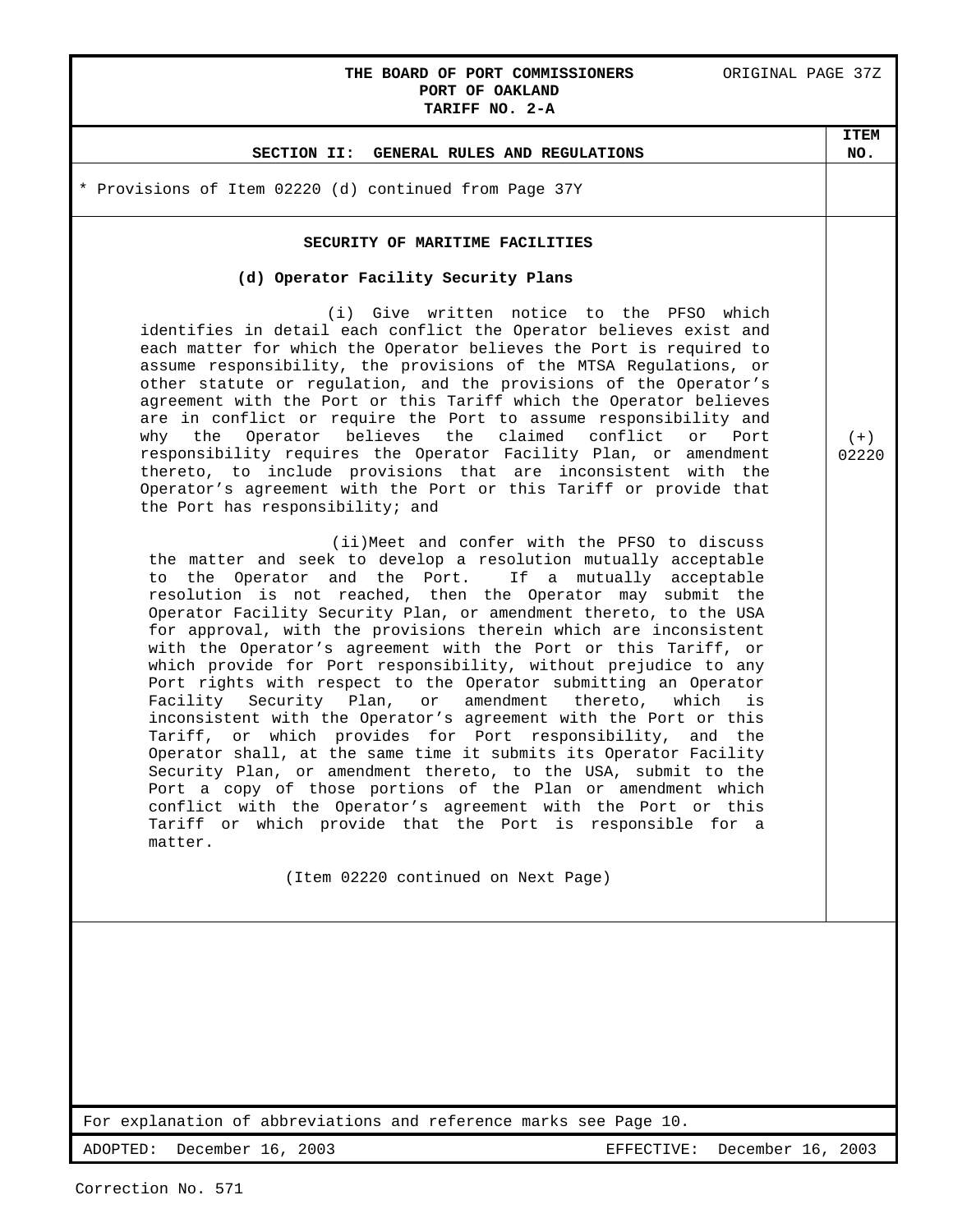## **THE BOARD OF PORT COMMISSIONERS** ORIGINAL PAGE 37AA **PORT OF OAKLAND**

## **TARIFF NO. 2-A SECTION II: GENERAL RULES AND REGULATIONS ITEM NO.** \* Provisions of Item 02220 (d) continued from Page 37Z **SECURITY OF MARITIME FACILITIES (d) Operator Facility Security Plans** (4) Each Operator shall comply with all provisions of the MTSA, the MTSA Regulations, this Tariff, the Port Facility Security Plan approved by the USA (to the extent the Operator has been provided the Port Facility Security Plan or notice of the applicable compliance requirement(s) in the Plan) and, subject to paragraph  $(d)(1)(i)$  and  $(d)(3)(ii)$  above, the Operator's Facility Security Plan, which apply to any Port facility occupied or used by the Operator. **(e) Compliance With Facility Security Plans** Each person entering upon or using any Port facility shall comply with the Port Facility Security Plan and any Operator Facility Security Plan that applies to the facility (to the extent such person has been provided such plans or notice of the applicable compliance requirement(s) in such plans). **(f) Indemnification** Each Operator who operates at a Port facility for which the Operator has obtained from the USA approval of an Operator Facility Security Plan shall be fully responsible for all compliance with the MTSA and the MTSA Regulations with respect to the Port facility and shall indemnify and hold the Port harmless from and against claim, costs, losses and liabilities, including attorney's fees and costs of defense,  $(+)$ 02220

(Item 02220 continued on Next Page)

arising out of any violation of the MTSA or the MTSA Regulations, arising out of the Operator's failure to comply with its Operator

For explanation of abbreviations and reference marks see Page 10.

Facility Security Plan.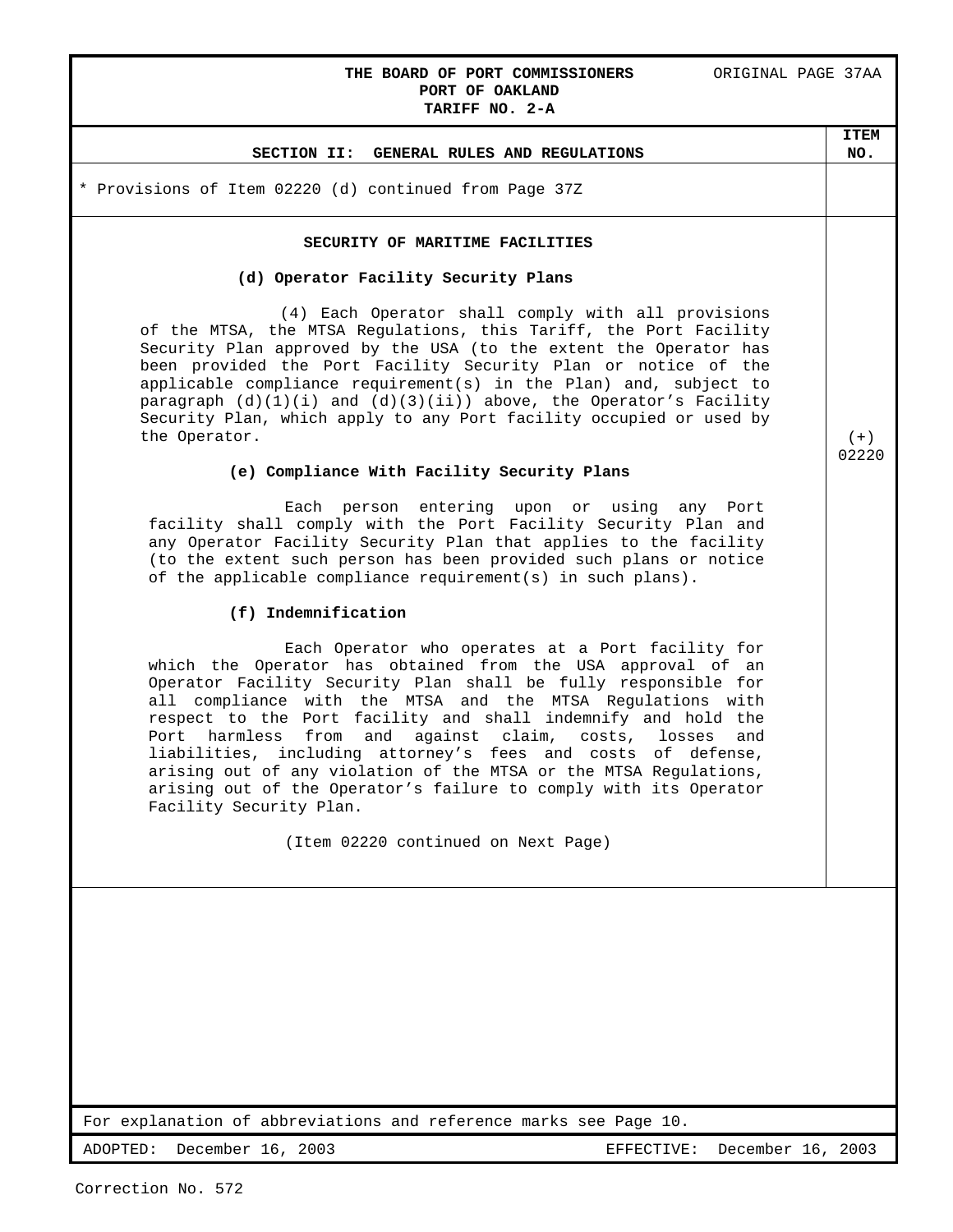## **THE BOARD OF PORT COMMISSIONERS** 1<sup>st</sup> REVISED PAGE 37AB<br>**PORT OF OAKLAND** Cancels **PORT OF OAKLAND<br>TARIFF NO. 2-A**

**TARIFF NO. 2-A** ORIGINAL PAGE 37AB

### **SECTION II: GENERAL RULES AND REGULATIONS**

\* Provisions of Item 02220 (d) continued from Page 37AA

### **SECURITY OF MARITIME FACILITIES**

Each Operator and other person entering upon or using any Port facility shall indemnify and hold the Port Harmless from and against all claims, costs, losses and liabilities, including attorney's fees and costs of defense, arising out of, respectively, the Operator's or such other person's failure to comply with this Item No. 02220. In the event of any inconsistency between this Paragraph (f) and an agreement between the Port and an Operator, the agreement shall prevail.

 For purposes of this Paragraph (f), and with respect solely to the Port's rights as to the USA, the USA shall not be considered an "Operator" or "other person", but the Port does not release the USA or waive the Port's rights with respect to the USA as to any legal obligation of the USA to the Port or the Port's legal rights against the USA.

### **(g) Operator's Grant of Occupancy Rights to USA**

 (1) Notwithstanding any other provision in a Port agreement with an Operator for the Operator's use of Port terminal facilities, the Operator may grant to the USA the right to occupy or use the terminal facilities for purposes of carrying out USA security and inspection functions necessary for the Operator's use of the facilities, subject to: (i) providing a copy of the grant of the right to the Port and securing the written consent of the Executive Director to the grant, which consent will not unreasonably be withheld or delayed; and (ii) compliance with all other applicable provisions of the terminal facilities agreement between the Port and the Operator and other legal requirements, including without limitation, securing any necessary building permits from the Port.

(Item 02220 continued on Next Page)

For explanation of abbreviations and reference marks see Page 10.

ADOPTED: February 17, 2004 **EFFECTIVE:** February 17, 2004

 $(+)$ 02220

**ITEM NO.**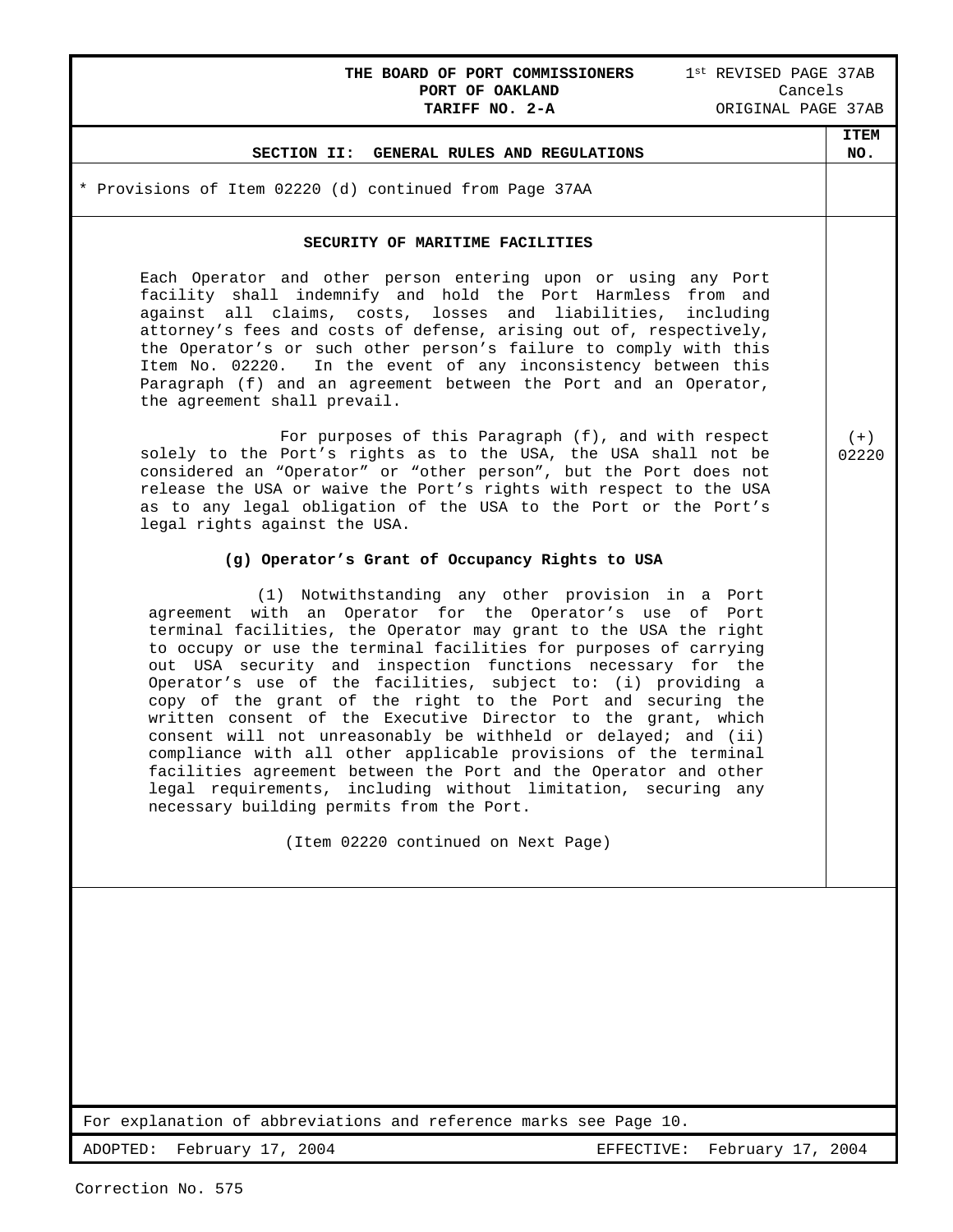# THE BOARD OF PORT COMMISSIONERS 1<sup>st</sup> REVISED PAGE 37AC<br>
PORT OF OAKLAND Cancels<br>
TARIFF NO. 2-A ORIGINAL PAGE 37AC **PORT OF OAKLAND**<br>TARIFF NO. 2-A

| <b>ITEM</b><br>NO. |
|--------------------|
|                    |
|                    |
|                    |
|                    |
| $(+)$<br>02220     |
|                    |
|                    |
|                    |
|                    |
|                    |
|                    |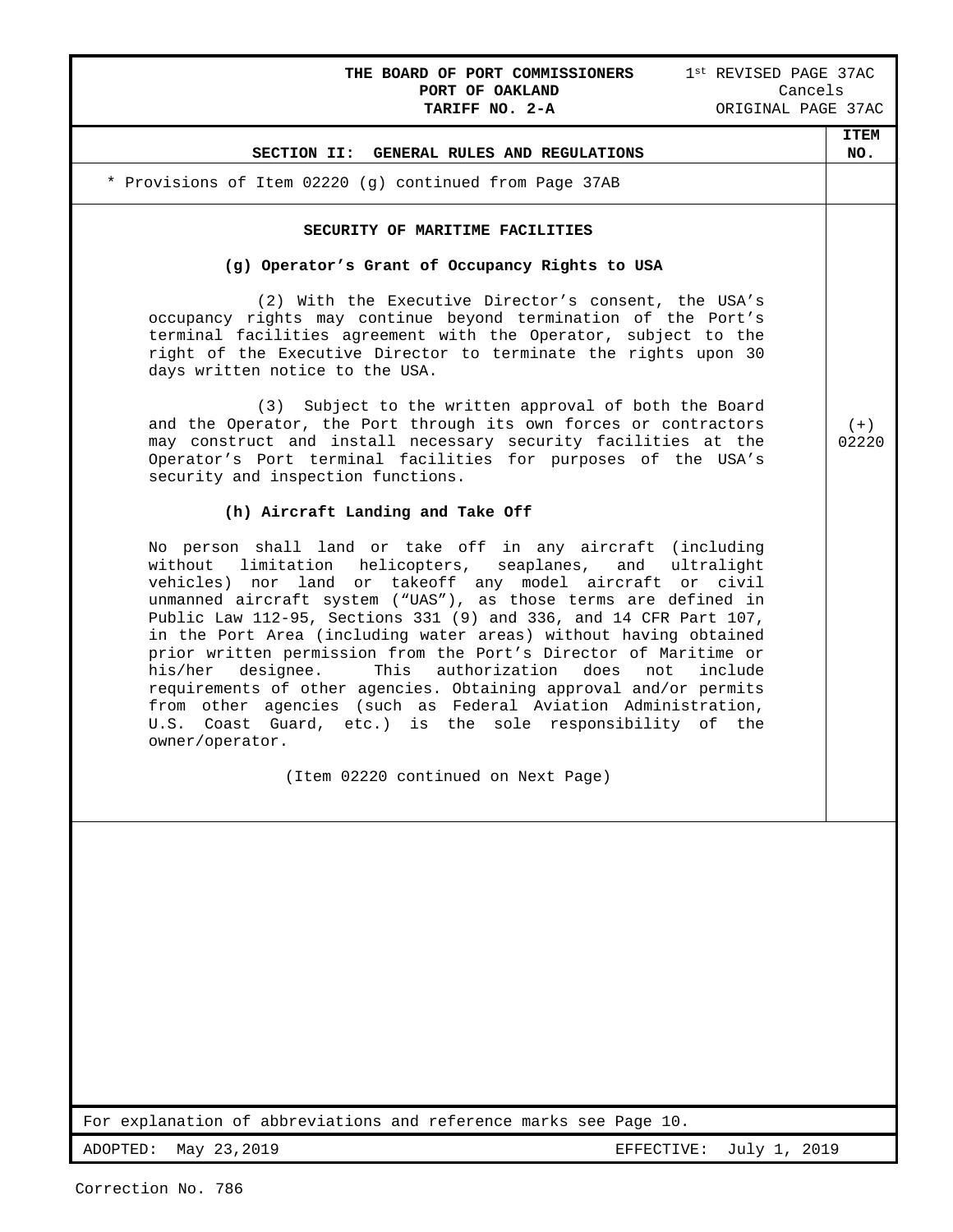| <b>ITEM</b><br>NO.<br>SECTION II: GENERAL RULES AND REGULATIONS<br>* Provisions of Item 02220 (g) continued from Page 37AC<br>SECURITY OF MARITIME FACILITIES<br>(h) Aircraft Landing and Take Off<br>Use of any aircraft or UAS as defined in this Item 02220(h) at<br>Middle Harbor Shoreline Park is strictly prohibited without prior<br>written permission of both the Port's Director of Maritime and<br>Director of<br>Port's<br>Social Responsibility or his/her<br>the<br>designees, which may be granted only in conjunction with a Film<br>Permit Request. Also reference Item 11205.<br>No person shall operate a model aircraft or UAS in the Port Area<br>in a careless or reckless manner that may endanger the life or<br>property of another or allow an object to be dropped from a small<br>unmanned aircraft UAS.<br>$(+)$<br>02220<br>(i) Security Guard Fees<br>United<br>States Government regulations require that trained<br>security guards ("Security Guards") be posted in the restricted<br>areas encompassing the dock for the entire period during which a<br>vessel subject to such regulations is berthed at such dock.<br>Where the Port is providing such Security Guards, the cost of<br>such Security Guards ("Security Guard Fees") is for the account<br>of the vessel's owner(s), and additional to all other applicable<br>in this<br>Tariff.<br>Security Guard Fees<br>charges<br>plus<br>an<br>administrative fee of ten percent (10%) are due and payable upon<br>presentation, and payment must be made before the vessel departs<br>the Port facility unless the vessel's owner(s) or agent has<br>(have) prearranged terms of payment with the Port.<br>(D)<br>THIS SPACE LEFT INTENTIONALLY BLANK<br>02300<br>For explanation of abbreviations and reference marks see Page 10. | THE BOARD OF PORT COMMISSIONERS<br>2 <sup>nd</sup> REVISED PAGE 37AD<br>Cancels<br>PORT OF OAKLAND<br>1st REVISED PAGE 37AD<br>TARIFF NO. 2-A |  |
|---------------------------------------------------------------------------------------------------------------------------------------------------------------------------------------------------------------------------------------------------------------------------------------------------------------------------------------------------------------------------------------------------------------------------------------------------------------------------------------------------------------------------------------------------------------------------------------------------------------------------------------------------------------------------------------------------------------------------------------------------------------------------------------------------------------------------------------------------------------------------------------------------------------------------------------------------------------------------------------------------------------------------------------------------------------------------------------------------------------------------------------------------------------------------------------------------------------------------------------------------------------------------------------------------------------------------------------------------------------------------------------------------------------------------------------------------------------------------------------------------------------------------------------------------------------------------------------------------------------------------------------------------------------------------------------------------------------------------------------------------------------------------------------------------------------------------------|-----------------------------------------------------------------------------------------------------------------------------------------------|--|
|                                                                                                                                                                                                                                                                                                                                                                                                                                                                                                                                                                                                                                                                                                                                                                                                                                                                                                                                                                                                                                                                                                                                                                                                                                                                                                                                                                                                                                                                                                                                                                                                                                                                                                                                                                                                                                 |                                                                                                                                               |  |
|                                                                                                                                                                                                                                                                                                                                                                                                                                                                                                                                                                                                                                                                                                                                                                                                                                                                                                                                                                                                                                                                                                                                                                                                                                                                                                                                                                                                                                                                                                                                                                                                                                                                                                                                                                                                                                 |                                                                                                                                               |  |
|                                                                                                                                                                                                                                                                                                                                                                                                                                                                                                                                                                                                                                                                                                                                                                                                                                                                                                                                                                                                                                                                                                                                                                                                                                                                                                                                                                                                                                                                                                                                                                                                                                                                                                                                                                                                                                 |                                                                                                                                               |  |
|                                                                                                                                                                                                                                                                                                                                                                                                                                                                                                                                                                                                                                                                                                                                                                                                                                                                                                                                                                                                                                                                                                                                                                                                                                                                                                                                                                                                                                                                                                                                                                                                                                                                                                                                                                                                                                 |                                                                                                                                               |  |
|                                                                                                                                                                                                                                                                                                                                                                                                                                                                                                                                                                                                                                                                                                                                                                                                                                                                                                                                                                                                                                                                                                                                                                                                                                                                                                                                                                                                                                                                                                                                                                                                                                                                                                                                                                                                                                 |                                                                                                                                               |  |
|                                                                                                                                                                                                                                                                                                                                                                                                                                                                                                                                                                                                                                                                                                                                                                                                                                                                                                                                                                                                                                                                                                                                                                                                                                                                                                                                                                                                                                                                                                                                                                                                                                                                                                                                                                                                                                 |                                                                                                                                               |  |
|                                                                                                                                                                                                                                                                                                                                                                                                                                                                                                                                                                                                                                                                                                                                                                                                                                                                                                                                                                                                                                                                                                                                                                                                                                                                                                                                                                                                                                                                                                                                                                                                                                                                                                                                                                                                                                 |                                                                                                                                               |  |
|                                                                                                                                                                                                                                                                                                                                                                                                                                                                                                                                                                                                                                                                                                                                                                                                                                                                                                                                                                                                                                                                                                                                                                                                                                                                                                                                                                                                                                                                                                                                                                                                                                                                                                                                                                                                                                 |                                                                                                                                               |  |
|                                                                                                                                                                                                                                                                                                                                                                                                                                                                                                                                                                                                                                                                                                                                                                                                                                                                                                                                                                                                                                                                                                                                                                                                                                                                                                                                                                                                                                                                                                                                                                                                                                                                                                                                                                                                                                 |                                                                                                                                               |  |
|                                                                                                                                                                                                                                                                                                                                                                                                                                                                                                                                                                                                                                                                                                                                                                                                                                                                                                                                                                                                                                                                                                                                                                                                                                                                                                                                                                                                                                                                                                                                                                                                                                                                                                                                                                                                                                 |                                                                                                                                               |  |
|                                                                                                                                                                                                                                                                                                                                                                                                                                                                                                                                                                                                                                                                                                                                                                                                                                                                                                                                                                                                                                                                                                                                                                                                                                                                                                                                                                                                                                                                                                                                                                                                                                                                                                                                                                                                                                 | June 11, 2020<br>ADOPTED:<br>July 1, 2020<br>EFFECTIVE:                                                                                       |  |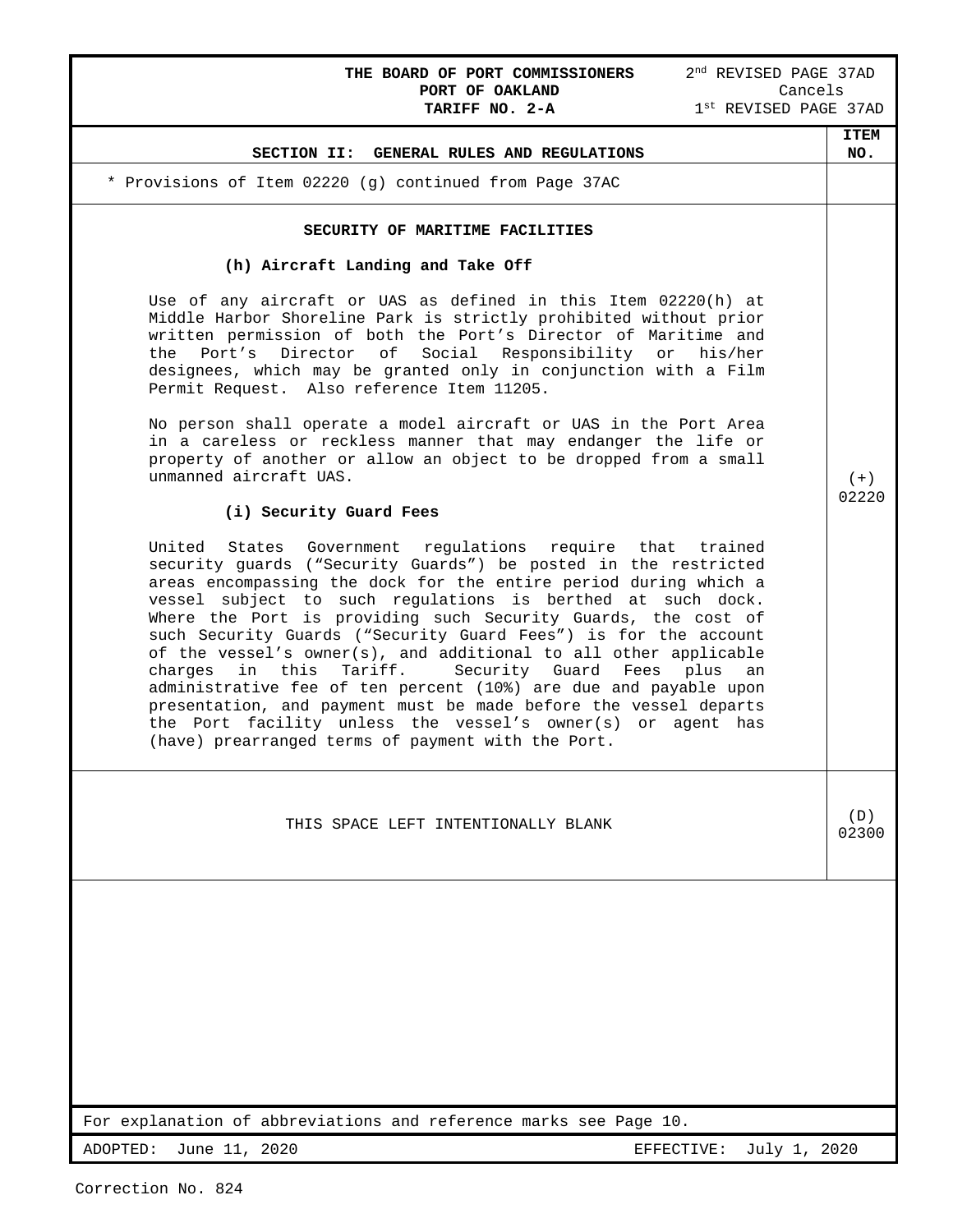| THE BOARD OF PORT COMMISSIONERS 1st REVISED PAGE 37AE<br>PORT OF OAKLAND<br>TARIFF NO. 2-A                  | Cancels<br>ORIGINAL PAGE 37AE |  |  |
|-------------------------------------------------------------------------------------------------------------|-------------------------------|--|--|
| SECTION II: GENERAL RULES AND REGULATIONS                                                                   | <b>ITEM</b><br>NO.            |  |  |
| THIS SPACE LEFT INTENTIONALLY BLANK                                                                         | (D)<br>02300                  |  |  |
| THIS SPACE LEFT INTENTIONALLY BLANK                                                                         | (D)<br>02305                  |  |  |
|                                                                                                             |                               |  |  |
|                                                                                                             |                               |  |  |
|                                                                                                             |                               |  |  |
|                                                                                                             |                               |  |  |
|                                                                                                             |                               |  |  |
|                                                                                                             |                               |  |  |
|                                                                                                             |                               |  |  |
| For explanation of abbreviations and reference marks see Page 10.<br>May 23, 2019<br>ADOPTED:<br>EFFECTIVE: | July 1, 2019                  |  |  |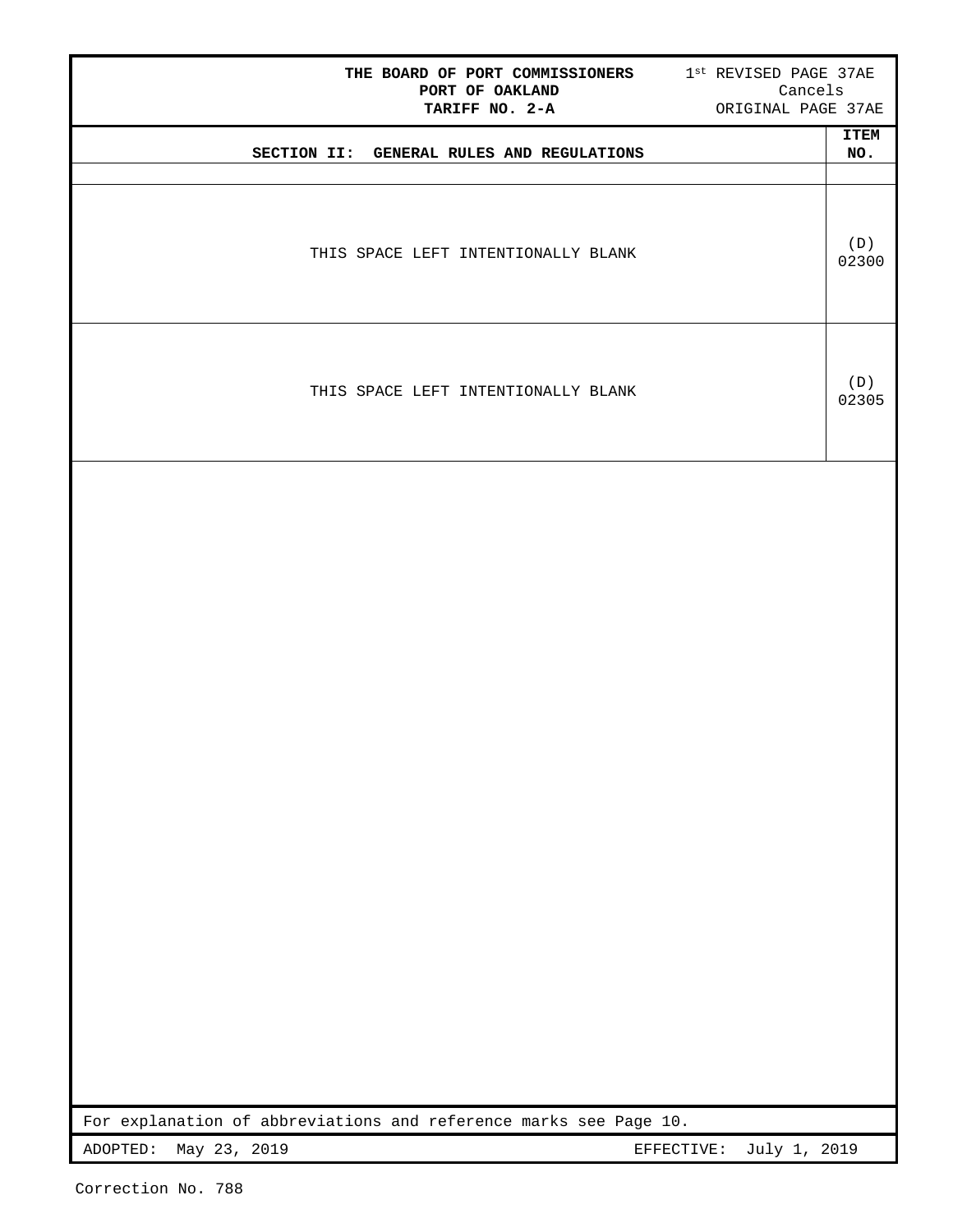|                          | THE BOARD OF PORT COMMISSIONERS 1st REVISED PAGE 37AF<br>PORT OF OAKLAND<br>TARIFF NO. 2-A |            | Cancels<br>ORIGINAL PAGE 37AF |
|--------------------------|--------------------------------------------------------------------------------------------|------------|-------------------------------|
|                          | SECTION II: GENERAL RULES AND REGULATIONS                                                  |            | <b>ITEM</b><br>NO.            |
|                          |                                                                                            |            |                               |
|                          |                                                                                            |            |                               |
|                          | THIS SPACE LEFT INTENTIONALLY BLANK                                                        |            | (D)<br>02305                  |
|                          |                                                                                            |            |                               |
|                          |                                                                                            |            |                               |
|                          |                                                                                            |            |                               |
|                          |                                                                                            |            |                               |
|                          |                                                                                            |            |                               |
|                          |                                                                                            |            |                               |
|                          |                                                                                            |            |                               |
|                          |                                                                                            |            |                               |
|                          |                                                                                            |            |                               |
|                          |                                                                                            |            |                               |
|                          |                                                                                            |            |                               |
|                          |                                                                                            |            |                               |
|                          |                                                                                            |            |                               |
|                          |                                                                                            |            |                               |
|                          |                                                                                            |            |                               |
|                          |                                                                                            |            |                               |
|                          |                                                                                            |            |                               |
|                          |                                                                                            |            |                               |
|                          |                                                                                            |            |                               |
|                          |                                                                                            |            |                               |
|                          |                                                                                            |            |                               |
|                          |                                                                                            |            |                               |
|                          |                                                                                            |            |                               |
|                          |                                                                                            |            |                               |
|                          | For explanation of abbreviations and reference marks see Page 10.                          |            |                               |
| May 23, 2019<br>ADOPTED: |                                                                                            | EFFECTIVE: | July 1, 2019                  |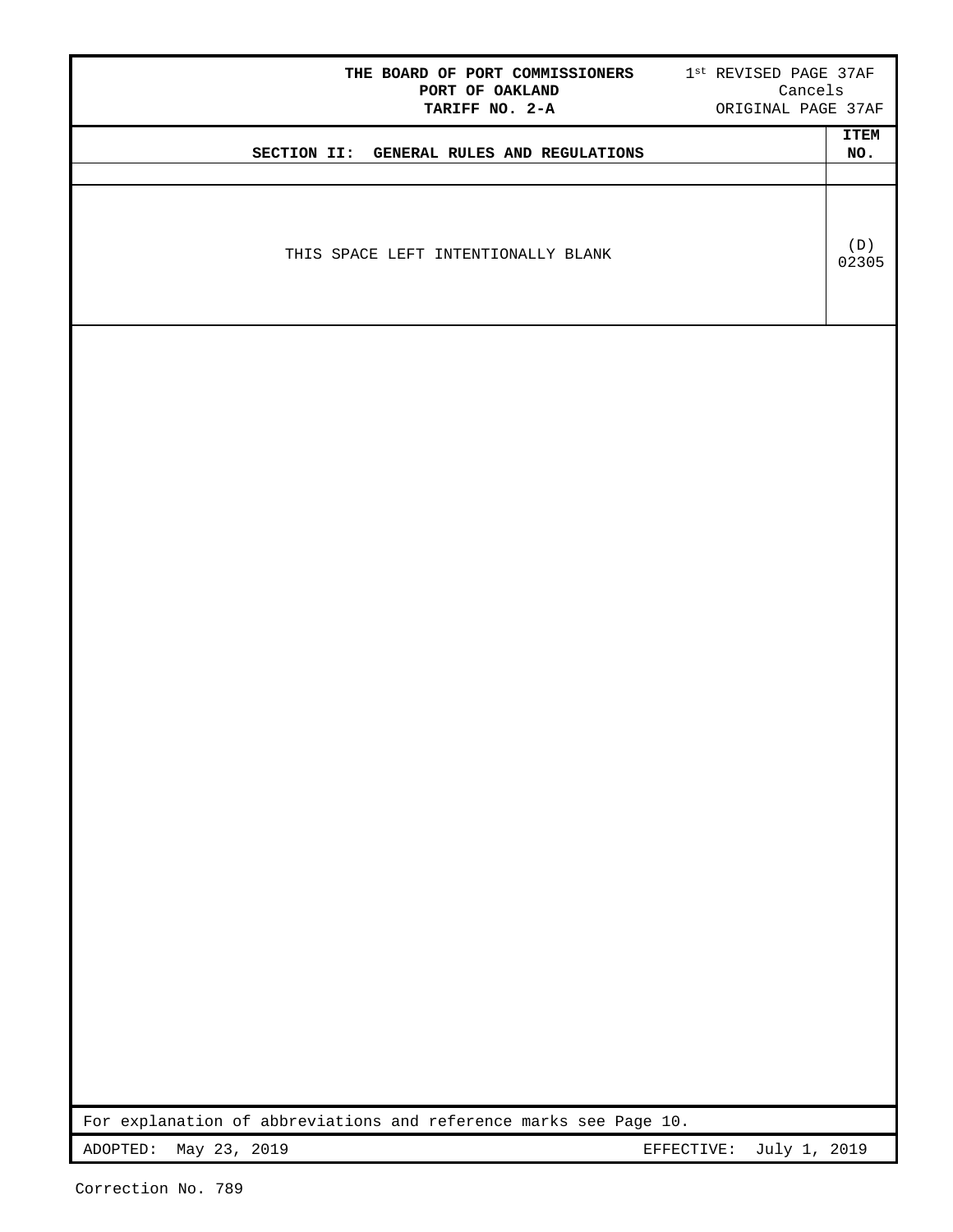| THE BOARD OF PORT COMMISSIONERS 1st REVISED PAGE 37AG<br>PORT OF OAKLAND<br>Cancels<br>ORIGINAL PAGE 37AG<br>TARIFF NO. 2-A |                    |
|-----------------------------------------------------------------------------------------------------------------------------|--------------------|
| SECTION II: GENERAL RULES AND REGULATIONS                                                                                   | <b>ITEM</b><br>NO. |
| THIS SPACE LEFT INTENTIONALLY BLANK                                                                                         | (D)<br>02305       |
| THIS SPACE LEFT INTENTIONALLY BLANK                                                                                         | (D)<br>02310       |
|                                                                                                                             |                    |
|                                                                                                                             |                    |
|                                                                                                                             |                    |
|                                                                                                                             |                    |
|                                                                                                                             |                    |
|                                                                                                                             |                    |
| For explanation of abbreviations and reference marks see Page 10.                                                           |                    |
| May 23, 2019<br>July 1, 2019<br>ADOPTED:<br>EFFECTIVE:                                                                      |                    |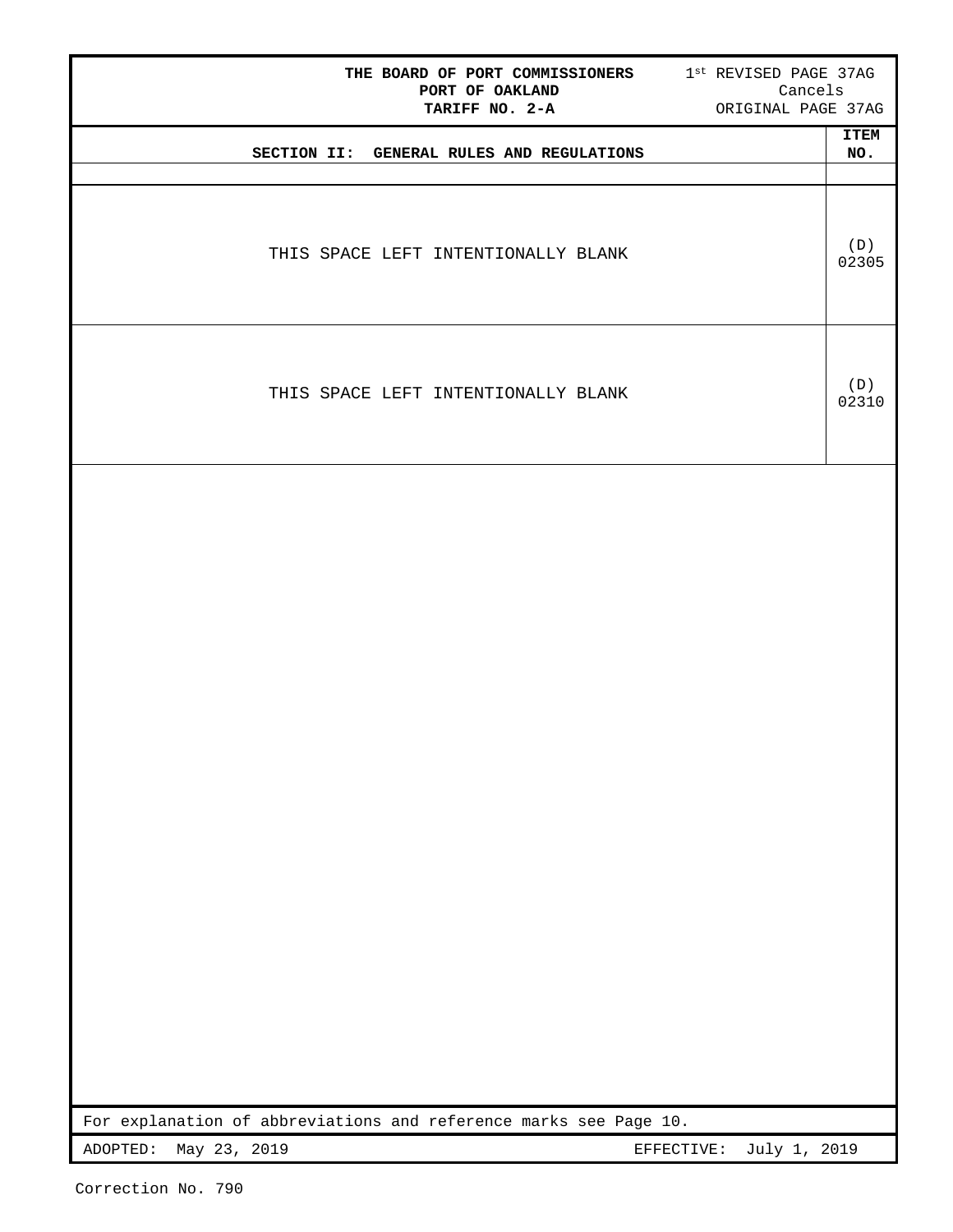| THE BOARD OF PORT COMMISSIONERS 1st REVISED PAGE 37AH<br>PORT OF OAKLAND<br>TARIFF NO. 2-A |            | ORIGINAL PAGE 37AH | Cancels            |
|--------------------------------------------------------------------------------------------|------------|--------------------|--------------------|
| SECTION II: GENERAL RULES AND REGULATIONS                                                  |            |                    | <b>ITEM</b><br>NO. |
|                                                                                            |            |                    |                    |
| THIS SPACE LEFT INTENTIONALLY BLANK                                                        |            |                    | (D)<br>02310       |
|                                                                                            |            |                    |                    |
|                                                                                            |            |                    |                    |
|                                                                                            |            |                    |                    |
|                                                                                            |            |                    |                    |
|                                                                                            |            |                    |                    |
|                                                                                            |            |                    |                    |
|                                                                                            |            |                    |                    |
|                                                                                            |            |                    |                    |
|                                                                                            |            |                    |                    |
|                                                                                            |            |                    |                    |
|                                                                                            |            |                    |                    |
|                                                                                            |            |                    |                    |
|                                                                                            |            |                    |                    |
|                                                                                            |            |                    |                    |
|                                                                                            |            |                    |                    |
|                                                                                            |            |                    |                    |
|                                                                                            |            |                    |                    |
|                                                                                            |            |                    |                    |
|                                                                                            |            |                    |                    |
|                                                                                            |            |                    |                    |
|                                                                                            |            |                    |                    |
| For explanation of abbreviations and reference marks see Page 10.                          |            |                    |                    |
| ADOPTED:<br>May 23, 2019                                                                   | EFFECTIVE: | July 1, 2019       |                    |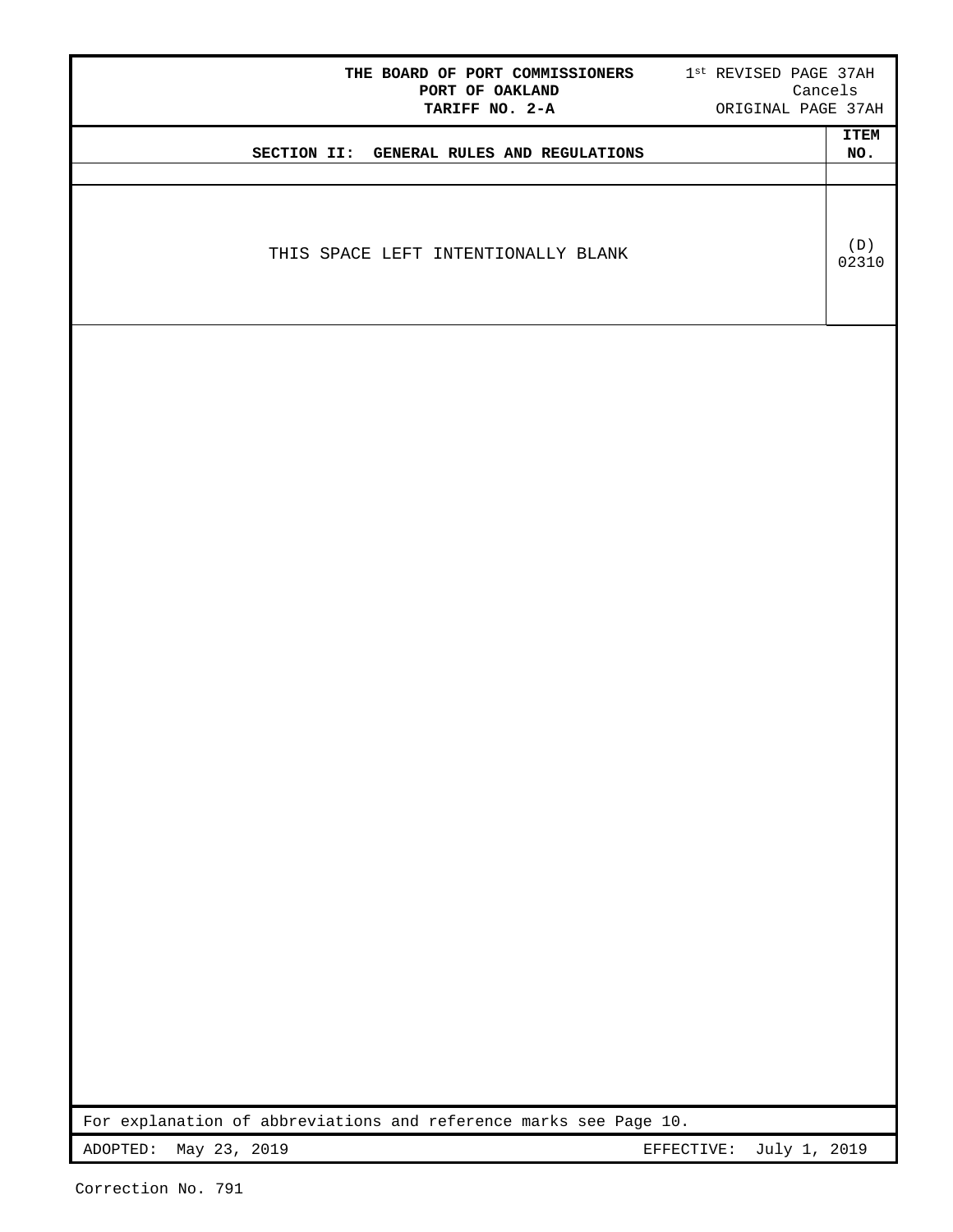### **THE BOARD OF PORT COMMISSIONERS** ORIGINAL PAGE 37AI **PORT OF OAKLAND TARIFF NO. 2-A**

## For explanation of abbreviations and reference marks see Page 10. ADOPTED: October 20, 2009 EFFECTIVE: November 9, 2009 **SECTION II: GENERAL RULES AND REGULATIONS ITEM NO. COMPREHENSIVE TRUCK MANAGEMENT PLAN (CTMP) Definitions:** Definition of terms used in Items 02405, 02410 and 02415 are contained in this Item 02400 and elsewhere in this Tariff. The following definitions shall apply to Items 02405, 02410 and 02415 unless otherwise provided herein or otherwise reasonably required given the context in which a term is used in those Items. In the event of any inconsistency between the definition given in this Item for a capitalized term, and the definition given elsewhere in this Tariff for that term, the definition given in this Item shall control for purposes of interpreting Items 02405, 02410 and 02415 hereinbelow. All capitalized terms not otherwise defined in this Item 02400 shall have the meaning given in Section I or elsewhere in this Tariff. **"CARB":** California Air Resources Board **"CARB Drayage Truck Regulation":** Refers to Title 13 of the California Code of Regulations section 2027. **"CTMP":** The Maritime Comprehensive Truck Management Program, adopted by the Oakland Board of Port Commissioners on June 16, 2009. **"Drayage Truck":** Any in-use on-road diesel-fueled heavy-duty truck with a gross vehicle weight rating (GVWR) more than 33,000 pounds used to transport waterborne cargo, empty containers, empty chassis, or other equipment used to transport waterborne cargo to or from or within Seaport facilities. This definition excludes yard trucks/hostlers and military vehicles. For additional information, please consult Title 13 of the California Code of Regulations section 2027. **"LMC" or "Licensed Motor Carrier":** A trucking company that hires or contracts with drivers and that dispatches those drivers and drayage trucks to transport waterborne cargo to or from Seaport facilities. Such companies are typically distinguished by possession of an interchange agreement with the owner of the container/chassis equipment. **"Marine Terminal":** A facility on Port property with water access used for the transfer of cargo from one mode to another, including container terminals, break-bulk terminals, and dry-bulk terminals. **"Marine Terminal Operator":** An entity with contractual authority from the Port of Oakland to operate or with preferential access to a Marine Terminal. (Item 02400 continued on Next Page)  $(+)$ 02400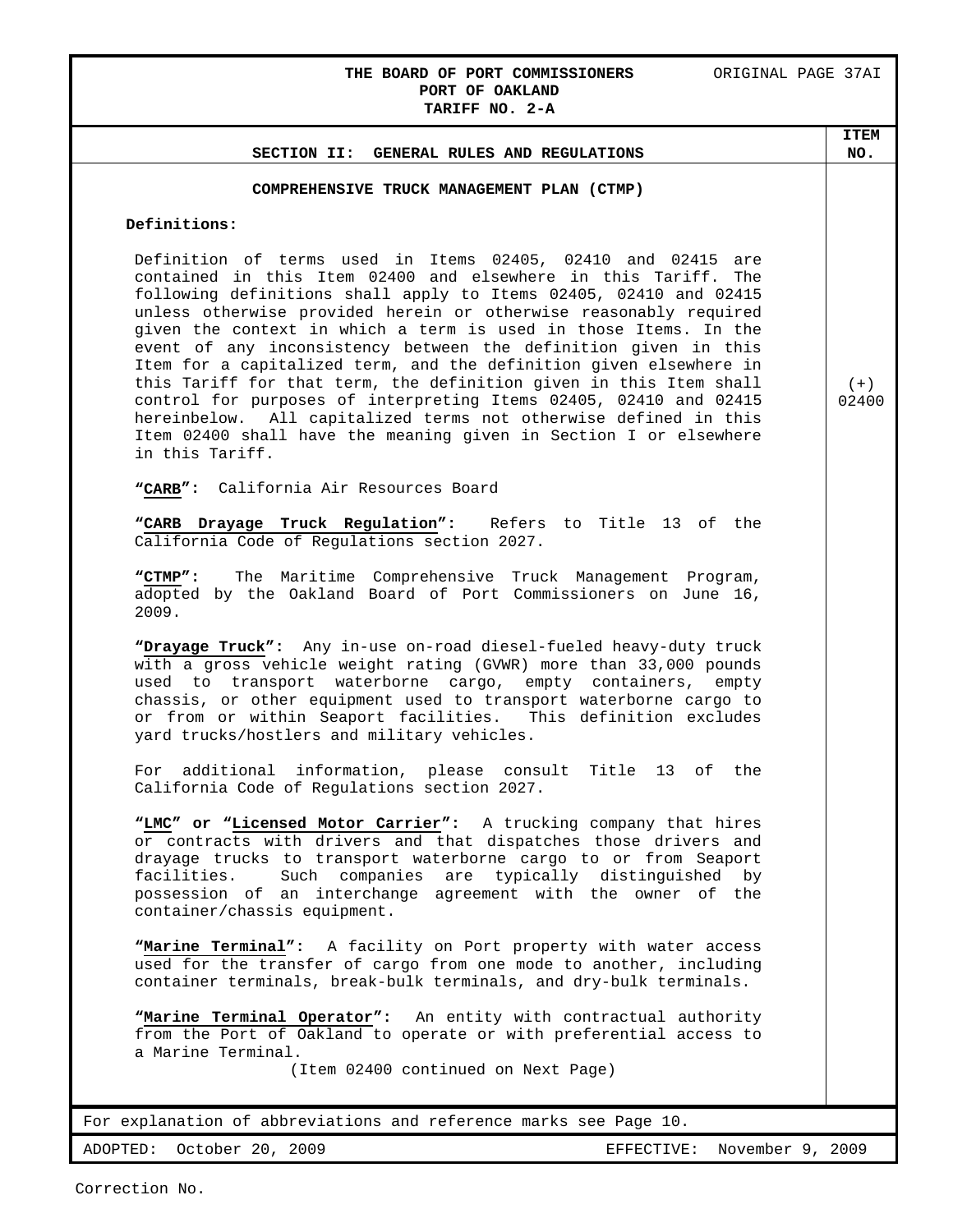## **THE BOARD OF PORT COMMISSIONERS** ORIGINAL PAGE 37AJ **PORT OF OAKLAND**

| TARIFF NO. 2-A                                                                                                                                                                                                                                                                                                                                                                                                                                                                                                                                                               |                |
|------------------------------------------------------------------------------------------------------------------------------------------------------------------------------------------------------------------------------------------------------------------------------------------------------------------------------------------------------------------------------------------------------------------------------------------------------------------------------------------------------------------------------------------------------------------------------|----------------|
|                                                                                                                                                                                                                                                                                                                                                                                                                                                                                                                                                                              | <b>ITEM</b>    |
| SECTION II: GENERAL RULES AND REGULATIONS                                                                                                                                                                                                                                                                                                                                                                                                                                                                                                                                    | NO.            |
| Provisions of Item 02400 continued from Page 37AI<br>$\star$                                                                                                                                                                                                                                                                                                                                                                                                                                                                                                                 |                |
| Definitions:                                                                                                                                                                                                                                                                                                                                                                                                                                                                                                                                                                 |                |
| "Seaport Facility": Includes Marine Terminals, rail yard, and<br>other facilities where drayage trucks operate in the Port of<br>Oakland Seaport. For the purposes of this section, this definition<br>does not include any railyard located off Port property, truck<br>parking or maintenance facilities.                                                                                                                                                                                                                                                                  | $(+)$<br>02400 |
| "Seaport Facility Operator": An entity that operates<br>and<br>maintains a Seaport Facility on Port property.                                                                                                                                                                                                                                                                                                                                                                                                                                                                |                |
| "STEP Agreement": The Secure Truck Enrollment Program Agreement<br>that each LMC that dispatches drayage trucks that transport<br>waterborne cargo to or from Seaport Facilities must<br>submit<br>annually.                                                                                                                                                                                                                                                                                                                                                                 |                |
| COMPREHENSIVE TRUCK MANAGEMENT PROGRAM (CTMP)                                                                                                                                                                                                                                                                                                                                                                                                                                                                                                                                |                |
| Port Registry:                                                                                                                                                                                                                                                                                                                                                                                                                                                                                                                                                               | $(+)$<br>02405 |
| 1. Overview                                                                                                                                                                                                                                                                                                                                                                                                                                                                                                                                                                  |                |
| The Oakland Board of Port Commissioners adopted the Maritime<br>Comprehensive Truck Management Program ("CTMP") on June 16, 2009.<br>One core component of the CTMP is the Port Registry, a component<br>designed to increase the Port's maritime security operations and<br>The Port Registry has two elements:<br>domain awareness.<br>the STEP<br>Agreement and the Port Registry database. The Port Registry is for<br>security, domain-awareness purposes and is separate from and<br>independent of the CARB requirements and regulations and the Port's<br>truck ban. |                |
| 2. Implementation Timeline and Applicable Deadlines                                                                                                                                                                                                                                                                                                                                                                                                                                                                                                                          |                |
| Phase 1: October 1, 2009 - January 1, 2010<br>· LMCs are required to execute a STEP Agreement with the<br>Port of Oakland.<br>(Note: LMCs new to the Port after<br>must immediately execute the<br>January 1,<br>2010<br>STEP<br>Agreement.)                                                                                                                                                                                                                                                                                                                                 |                |
| No specific action is required by Seaport Facility<br>Operators under the Port Registry during this time period.                                                                                                                                                                                                                                                                                                                                                                                                                                                             |                |
| (Item 02405 continued on Next Page)                                                                                                                                                                                                                                                                                                                                                                                                                                                                                                                                          |                |
| For explanation of abbreviations and reference marks see Page 10.                                                                                                                                                                                                                                                                                                                                                                                                                                                                                                            |                |
|                                                                                                                                                                                                                                                                                                                                                                                                                                                                                                                                                                              |                |
| ADOPTED: October 20, 2009<br>November 9, 2009<br>EFFECTIVE:                                                                                                                                                                                                                                                                                                                                                                                                                                                                                                                  |                |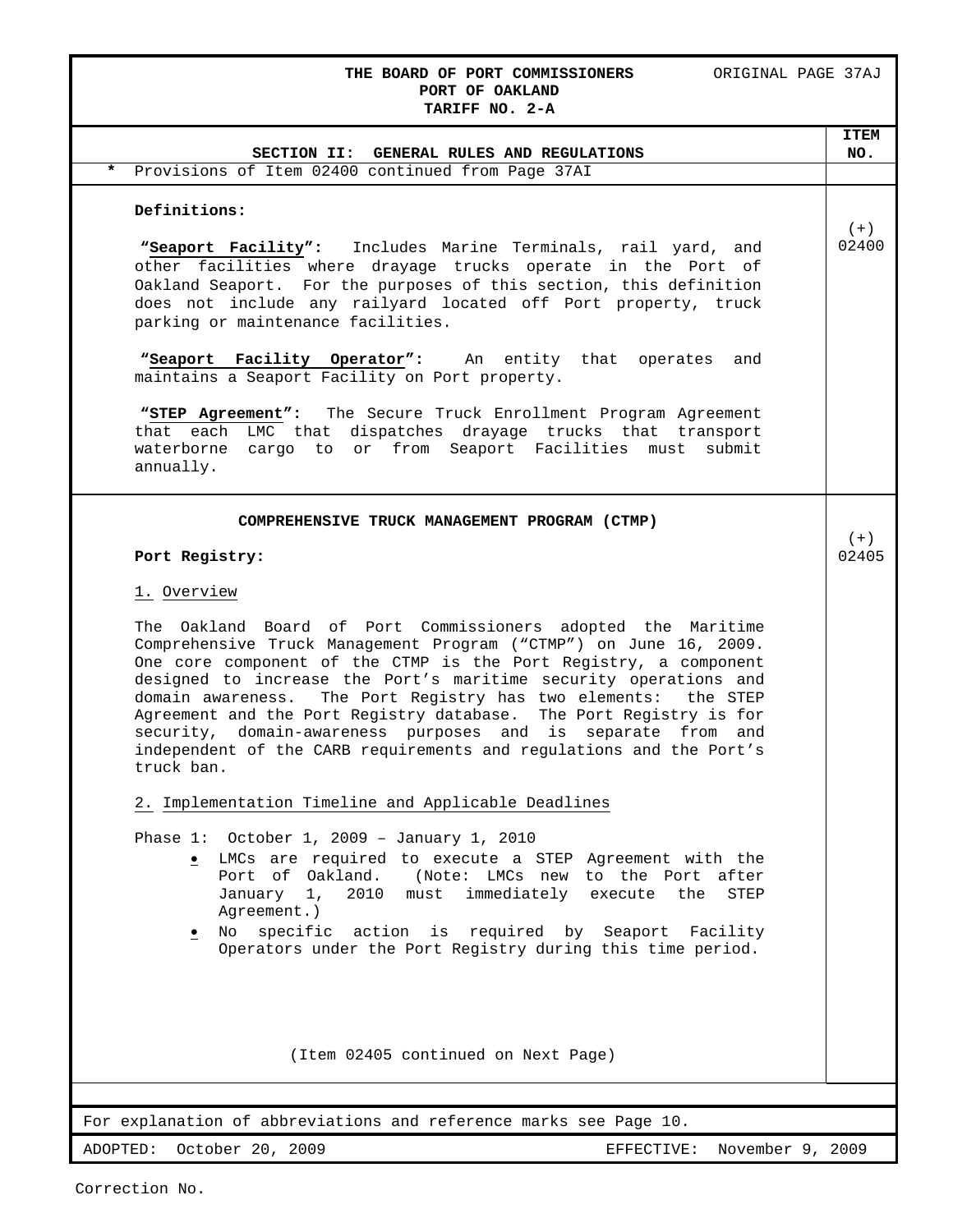## **THE BOARD OF PORT COMMISSIONERS** ORIGINAL PAGE 37AK **PORT OF OAKLAND**

| TARIFF NO. 2-A                                                                                                                                                                                                                                                                                                                                                                                                                                                                                                                                                                                                                                                                                                                                                          |                    |
|-------------------------------------------------------------------------------------------------------------------------------------------------------------------------------------------------------------------------------------------------------------------------------------------------------------------------------------------------------------------------------------------------------------------------------------------------------------------------------------------------------------------------------------------------------------------------------------------------------------------------------------------------------------------------------------------------------------------------------------------------------------------------|--------------------|
| SECTION II: GENERAL RULES AND REGULATIONS                                                                                                                                                                                                                                                                                                                                                                                                                                                                                                                                                                                                                                                                                                                               | <b>ITEM</b><br>NO. |
| Provisions of Item 02405 continued from Page 37AJ<br>$\star$                                                                                                                                                                                                                                                                                                                                                                                                                                                                                                                                                                                                                                                                                                            |                    |
| COMPREHENSIVE TRUCK MANAGEMENT PROGRAM (CTMP)                                                                                                                                                                                                                                                                                                                                                                                                                                                                                                                                                                                                                                                                                                                           |                    |
| Port Registry:                                                                                                                                                                                                                                                                                                                                                                                                                                                                                                                                                                                                                                                                                                                                                          | $(+)$<br>02405     |
| Phase 2: January 1, 2010 - April 1, 2010                                                                                                                                                                                                                                                                                                                                                                                                                                                                                                                                                                                                                                                                                                                                |                    |
| • LMCs are required to enter information into a Port<br>Registry database during this time period.                                                                                                                                                                                                                                                                                                                                                                                                                                                                                                                                                                                                                                                                      |                    |
| . The Port will issue STEP registration labels<br>and<br>certificates to registered LMCs.                                                                                                                                                                                                                                                                                                                                                                                                                                                                                                                                                                                                                                                                               |                    |
| Seaport Facility Operators should develop plans<br>for<br>$\bullet$<br>fulfilling their responsibilities in implementing the Port<br>Registry.                                                                                                                                                                                                                                                                                                                                                                                                                                                                                                                                                                                                                          |                    |
| Phase 3: April 1, 2010 - June 1, 2010                                                                                                                                                                                                                                                                                                                                                                                                                                                                                                                                                                                                                                                                                                                                   |                    |
| . All Seaport Facility Operators should determine how they<br>will address Port Registry compliance, and how they will<br>handle non-STEP registered trucks.                                                                                                                                                                                                                                                                                                                                                                                                                                                                                                                                                                                                            |                    |
| Seaport Facility Operators must submit their plans for<br>$\bullet$<br>fulfilling their responsibilities for implementing the<br>Port Registry to the Port's Chief Wharfinger by April 15,<br>2010.                                                                                                                                                                                                                                                                                                                                                                                                                                                                                                                                                                     |                    |
| Phase 3A: Effective June 1, 2010                                                                                                                                                                                                                                                                                                                                                                                                                                                                                                                                                                                                                                                                                                                                        |                    |
| . All Drayage Trucks seeking to enter a Seaport Facility<br>will be required to demonstrate proof of<br>STEP<br>registration.<br>The Seaport Facility Operator can verify STEP compliance<br>$\bullet$<br>by visual observation of an affixed STEP registration<br>label, inspection of a STEP registration certificate for<br>the truck or other evidence that, in the judgment of the<br>Seaport Facility Operator, adequately demonstrates STEP<br>registration.                                                                                                                                                                                                                                                                                                     |                    |
| Drayage Trucks that are not able to demonstrate<br>STEP<br>registration may be either turned away or directed to the<br>Port's Customer Service Center by the Seaport Facility<br>At the Customer Service Center, the Port may<br>Operator.<br>issue a date and time-stamped Temporary STEP Pass to<br>enable the truck to enter the Seaport Facility.<br>Seaport<br>Facility Operators shall permit a Drayage Truck with a<br>Temporary STEP Pass to enter the Seaport Facility only on<br>the date of issue of the Temporary STEP Pass. (Note: No<br>more than 10 Temporary STEP Passes for any one driver and<br>truck will be issued in any given calendar year, pro-rated<br>to 5 Temporary Step Passes for the period June 1, 2010<br>through December 31, 2010.) |                    |
| (Item 02405 continued on Next Page)                                                                                                                                                                                                                                                                                                                                                                                                                                                                                                                                                                                                                                                                                                                                     |                    |
| For explanation of abbreviations and reference marks see Page 10.                                                                                                                                                                                                                                                                                                                                                                                                                                                                                                                                                                                                                                                                                                       |                    |

ADOPTED: October 20, 2009 EFFECTIVE: November 9, 2009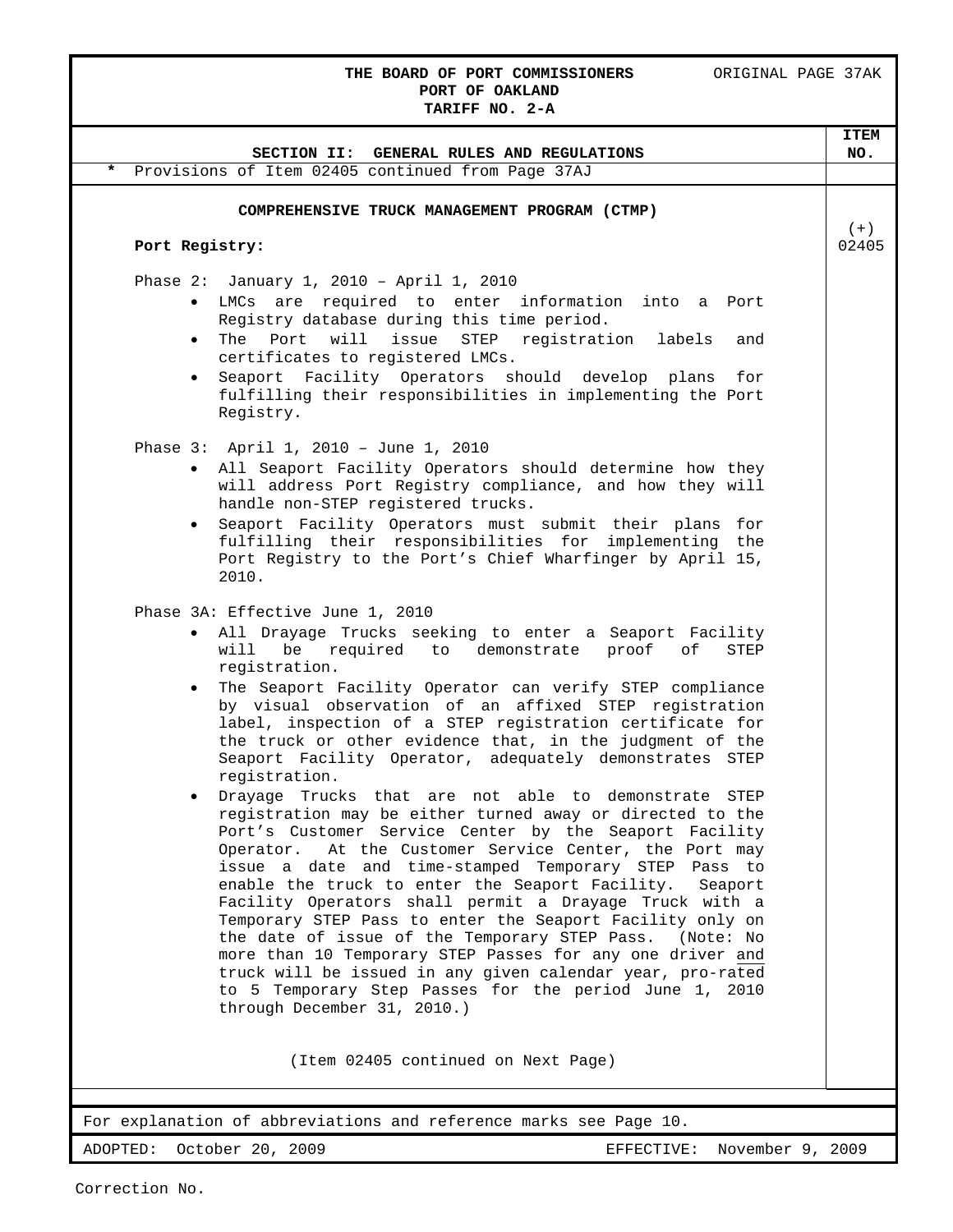## THE BOARD OF PORT COMMISSIONERS ORIGINAL PAGE 37AL **PORT OF OAKLAND**

|                |                                                                                                                         | <b>ITEM</b>                 |
|----------------|-------------------------------------------------------------------------------------------------------------------------|-----------------------------|
|                | SECTION II: GENERAL RULES AND REGULATIONS                                                                               | NO.                         |
|                | Provisions of Item 02405 continued from Page 37AK                                                                       |                             |
|                | COMPREHENSIVE TRUCK MANAGEMENT PROGRAM (CTMP)                                                                           |                             |
|                |                                                                                                                         | $(+)$                       |
| Port Registry: |                                                                                                                         | 02405                       |
|                |                                                                                                                         |                             |
|                | If a Seaport Facility Operator permits Drayage Trucks that<br>cannot demonstrate STEP registration to enter the Seaport |                             |
|                | Facility between June 1, 2010 and December 31, 2010, the                                                                |                             |
|                | Seaport Facility Operator shall compile the following                                                                   |                             |
|                | information in a "Non-STEP Registered Truck Log":                                                                       |                             |
|                | Truck Entry Date and Time;                                                                                              |                             |
|                | Business and Contact Name of Dispatching Motor<br>$\bullet$<br>Carrier;                                                 |                             |
|                | Bill of Lading or Tracking Number;                                                                                      |                             |
|                | Truck operator's name and license number; and                                                                           |                             |
|                | Truck's license plate number, state of issuance and                                                                     |                             |
|                | vehicle identification number (VIN)                                                                                     |                             |
|                | The Log must be continuously updated and provided to the                                                                |                             |
|                | Port's Chief Wharfinger within seven (7) business days of                                                               |                             |
|                | the end of the reporting periods ending August 31, 2010,                                                                |                             |
|                | and December 31, 2010.                                                                                                  |                             |
|                | Phase 4: Effective January 1, 2011                                                                                      |                             |
| $\bullet$      | No Marine Terminal Operator shall permit a Drayage Truck                                                                |                             |
|                | that is not STEP-registered to enter a Marine Terminal.                                                                 |                             |
|                | Proof of STEP registration will be by the same means as in                                                              |                             |
|                | Phase 3A. All trucks that are turned away may be directed<br>to the Port's Customer Service Center.                     |                             |
| $\bullet$      | All other Seaport Facility Operators may either turn away                                                               |                             |
|                | or grant entry to non-STEP registered trucks. If a truck                                                                |                             |
|                | is granted entry, the Seaport Facility Operator must                                                                    |                             |
|                | record and report information in the Non-STEP-Registered                                                                |                             |
|                | Truck Log and report this information to the Port on a<br>quarterly basis, specifically within seven (7) business       |                             |
|                | days of the end of the months of March, June, September                                                                 |                             |
|                | and December. All trucks that are turned away may be                                                                    |                             |
|                | directed to the Port's Customer Service Center.                                                                         |                             |
|                |                                                                                                                         |                             |
|                |                                                                                                                         |                             |
|                |                                                                                                                         |                             |
|                |                                                                                                                         |                             |
|                |                                                                                                                         |                             |
|                |                                                                                                                         |                             |
|                |                                                                                                                         |                             |
|                |                                                                                                                         |                             |
|                |                                                                                                                         |                             |
|                |                                                                                                                         |                             |
|                | For explanation of abbreviations and reference marks see Page 10.                                                       |                             |
| ADOPTED:       | October 20, 2009                                                                                                        | EFFECTIVE: November 9, 2009 |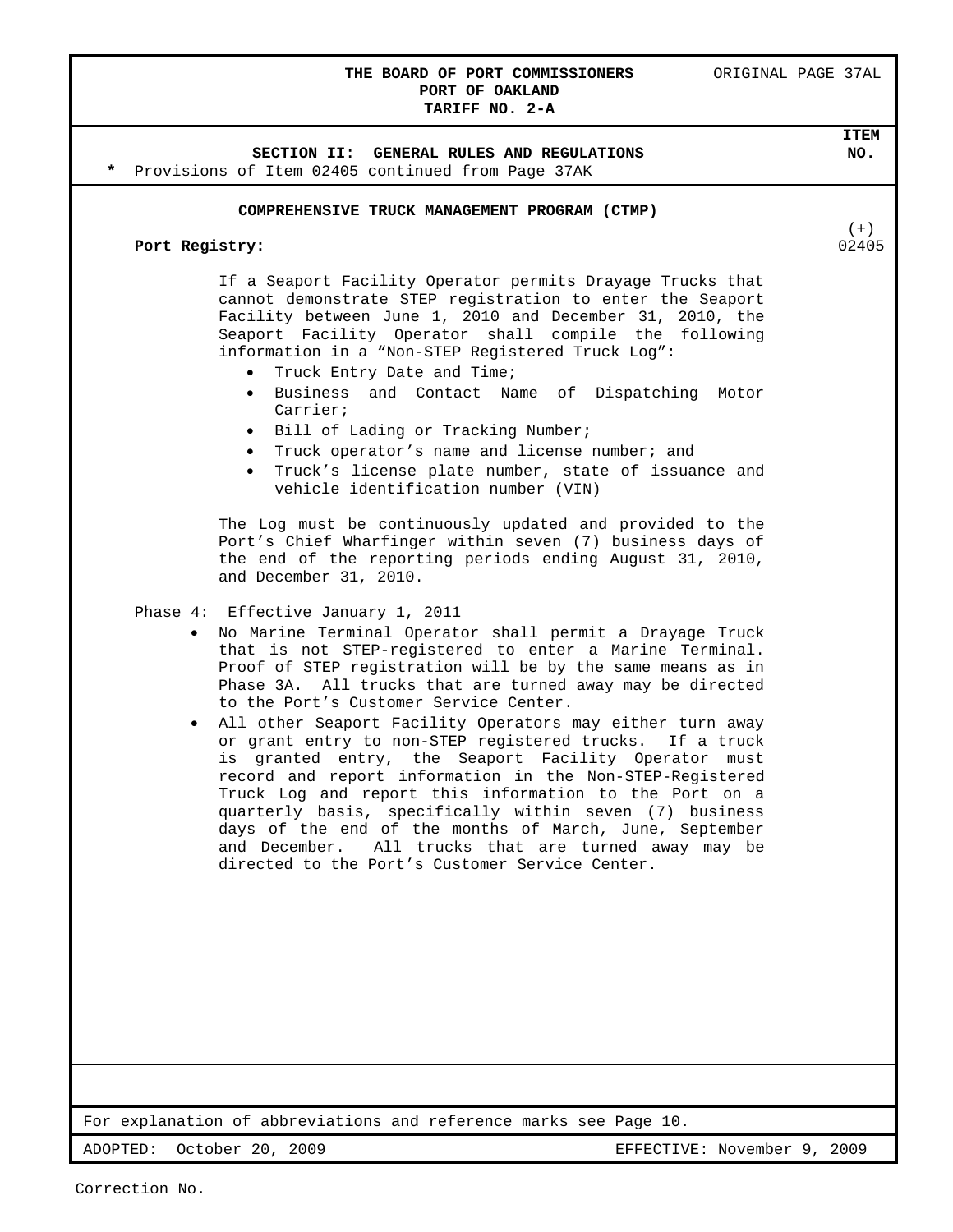### **THE BOARD OF PORT COMMISSIONERS** ORIGINAL PAGE 37ALi **PORT OF OAKLAND TARIFF NO. 2-A**

## For explanation of abbreviations and reference marks see Page 10. ADOPTED: March 22, 2018 **EXECTIVE:** July 1, 2018 (Item 04405 continued on Next Page) **SECTION II: GENERAL RULES AND REGULATIONS ITEM NO.** \* Provisions of Item 02405 continued from Page 37AL **COMPREHENSIVE TRUCK MANAGEMENT PROGRAM (CTMP) Phase 5 - Effective July 1, 2018** Marine Terminals • No Marine Terminal Operator shall permit a Drayage Truck that is not STEP-registered to enter a Marine Terminal. Proof of STEP registration will be by visual inspection of an affixed STEP registration label, inspection of a STEP registration certificate for the Drayage Truck or other evidence that, in the judgement of the Marine Terminal Operator, adequately demonstrates STEP registration. • Drayage Trucks that are not able to demonstrate STEP registration to enter a Marine Terminal may be turned away and/or directed to the Port's Customer Service Center by the Marine Terminal Operator. At the Port's Customer Service Center, the Port may issue a date and time-stamped Temporary STEP Pass to enable the truck to enter the Marine Terminal. Marine Terminal Operators shall permit a Drayage Truck with a Temporary STEP Pass to enter the Marine Terminal only on the date of issue of the Temporary STEP Pass. No more than five (5) Temporary STEP Passes for any one driver and/or truck will be issued from the effective date of Phase 5 to the effective date of Phase 6. • Drayage Trucks that are not able to demonstrate STEP registration to enter a Marine Terminal outside of the operating hours of the Customer Service Center (e.g., weekends or nights), may be granted entry into a Marine Terminal, in which case the Marine Terminal Operator must record the Drayage Truck and Drayage Truck driver information in the Non-STEP-Registered Drayage Truck Log, and report this information to the Port's Chief Wharfinger and Port Facilities Security Officer on a quarterly basis, specifically within seven (7) business days of the end of the month of March, June, September, and December. No more than five (5) such "off hours" entries for any one driver and/or truck will be allowed from the effective date of Phase 5 to the effective date of Phase 6. Other (Non-Marine Terminal) Seaport Facilities • All other Seaport Facility Operators may either turn away or grant entry to non-STEP registered Drayage Trucks. If a Drayage Truck is granted entry, the Seaport Facility Operator must record and report information in the Non-STEP-Registered Drayage Truck Log and report this information to the Port's Chief Wharfinger and Port Facilities Security Officer on a quarterly basis, specifically within seven (7) business days of the end of the month of March, June, September, and December. All Drayage Trucks that are turned away may be directed to the Port's Customer Service Center.  $(+)$ 02405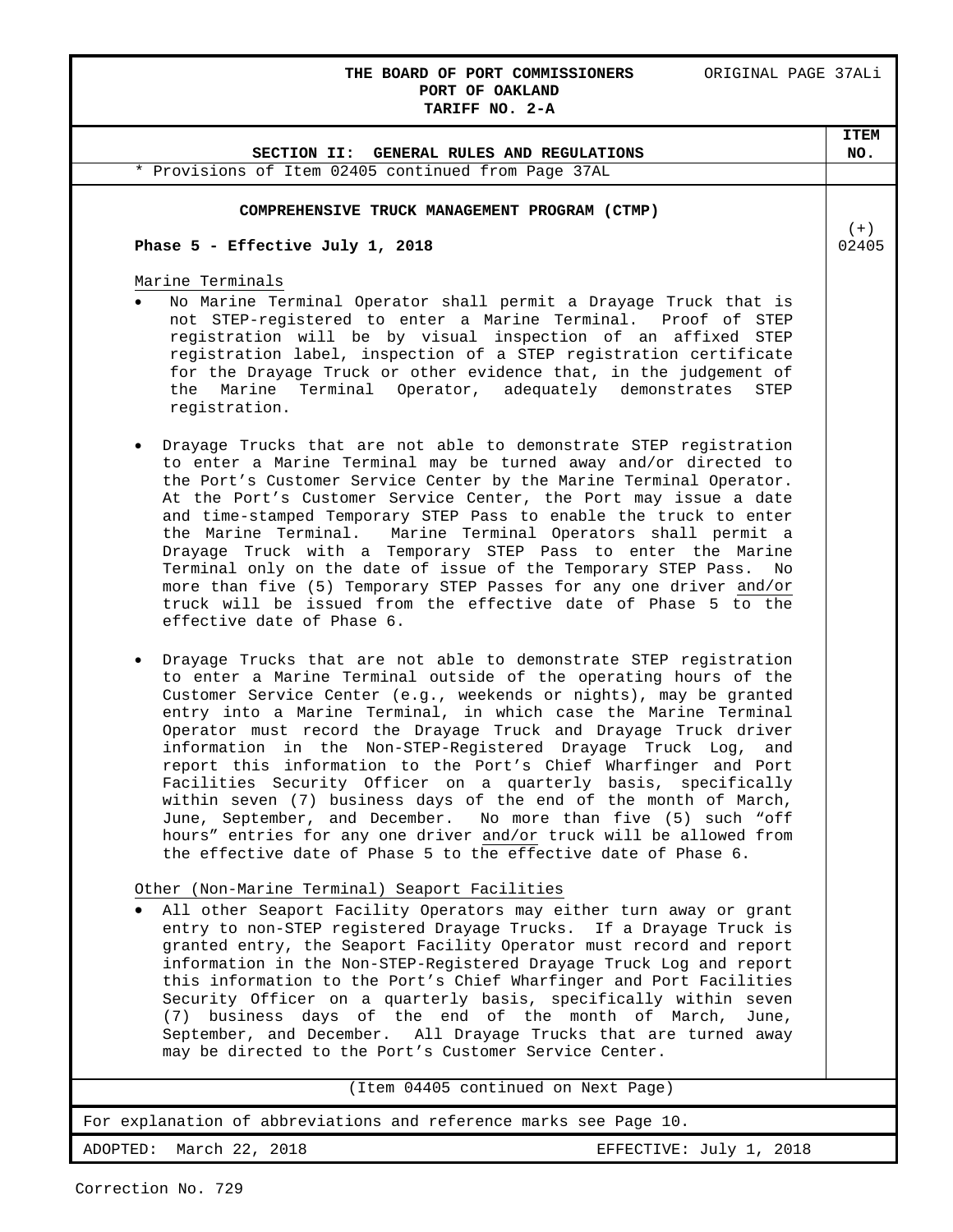## **THE BOARD OF PORT COMMISSIONERS** ORIGINAL PAGE 37ALii **PORT OF OAKLAND**

| TARIFF NO. 2-A                                                                                                                                                                                                                                                                                                                                                                                                                                                                                                                                                                                                                                                                                                                                                  |                |
|-----------------------------------------------------------------------------------------------------------------------------------------------------------------------------------------------------------------------------------------------------------------------------------------------------------------------------------------------------------------------------------------------------------------------------------------------------------------------------------------------------------------------------------------------------------------------------------------------------------------------------------------------------------------------------------------------------------------------------------------------------------------|----------------|
|                                                                                                                                                                                                                                                                                                                                                                                                                                                                                                                                                                                                                                                                                                                                                                 | <b>ITEM</b>    |
| SECTION II: GENERAL RULES AND REGULATIONS                                                                                                                                                                                                                                                                                                                                                                                                                                                                                                                                                                                                                                                                                                                       | NO.            |
| * Provisions of Item 02405 continued from Page 37ALi                                                                                                                                                                                                                                                                                                                                                                                                                                                                                                                                                                                                                                                                                                            |                |
| COMPREHENSIVE TRUCK MANAGEMENT PROGRAM (CTMP)                                                                                                                                                                                                                                                                                                                                                                                                                                                                                                                                                                                                                                                                                                                   |                |
| Phase 6 - Effective January 1, 2019                                                                                                                                                                                                                                                                                                                                                                                                                                                                                                                                                                                                                                                                                                                             | $(+)$<br>02405 |
| Marine Terminals                                                                                                                                                                                                                                                                                                                                                                                                                                                                                                                                                                                                                                                                                                                                                |                |
| No Marine Terminal Operator shall permit a Drayage Truck that is<br>not STEP-registered to enter a Marine Terminal. Proof of STEP<br>registration will be by a Radio Frequency Identification "RFID"<br>tag for each Drayage Truck that is linked to the Port Registry.                                                                                                                                                                                                                                                                                                                                                                                                                                                                                         |                |
| In the event a Drayage Truck RFID tag is unable to be read by the<br>$\bullet$<br>Marine Terminal Operator upon attempted entry, or the Drayage<br>Truck is not equipped with an RFID tag at the time of desired<br>entry, the Marine Terminal Operator may validate STEP compliance<br>by visual inspection of an affixed STEP registration label,<br>inspection of a STEP registration certificate for the Drayage<br>Truck or other evidence that, in the judgement of the Marine<br>Terminal Operator, adequately demonstrates STEP registration.                                                                                                                                                                                                           |                |
| Other (Non-Marine Terminal) Seaport Facilities                                                                                                                                                                                                                                                                                                                                                                                                                                                                                                                                                                                                                                                                                                                  |                |
| No other Seaport Facility Operator shall permit a Drayage Truck<br>that is not STEP-registered to enter a Seaport Facility.<br>The<br>Seaport Facility Operator can verify STEP compliance by visual<br>inspection of an affixed STEP registration label, inspection of a<br>STEP registration certificate for the Drayage Truck or other<br>evidence that, in the judgement of the Seaport Facility Operator,<br>adequately demonstrates STEP registration.                                                                                                                                                                                                                                                                                                    |                |
| All Seaport Facilities                                                                                                                                                                                                                                                                                                                                                                                                                                                                                                                                                                                                                                                                                                                                          |                |
| Drayage Trucks that are not able to demonstrate STEP registration<br>$\bullet$<br>may be turned away and/or directed to the Port's Customer Service<br>Center by the Seaport Facility Operator. At the Port's Customer<br>Service Center, the Port may issue a date and time-stamped<br>Temporary STEP Pass to enable the truck to enter the Seaport<br>Facility. Seaport Facility Operators shall permit a Drayage Truck<br>with a Temporary STEP Pass to enter the Seaport Facility only on<br>the date of issue of the Temporary STEP Pass. No more than five<br>(5) Temporary STEP Passes for any one driver and/or truck will be<br>issued from the effective date of Phase 6.                                                                             |                |
| Drayage Trucks that are not able to demonstrate STEP registration<br>outside of the operating hours of the Customer Service Center<br>(e.g., weekends or nights), may be granted entry into a Seaport<br>Facility, in which case the Seaport Facility Operator must record<br>the Drayage Truck and Drayage Truck driver information in the Non-<br>STEP-Registered Drayage Truck Log, and report this information to<br>the Port's Chief Wharfinger and Port Facilities Security Officer<br>on a quarterly basis, specifically within seven (7) business days<br>of the end of the month of March, June, September, and December.<br>No more than five (5) such entries for any one driver and/or truck<br>will be allowed from the effective date of Phase 6. |                |
| For explanation of abbreviations and reference marks see Page 10.                                                                                                                                                                                                                                                                                                                                                                                                                                                                                                                                                                                                                                                                                               |                |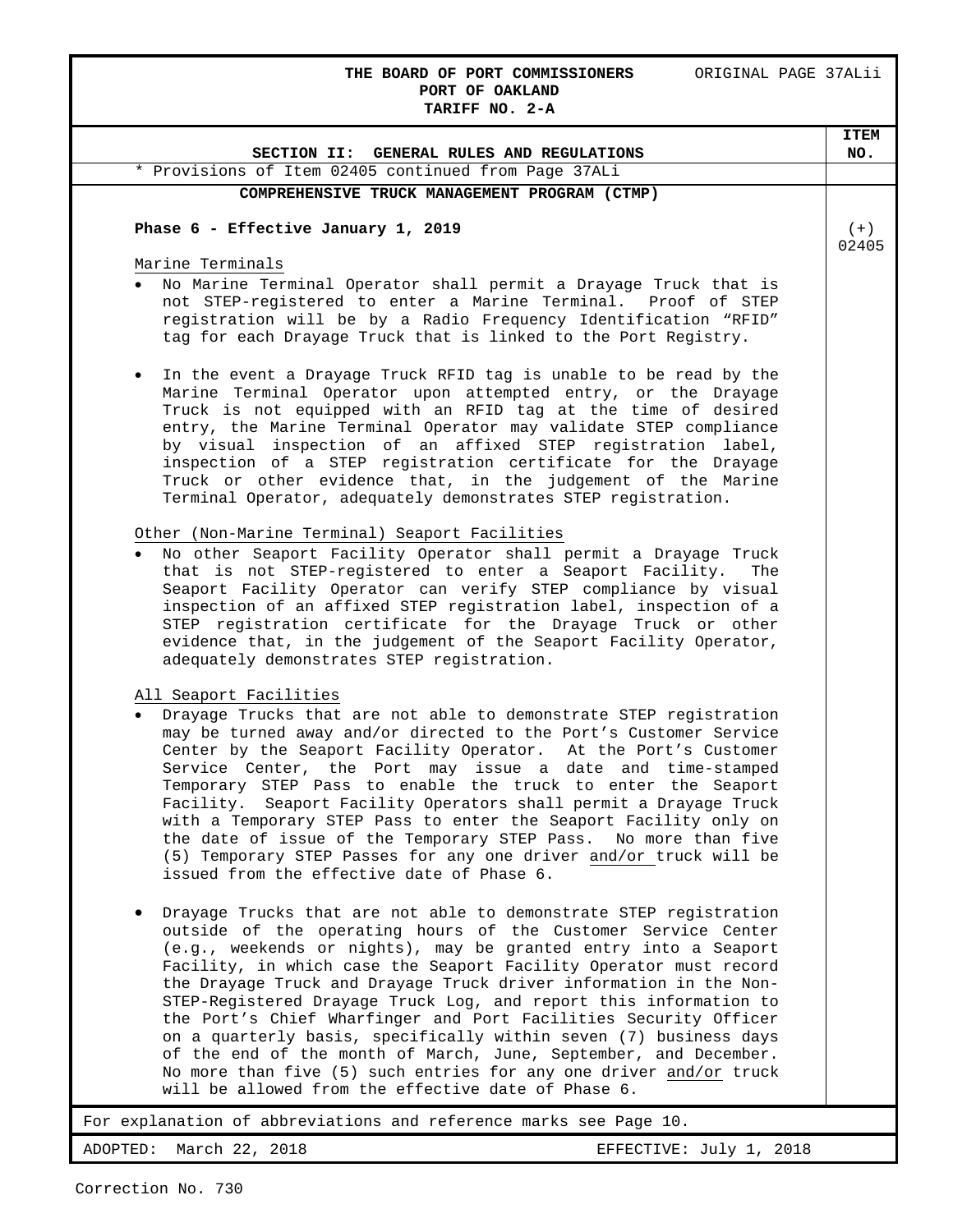| GENERAL RULES AND REGULATIONS<br>SECTION II:<br>* Provisions of Item 02405 continued from Page 37 ALii<br>COMPREHENSIVE TRUCK MANAGEMENT PROGRAM<br>Port Registry:<br>3. Port Registry Fees<br>Starting with registrations for calendar year 2020, registrations<br>will be subject to the following Port Registry Fees:<br>One-time Port Registry Fee:<br>\$250 per LMC<br>Annual Drayage Truck Registration Fee:<br>\$75 per Drayage Truck<br>Temporary STEP Pass Fee:<br>\$25 per Drayage Truck<br>Registry Fees shall be due and payable at the time of registration<br>or request for a STEP Pass. A registration year is January 1<br>through December 31. Port Registry Fees shall not be prorated.<br>For explanation of abbreviations and reference marks see Page 10. | 1st REVISED PAGE 37ALiii<br>Cancels<br>ORIGINAL PAGE 37ALiii |
|---------------------------------------------------------------------------------------------------------------------------------------------------------------------------------------------------------------------------------------------------------------------------------------------------------------------------------------------------------------------------------------------------------------------------------------------------------------------------------------------------------------------------------------------------------------------------------------------------------------------------------------------------------------------------------------------------------------------------------------------------------------------------------|--------------------------------------------------------------|
|                                                                                                                                                                                                                                                                                                                                                                                                                                                                                                                                                                                                                                                                                                                                                                                 |                                                              |
|                                                                                                                                                                                                                                                                                                                                                                                                                                                                                                                                                                                                                                                                                                                                                                                 |                                                              |
|                                                                                                                                                                                                                                                                                                                                                                                                                                                                                                                                                                                                                                                                                                                                                                                 |                                                              |
|                                                                                                                                                                                                                                                                                                                                                                                                                                                                                                                                                                                                                                                                                                                                                                                 |                                                              |
|                                                                                                                                                                                                                                                                                                                                                                                                                                                                                                                                                                                                                                                                                                                                                                                 |                                                              |
|                                                                                                                                                                                                                                                                                                                                                                                                                                                                                                                                                                                                                                                                                                                                                                                 |                                                              |
|                                                                                                                                                                                                                                                                                                                                                                                                                                                                                                                                                                                                                                                                                                                                                                                 |                                                              |
|                                                                                                                                                                                                                                                                                                                                                                                                                                                                                                                                                                                                                                                                                                                                                                                 |                                                              |
|                                                                                                                                                                                                                                                                                                                                                                                                                                                                                                                                                                                                                                                                                                                                                                                 |                                                              |
|                                                                                                                                                                                                                                                                                                                                                                                                                                                                                                                                                                                                                                                                                                                                                                                 |                                                              |
|                                                                                                                                                                                                                                                                                                                                                                                                                                                                                                                                                                                                                                                                                                                                                                                 |                                                              |
|                                                                                                                                                                                                                                                                                                                                                                                                                                                                                                                                                                                                                                                                                                                                                                                 |                                                              |
|                                                                                                                                                                                                                                                                                                                                                                                                                                                                                                                                                                                                                                                                                                                                                                                 |                                                              |
|                                                                                                                                                                                                                                                                                                                                                                                                                                                                                                                                                                                                                                                                                                                                                                                 |                                                              |
|                                                                                                                                                                                                                                                                                                                                                                                                                                                                                                                                                                                                                                                                                                                                                                                 |                                                              |
|                                                                                                                                                                                                                                                                                                                                                                                                                                                                                                                                                                                                                                                                                                                                                                                 |                                                              |
|                                                                                                                                                                                                                                                                                                                                                                                                                                                                                                                                                                                                                                                                                                                                                                                 |                                                              |
|                                                                                                                                                                                                                                                                                                                                                                                                                                                                                                                                                                                                                                                                                                                                                                                 |                                                              |
|                                                                                                                                                                                                                                                                                                                                                                                                                                                                                                                                                                                                                                                                                                                                                                                 |                                                              |
|                                                                                                                                                                                                                                                                                                                                                                                                                                                                                                                                                                                                                                                                                                                                                                                 |                                                              |
|                                                                                                                                                                                                                                                                                                                                                                                                                                                                                                                                                                                                                                                                                                                                                                                 |                                                              |
|                                                                                                                                                                                                                                                                                                                                                                                                                                                                                                                                                                                                                                                                                                                                                                                 |                                                              |
|                                                                                                                                                                                                                                                                                                                                                                                                                                                                                                                                                                                                                                                                                                                                                                                 |                                                              |
|                                                                                                                                                                                                                                                                                                                                                                                                                                                                                                                                                                                                                                                                                                                                                                                 |                                                              |
|                                                                                                                                                                                                                                                                                                                                                                                                                                                                                                                                                                                                                                                                                                                                                                                 |                                                              |
|                                                                                                                                                                                                                                                                                                                                                                                                                                                                                                                                                                                                                                                                                                                                                                                 |                                                              |
|                                                                                                                                                                                                                                                                                                                                                                                                                                                                                                                                                                                                                                                                                                                                                                                 |                                                              |
|                                                                                                                                                                                                                                                                                                                                                                                                                                                                                                                                                                                                                                                                                                                                                                                 |                                                              |
|                                                                                                                                                                                                                                                                                                                                                                                                                                                                                                                                                                                                                                                                                                                                                                                 |                                                              |
|                                                                                                                                                                                                                                                                                                                                                                                                                                                                                                                                                                                                                                                                                                                                                                                 |                                                              |
|                                                                                                                                                                                                                                                                                                                                                                                                                                                                                                                                                                                                                                                                                                                                                                                 |                                                              |
|                                                                                                                                                                                                                                                                                                                                                                                                                                                                                                                                                                                                                                                                                                                                                                                 |                                                              |
|                                                                                                                                                                                                                                                                                                                                                                                                                                                                                                                                                                                                                                                                                                                                                                                 |                                                              |
| ADOPTED: May 12, 2022<br>EFFECTIVE: July 1, 2022                                                                                                                                                                                                                                                                                                                                                                                                                                                                                                                                                                                                                                                                                                                                |                                                              |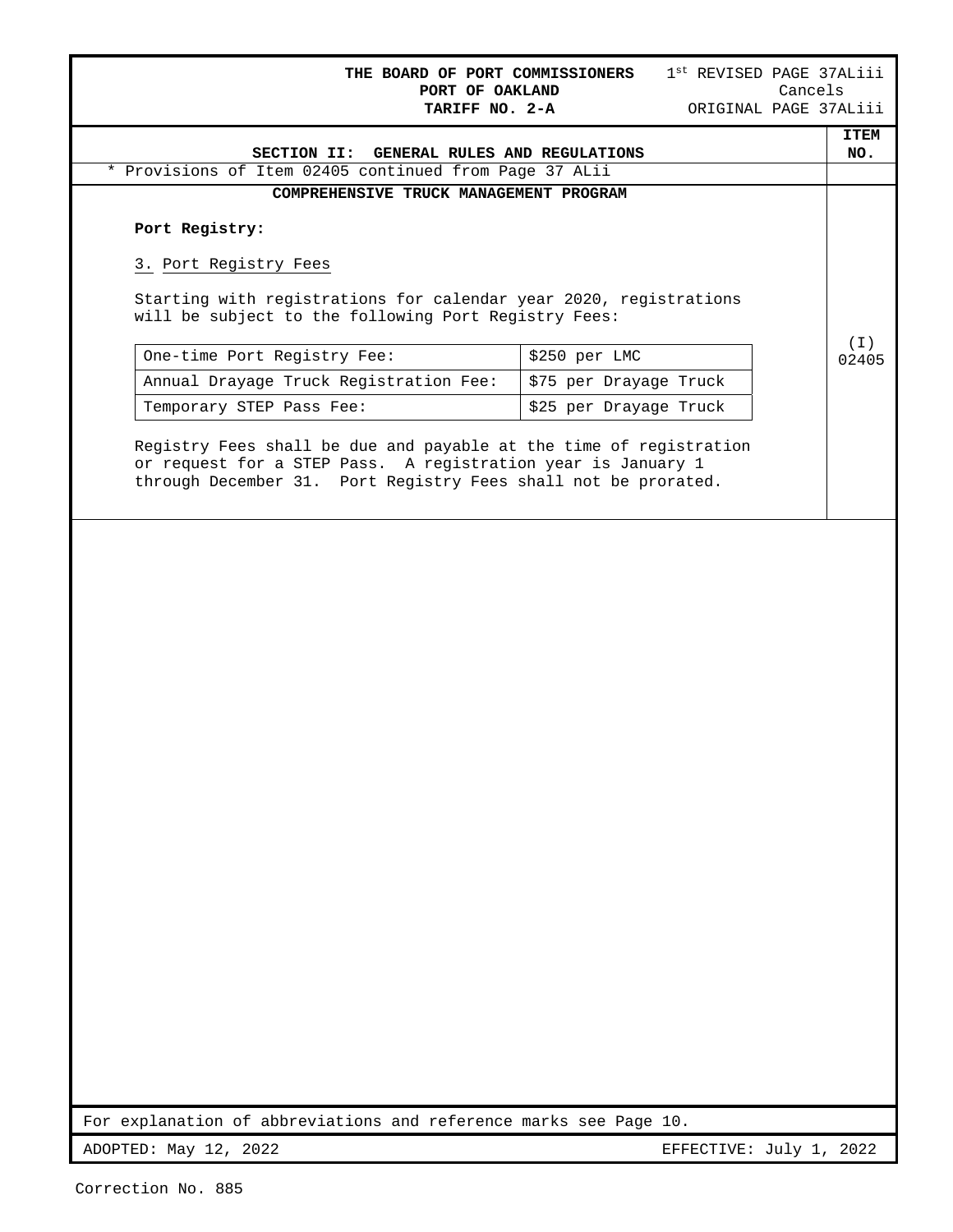## **THE BOARD OF PORT COMMISSIONERS** 1<sup>st</sup> REVISED PAGE 37AM **PORT OF OAKLAND** CANCELS **PORT OF OAKLAND** CANCELS

|                    | SECTION II: GENERAL RULES AND REGULATIONS                                                                                                                                                                                                                                                                                                                                                                                                                    | <b>ITEM</b><br>NO. |
|--------------------|--------------------------------------------------------------------------------------------------------------------------------------------------------------------------------------------------------------------------------------------------------------------------------------------------------------------------------------------------------------------------------------------------------------------------------------------------------------|--------------------|
|                    |                                                                                                                                                                                                                                                                                                                                                                                                                                                              |                    |
|                    | COMPREHENSIVE TRUCK MANAGEMENT PROGRAM (CTMP)                                                                                                                                                                                                                                                                                                                                                                                                                |                    |
| Drayage Truck Ban: |                                                                                                                                                                                                                                                                                                                                                                                                                                                              |                    |
|                    |                                                                                                                                                                                                                                                                                                                                                                                                                                                              | $(+)$              |
| Compliance Pass:   | January 1, 2010-Drayage Truck Deadline<br>Consistent with and in support of CARB regulation, beginning<br>January 1, 2010, at 12:01 a.m., Seaport Facility operators shall<br>permit access into Seaport Facilities in the Port of Oakland only<br>to a Drayage Truck that is compliant with the CARB regulations, as<br>follows, unless the Drayage Truck has been exempted, or issued a<br>waiver or extension by CARB, or issued a Port Temporary Non-    | 02410              |
| (i)                | a 1994 - 2003 model year engine certified to California<br>or federal emission standards, and a level 3 Verified<br>Diesel Emission Control Strategy ("VDECS")<br>for<br>ΡM                                                                                                                                                                                                                                                                                  |                    |
|                    | emissions; or                                                                                                                                                                                                                                                                                                                                                                                                                                                |                    |
| (iii)              | or newer model year engine certified to<br>a 2004<br>California or federal emission standards; or                                                                                                                                                                                                                                                                                                                                                            |                    |
| (iii)              | a 1994 or newer model year engine that meets or exceeds<br>2007 model<br>year California or<br>federal emissions<br>standards.                                                                                                                                                                                                                                                                                                                               |                    |
| Compliance Pass:   | January 1, 2012 Drayage Truck Deadline<br>Consistent with and in support of the CARB regulation, beginning<br>January 1, 2012, at 12:01 a.m., Seaport Facility operators shall<br>permit access into Seaport Facilities in the Port of Oakland only<br>to a Drayage Truck that is compliant with the CARB regulation, as<br>follows, unless the Drayage Truck has been exempted, or issued a<br>waiver or extension by CARB, or issued a Port Temporary Non- |                    |
| (i)                | a 1994 - 2004 model year engine certified to California<br>federal emission standards, and a level 3 Verified<br>or<br>Diesel<br>Emission<br>Control<br>Strategy<br>(VDECS)<br>for<br>PM<br>emissions; or                                                                                                                                                                                                                                                    |                    |
| (iii)              | a 2005 or newer model year engine certified to California<br>or federal emission standards; or                                                                                                                                                                                                                                                                                                                                                               |                    |
|                    | (iii) a 1994 or newer model year engine that meets or exceeds<br>2007 model year California or federal emissions<br>standards.                                                                                                                                                                                                                                                                                                                               |                    |
|                    | (Item 02410 continued on Next Page)                                                                                                                                                                                                                                                                                                                                                                                                                          |                    |
|                    | For explanation of abbreviations and reference marks see Page 10.                                                                                                                                                                                                                                                                                                                                                                                            |                    |
| ADOPTED:           | March 22, 2018<br>July 1, 2018<br>EFFECTIVE:                                                                                                                                                                                                                                                                                                                                                                                                                 |                    |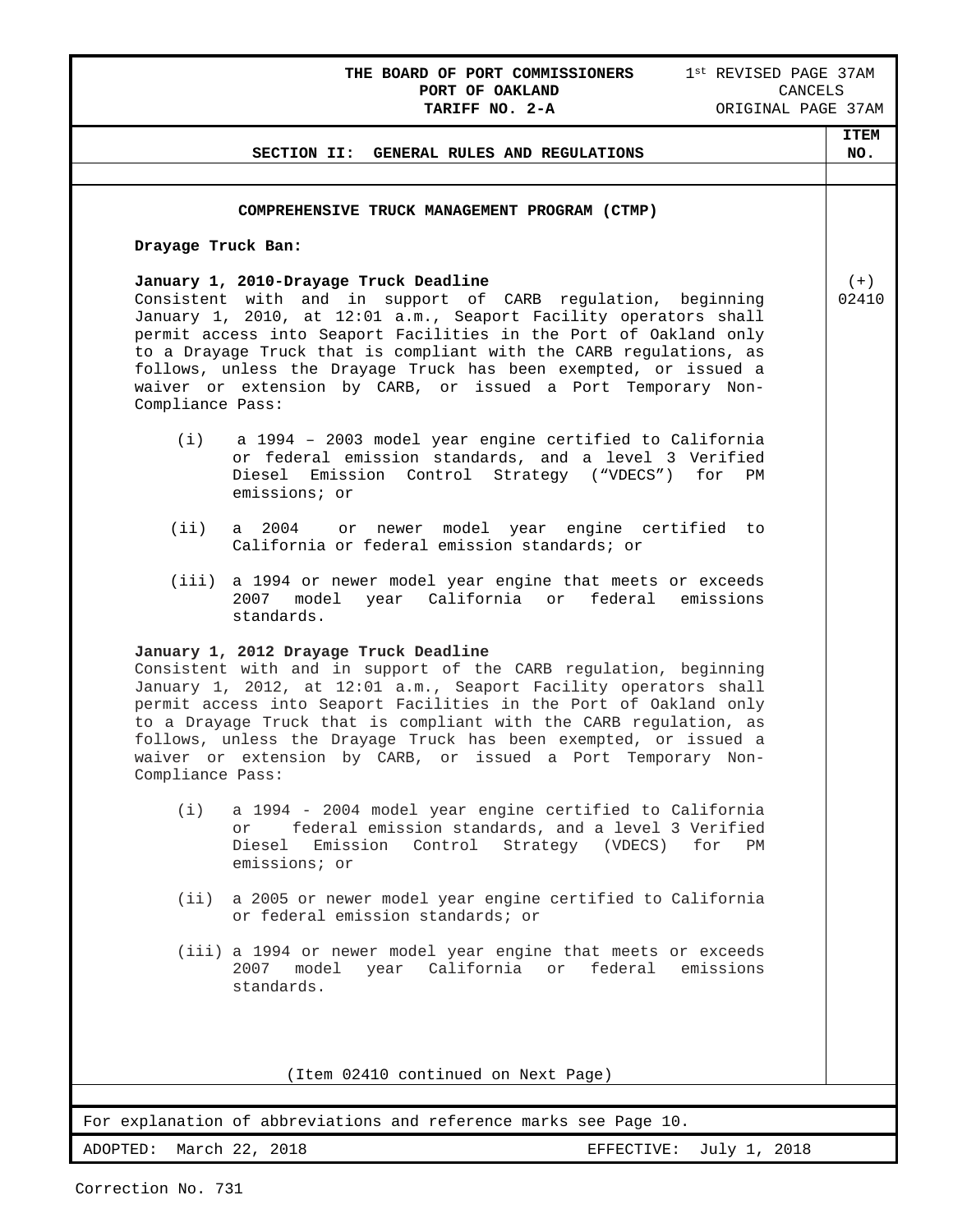### **THE BOARD OF PORT COMMISSIONERS** ORIGINAL PAGE 37AMi **PORT OF OAKLAND TARIFF NO. 2-A**

# For explanation of abbreviations and reference marks see Page 10. **SECTION II: GENERAL RULES AND REGULATIONS ITEM NO.** \* Provisions of Item 02410 continue from Page 37AM **COMPREHENSIVE TRUCK MANAGEMENT PROGRAM (CTMP) Drayage Truck Ban: January 1, 2013 Drayage Truck Deadline** Consistent with and in support of the CARB regulation, beginning January 1, 2013, at 12:01 a.m., Seaport Facility operators shall permit access into Seaport Facilities in the Port of Oakland only to a Drayage Truck that is compliant with the CARB regulation, as follows, unless the Drayage Truck has been exempted, or issued a waiver or extension by CARB, or issued a Port Temporary Non-Compliance Pass: (i) a 1994 - 2006 model year engine certified to California or federal emission standards, and a level 3 Verified Diesel Emission Control Strategy (VDECS) for emissions; or (ii) a 2007 or newer model year engine certified to California or federal emission standards; or (iii) a 1994 or new model year engine that meets or exceeds 2007 model year California or federal emissions standards. **January 1, 2014 Drayage Truck Deadline** Consistent with and in support of the CARB regulation, beginning January 1, 2014, at 12:01 a.m., Seaport Facility operators shall permit access into Seaport Facilities in the Port of Oakland only to a Drayage Truck that is compliant with the CARB regulation, as follows, unless the Drayage Truck has been exempted, or issued a waiver or extension by CARB, or issued a Port Temporary Non-Compliance Pass: (i) a 2007 or newer model year engine certified to California or federal emission standards; or (ii) 1994 or newer model year engine that meets or exceeds 2007 model year California or federal emissions standards.  $(+)$ 02410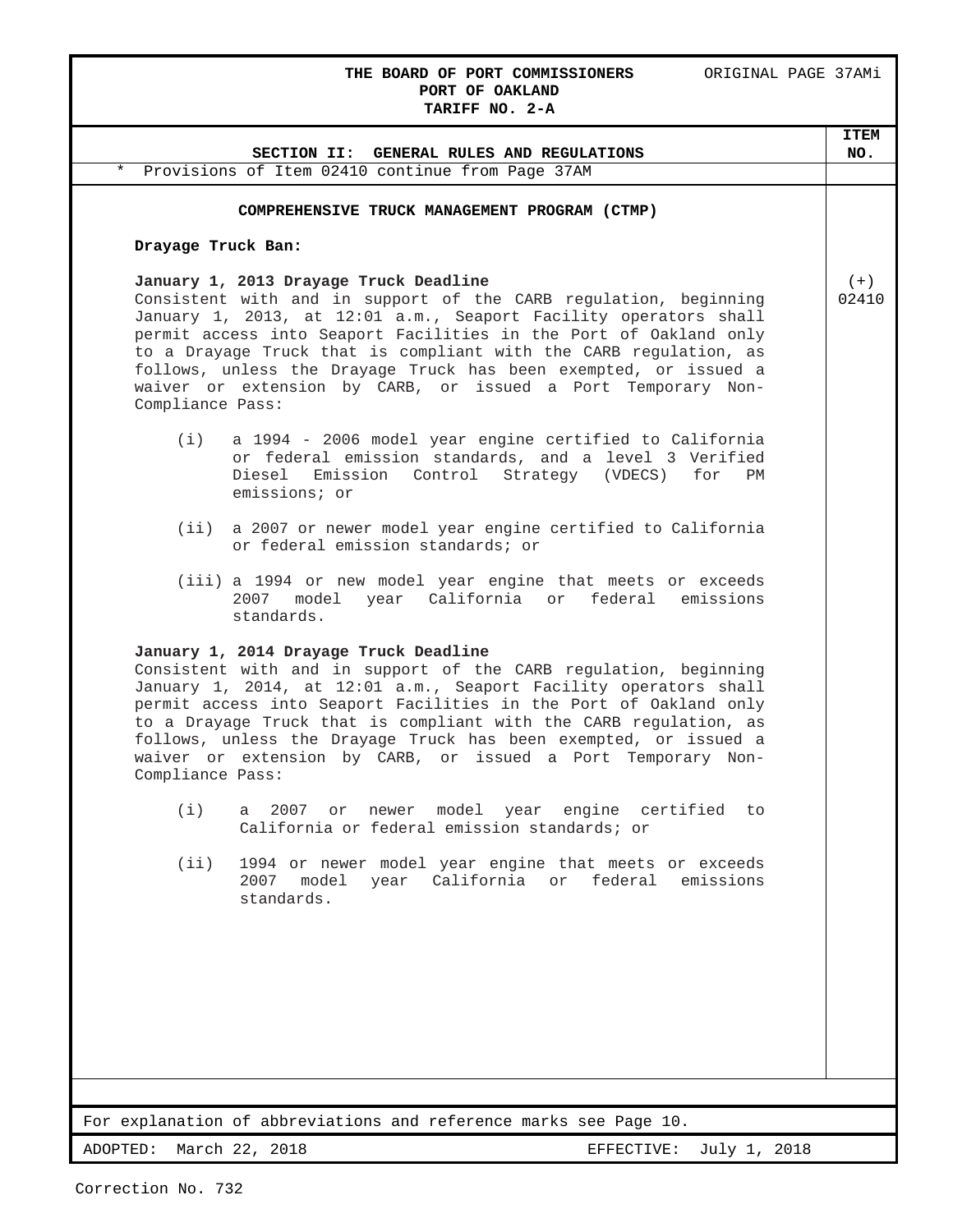## **THE BOARD OF PORT COMMISSIONERS** ORIGINAL PAGE 37AMii **PORT OF OAKLAND**

# **TARIFF NO. 2-A** For explanation of abbreviations and reference marks see Page 10. ADOPTED: March 22, 2018 **EXECTIVE:** July 1, 2018 **SECTION II: GENERAL RULES AND REGULATIONS ITEM NO. COMPREHENSIVE TRUCK MANAGEMENT PROGRAM (CTMP) Implementation of Drayage Truck Ban:** Permissible Entry of Drayage Trucks on Seaport Facilities Any Drayage Truck turned away from a Seaport Facility pursuant to this subsection may be directed to the Port's Customer Service Center for assistance during normal business hours. After submission of required information by the Drayage Truck owner, the Port may issue a Temporary Non-Compliance Pass so that this Drayage Truck may enter the Seaport Facility. No more than one (1) Temporary Non-Compliance Pass for any one truck will be issued. Drayage Trucks that are not able to demonstrate compliance with the CARB Regulation outside of the operating hours of the Customer Service Center (e.g., weekends or nights), may be granted entry into a Seaport Facility, in which case the Seaport Facility Operator must record this information required by the CARB Regulation to the Port's Chief Wharfinger on a quarterly basis, specifically within seven (7) business days of the end of the month of March, June, September, and December. No more than five (5) such entries for any one driver and/or truck will be allowed from the effective date of Phase 6. A Seaport Facility may permit entry of a Drayage Truck subject to the Truck Ban only in compliance with an Enforcement Plan which has<br>been previously approved by the Port. Enforcement Plans are been previously approved by the Port. effective thirty (30) days after submission to the Port unless rejected by the Port prior to the expiration of the 30-day period. In addition, the Port may request further information or modification to an Enforcement Plan. (Item 02415 continued on Next Page)  $(+)$ 02415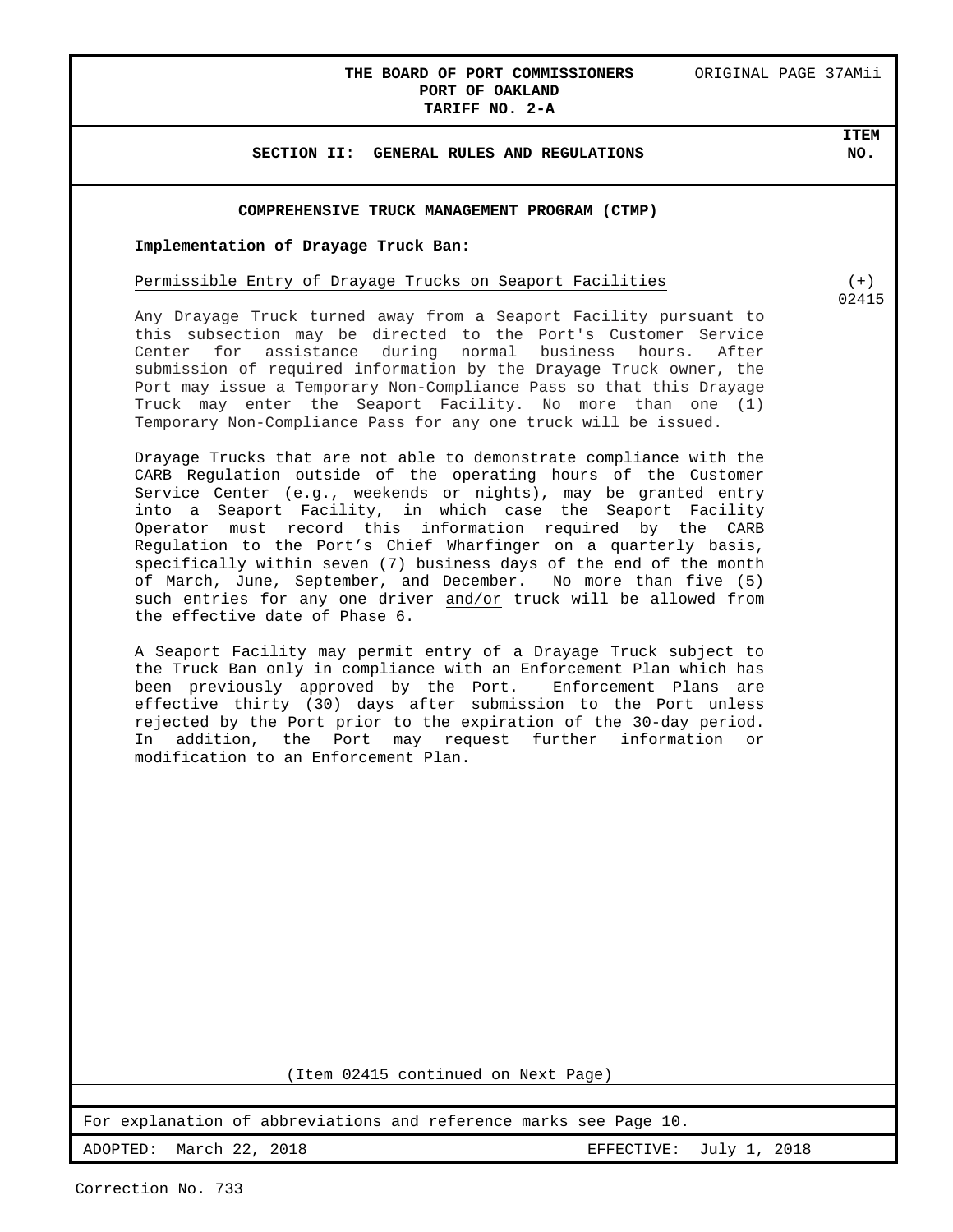## **THE BOARD OF PORT COMMISSIONERS** ORIGINAL PAGE 37AN **PORT OF OAKLAND TARIFF NO. 2-A**

| SECTION II: GENERAL RULES AND REGULATIONS                                                                                                                                                                                                                                                                                                                                                                                                                                                                                                                                                                                                                                                                                                                                                                                                                                                                                                                                                                                                                                                                                                                                                                                                                                                                                                                                                                                                                                                                                                                                                                                                                                                                                                                                                                                                                                                                                                                                                                                                                                                                                                                                                                                                                                                                                   | <b>ITEM</b><br>NO. |
|-----------------------------------------------------------------------------------------------------------------------------------------------------------------------------------------------------------------------------------------------------------------------------------------------------------------------------------------------------------------------------------------------------------------------------------------------------------------------------------------------------------------------------------------------------------------------------------------------------------------------------------------------------------------------------------------------------------------------------------------------------------------------------------------------------------------------------------------------------------------------------------------------------------------------------------------------------------------------------------------------------------------------------------------------------------------------------------------------------------------------------------------------------------------------------------------------------------------------------------------------------------------------------------------------------------------------------------------------------------------------------------------------------------------------------------------------------------------------------------------------------------------------------------------------------------------------------------------------------------------------------------------------------------------------------------------------------------------------------------------------------------------------------------------------------------------------------------------------------------------------------------------------------------------------------------------------------------------------------------------------------------------------------------------------------------------------------------------------------------------------------------------------------------------------------------------------------------------------------------------------------------------------------------------------------------------------------|--------------------|
| Provisions of Item 02415 continued from Page 37AMii<br>*                                                                                                                                                                                                                                                                                                                                                                                                                                                                                                                                                                                                                                                                                                                                                                                                                                                                                                                                                                                                                                                                                                                                                                                                                                                                                                                                                                                                                                                                                                                                                                                                                                                                                                                                                                                                                                                                                                                                                                                                                                                                                                                                                                                                                                                                    |                    |
|                                                                                                                                                                                                                                                                                                                                                                                                                                                                                                                                                                                                                                                                                                                                                                                                                                                                                                                                                                                                                                                                                                                                                                                                                                                                                                                                                                                                                                                                                                                                                                                                                                                                                                                                                                                                                                                                                                                                                                                                                                                                                                                                                                                                                                                                                                                             |                    |
| Implementation of Drayage Truck Ban:                                                                                                                                                                                                                                                                                                                                                                                                                                                                                                                                                                                                                                                                                                                                                                                                                                                                                                                                                                                                                                                                                                                                                                                                                                                                                                                                                                                                                                                                                                                                                                                                                                                                                                                                                                                                                                                                                                                                                                                                                                                                                                                                                                                                                                                                                        |                    |
|                                                                                                                                                                                                                                                                                                                                                                                                                                                                                                                                                                                                                                                                                                                                                                                                                                                                                                                                                                                                                                                                                                                                                                                                                                                                                                                                                                                                                                                                                                                                                                                                                                                                                                                                                                                                                                                                                                                                                                                                                                                                                                                                                                                                                                                                                                                             | $(+)$              |
|                                                                                                                                                                                                                                                                                                                                                                                                                                                                                                                                                                                                                                                                                                                                                                                                                                                                                                                                                                                                                                                                                                                                                                                                                                                                                                                                                                                                                                                                                                                                                                                                                                                                                                                                                                                                                                                                                                                                                                                                                                                                                                                                                                                                                                                                                                                             |                    |
| Enforcement Plan Submissions<br>All Seaport Facility Operators shall develop an Enforcement Plan<br>for compliance with the reporting requirements of the CARB<br>Regulation 13 CCR §2027 as it applies to the Seaport Facility's<br>operations at the Port of Oakland Seaport. The Seaport Facility<br>Operator shall submit the plan to the Port of Oakland's Chief<br>Wharfinger on or before November 16, 2009.<br>The Enforcement Plan<br>will describe the Seaport Facility Operator's procedure<br>for<br>determining whether a Drayage Truck is in compliance with the<br>drayage truck ban. Such procedures may include visual observation<br>of the drayage truck ban. Such procedures may include visual<br>observation of a CARB Compliance Label, presentation of proof of<br>compliance, waiver, exemption or extension from CARB,<br>or<br>presentation of a Port-issued Temporary Non-Compliance Pass.<br>The<br>Enforcement Plan will also describe the steps to move Drayage<br>Trucks through gates so as to avoid truck idling.<br>Such a plan<br>shall require the Seaport Facility Operator to collect the<br>following information<br>each<br>Drayage<br>for<br>Truck<br>that<br>cannot<br>demonstrate that it is CARB-compliant, subject to a CARB waiver or<br>CARB extension, or exempt, and that the Seaport Facility Operator<br>permits to enter any Seaport Facility.<br>Dispatching motor carrier:<br>(i)<br>business name of dispatching motor carrier;<br>а.<br>b.<br>contact person's name;<br>street address, state, zip code of the dispatching<br>$\circ$ .<br>motor carrier;<br>phone number of the dispatching motor carrier; and<br>d.<br>bill of lading or tracking number.<br>e.<br>(ii) Drayage truck:<br>entry date and time;<br>a.<br>registered owner's (or lessee's) name;<br>b.<br>operator's name;<br>$\circ$ .<br>d. operator's license number;<br>drayage truck's license plate number and state of<br>e.<br>issuance; and<br>f.<br>drayage truck's vehicle identification number (VIN).<br>All information collected shall be kept for a period of not less<br>than five (5) years from the truck entry date and is to be made<br>available to enforcement personnel of CARB or CARB Designees within<br>seventy-two (72) hours of an official written or oral request. | 02415              |
| (Item 02415 continued on Next Page)                                                                                                                                                                                                                                                                                                                                                                                                                                                                                                                                                                                                                                                                                                                                                                                                                                                                                                                                                                                                                                                                                                                                                                                                                                                                                                                                                                                                                                                                                                                                                                                                                                                                                                                                                                                                                                                                                                                                                                                                                                                                                                                                                                                                                                                                                         |                    |
|                                                                                                                                                                                                                                                                                                                                                                                                                                                                                                                                                                                                                                                                                                                                                                                                                                                                                                                                                                                                                                                                                                                                                                                                                                                                                                                                                                                                                                                                                                                                                                                                                                                                                                                                                                                                                                                                                                                                                                                                                                                                                                                                                                                                                                                                                                                             |                    |
| For explanation of abbreviations and reference marks see Page 10.                                                                                                                                                                                                                                                                                                                                                                                                                                                                                                                                                                                                                                                                                                                                                                                                                                                                                                                                                                                                                                                                                                                                                                                                                                                                                                                                                                                                                                                                                                                                                                                                                                                                                                                                                                                                                                                                                                                                                                                                                                                                                                                                                                                                                                                           |                    |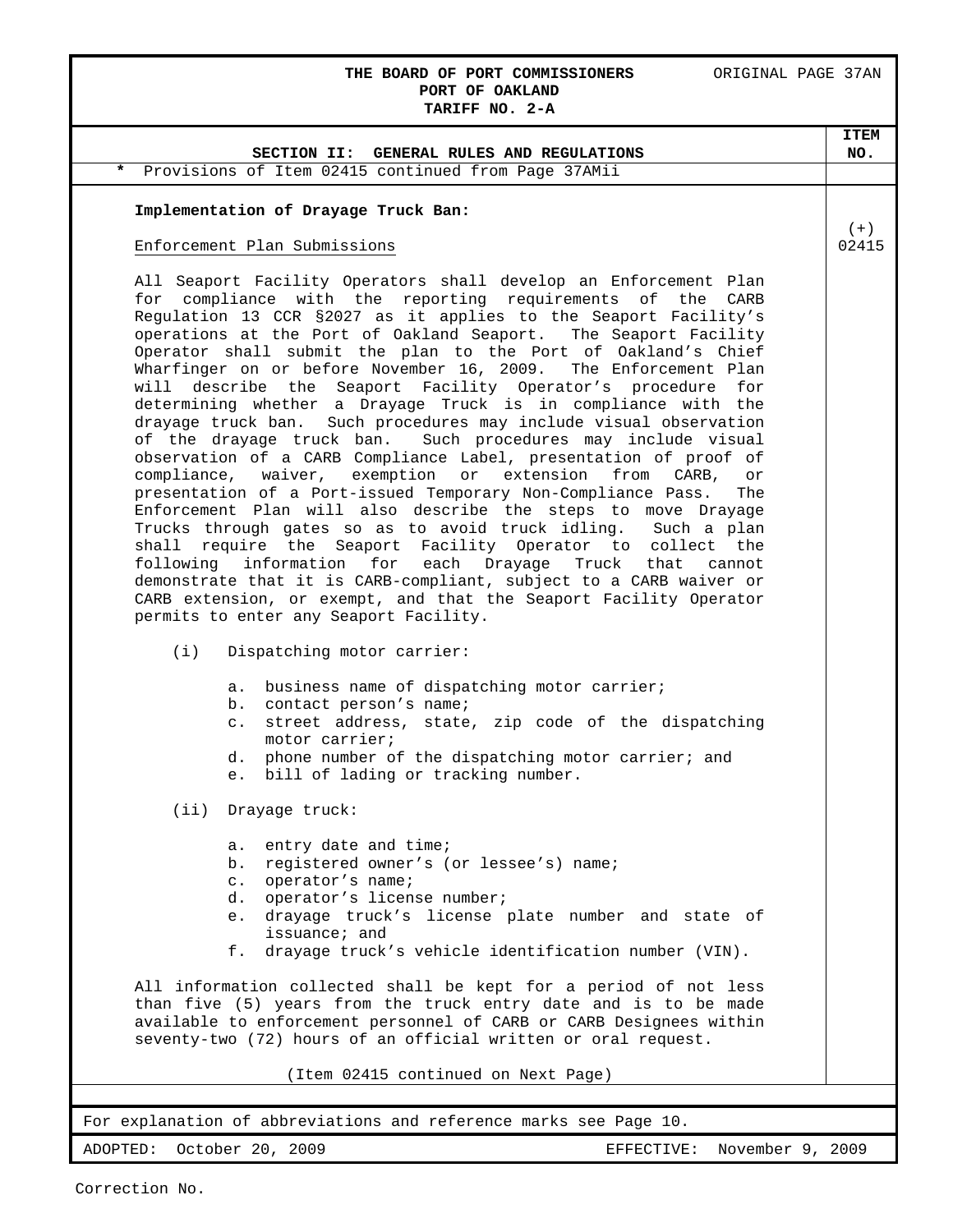**THE BOARD OF PORT COMMISSIONERS** 1<sup>st</sup> REVISED PAGE 37AO **PORT OF OAKLAND** CANCELS **PORT OF OAKLAND<br>TARIFF NO. 2-A** 

| SECTION II: GENERAL RULES AND REGULATIONS                                                                                                                                                                                                                                                                                                                                                                                                                                                                                                    | <b>ITEM</b><br>NO. |
|----------------------------------------------------------------------------------------------------------------------------------------------------------------------------------------------------------------------------------------------------------------------------------------------------------------------------------------------------------------------------------------------------------------------------------------------------------------------------------------------------------------------------------------------|--------------------|
| *<br>Provisions of Item 02415 continued from Page 37AN                                                                                                                                                                                                                                                                                                                                                                                                                                                                                       |                    |
| Implementation of Drayage Truck Ban:                                                                                                                                                                                                                                                                                                                                                                                                                                                                                                         |                    |
| Such information shall be reported to the Port's Chief Wharfinger<br>quarterly, specifically within seven (7) business days of the end<br>of the months of March, June, September and December.                                                                                                                                                                                                                                                                                                                                              | $(+)$<br>02415     |
| Non-Covered Vehicles: Vehicles that are not within the definition<br>of Drayage Truck as set forth are not subject to the Enforcement<br>This includes Authorized Emergency Vehicles, Dedicated Use<br>Plan.<br>Vehicles, LNG-Fueled Trucks, Military Tactical Support Vehicles and<br>The CARB Drayage Truck Regulation (Title 13 of<br>yard Trucks.<br>California Code of Regulations Section 2027) provides a complete<br>list of non-covered vehicles.                                                                                   |                    |
| Circumstances for Exempting Drayage Trucks from the Truck Ban:<br>The<br>Seaport Facility Operator may, but is not required to, accommodate<br>Drayage Trucks that are not compliant with the CARB regulation<br>where the cargo is overweight or over-dimension, requiring special<br>permits or routes. The information required by the CARB Regulation<br>shall be recorded for Drayage Trucks granted entry under one of<br>these circumstances, and provided to the Port of Oakland's Chief<br>Wharfinger quarterly as set forth above. |                    |
| Adjustment of CARB Regulatory Deadline:<br>The Seaport Facility<br>Operator may accommodate deliveries by Drayage Trucks until the<br>effective date of the applicable extended CARB deadline if CARB<br>delays implementation of the regulatory deadlines set forth in<br>Section (d) above and the Port notifies the Seaport Facility<br>Operator prior to the applicable deadline.                                                                                                                                                        |                    |
|                                                                                                                                                                                                                                                                                                                                                                                                                                                                                                                                              |                    |
|                                                                                                                                                                                                                                                                                                                                                                                                                                                                                                                                              |                    |
|                                                                                                                                                                                                                                                                                                                                                                                                                                                                                                                                              |                    |
|                                                                                                                                                                                                                                                                                                                                                                                                                                                                                                                                              |                    |
|                                                                                                                                                                                                                                                                                                                                                                                                                                                                                                                                              |                    |
| For explanation of abbreviations and reference marks see Page 10.                                                                                                                                                                                                                                                                                                                                                                                                                                                                            |                    |
| ADOPTED:<br>March 22, 2018<br>EFFECTIVE:<br>July 1, 2018                                                                                                                                                                                                                                                                                                                                                                                                                                                                                     |                    |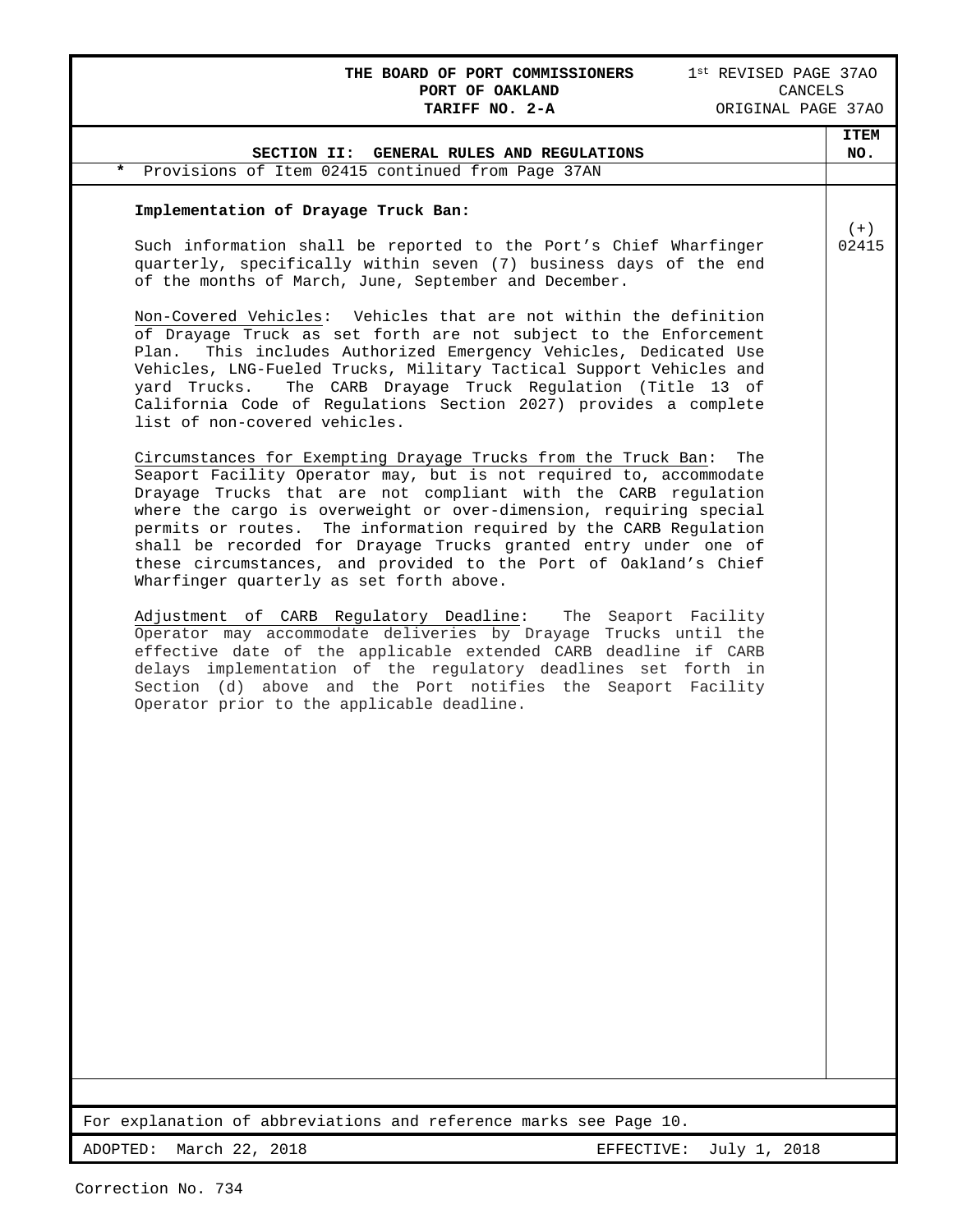# THE BOARD OF PORT COMMISSIONERS 1<sup>st</sup> REVISED 37AP<br>PORT OF OAKLAND **1st REVISED** PORT OF OAKLAND<br>TARIFF NO. 2-A

| IARIFF NV. 4-A<br>JALULINAL PAUL JIAE                                                                                                                                                                                                                                                                                                                                                                                                                                                                                                                                                                                                                                                                                                                                                                                                                                                             |                    |
|---------------------------------------------------------------------------------------------------------------------------------------------------------------------------------------------------------------------------------------------------------------------------------------------------------------------------------------------------------------------------------------------------------------------------------------------------------------------------------------------------------------------------------------------------------------------------------------------------------------------------------------------------------------------------------------------------------------------------------------------------------------------------------------------------------------------------------------------------------------------------------------------------|--------------------|
| SECTION II: GENERAL RULES AND REGULATIONS                                                                                                                                                                                                                                                                                                                                                                                                                                                                                                                                                                                                                                                                                                                                                                                                                                                         | <b>ITEM</b><br>NO. |
|                                                                                                                                                                                                                                                                                                                                                                                                                                                                                                                                                                                                                                                                                                                                                                                                                                                                                                   |                    |
| SHORE POWER SYSTEM                                                                                                                                                                                                                                                                                                                                                                                                                                                                                                                                                                                                                                                                                                                                                                                                                                                                                |                    |
| Definitions:                                                                                                                                                                                                                                                                                                                                                                                                                                                                                                                                                                                                                                                                                                                                                                                                                                                                                      |                    |
| Definition of terms used in Items 02505, 02510, 02515, 02520,<br>02525, 02530 and 02535 are contained in this Item 02500 and<br>elsewhere in this Tariff. The following definitions shall apply to<br>Items 02505, 02510, 02515, 02520, 02525, 02530, 02535 and 02540<br>unless otherwise provided herein or otherwise reasonably required<br>given the context in which a term is used in those Items. In the<br>event of any inconsistency between the definition given in this<br>Item for a capitalized term, and the definition given elsewhere in<br>this Tariff for that term, the definition given in this Item shall<br>control for purposes of interpreting Items 02505, 02510, 02515,<br>02520, 02525, 02530, 02535 and 02540 hereinbelow. All capitalized<br>terms not otherwise defined in this Item 02500 shall have the<br>meaning given in Section I or elsewhere in this Tariff. | $(+)$<br>02500     |
| All references to "Code" refer to the applicable California Code<br>unless specified otherwise.                                                                                                                                                                                                                                                                                                                                                                                                                                                                                                                                                                                                                                                                                                                                                                                                   |                    |
| "Berth": refers to the designated location at the wharf where the<br>vessel will dock and connect to the Shore Power System.                                                                                                                                                                                                                                                                                                                                                                                                                                                                                                                                                                                                                                                                                                                                                                      |                    |
| "Board": refers to the Board of Port commissioners of the City of<br>Oakland.                                                                                                                                                                                                                                                                                                                                                                                                                                                                                                                                                                                                                                                                                                                                                                                                                     |                    |
| "CARB": means the California Air Resources Board                                                                                                                                                                                                                                                                                                                                                                                                                                                                                                                                                                                                                                                                                                                                                                                                                                                  |                    |
| "Marine Terminal" or "Terminal": means a facility on Port property<br>with water access used for the transfer of cargo from one mode to<br>another, including container terminals, break-bulk terminals, and<br>dry-bulk terminals.                                                                                                                                                                                                                                                                                                                                                                                                                                                                                                                                                                                                                                                               |                    |
| "PG&E": refers to Pacific Gas and Electric Company                                                                                                                                                                                                                                                                                                                                                                                                                                                                                                                                                                                                                                                                                                                                                                                                                                                |                    |
| "PG&E Interconnection Agreement": refers to the Generating<br>Facility Interconnection Agreement between the Pacific Gas and<br>Electric Company ("PG&E") and the Port.                                                                                                                                                                                                                                                                                                                                                                                                                                                                                                                                                                                                                                                                                                                           |                    |
| "Port of Oakland" or "Port": refers to the City of Oakland, a<br>municipal corporation, acting by and through its Board.                                                                                                                                                                                                                                                                                                                                                                                                                                                                                                                                                                                                                                                                                                                                                                          |                    |
| "Regulation":<br>refers to the CARB's adoption of the Final<br>Regulation Order: Airborn Toxic Control Measure for Auxiliary<br>Diesel Engines Operated on Ocean-Going Vessels At-Berth in a<br>California Port.                                                                                                                                                                                                                                                                                                                                                                                                                                                                                                                                                                                                                                                                                  |                    |
| (Item 02500 continued on Next Page)                                                                                                                                                                                                                                                                                                                                                                                                                                                                                                                                                                                                                                                                                                                                                                                                                                                               |                    |
| For explanation of abbreviations and reference marks see Page 10.                                                                                                                                                                                                                                                                                                                                                                                                                                                                                                                                                                                                                                                                                                                                                                                                                                 |                    |
|                                                                                                                                                                                                                                                                                                                                                                                                                                                                                                                                                                                                                                                                                                                                                                                                                                                                                                   |                    |
| ADOPTED:<br>May 18, 2017<br>EFFECTIVE: July 1, 2017                                                                                                                                                                                                                                                                                                                                                                                                                                                                                                                                                                                                                                                                                                                                                                                                                                               |                    |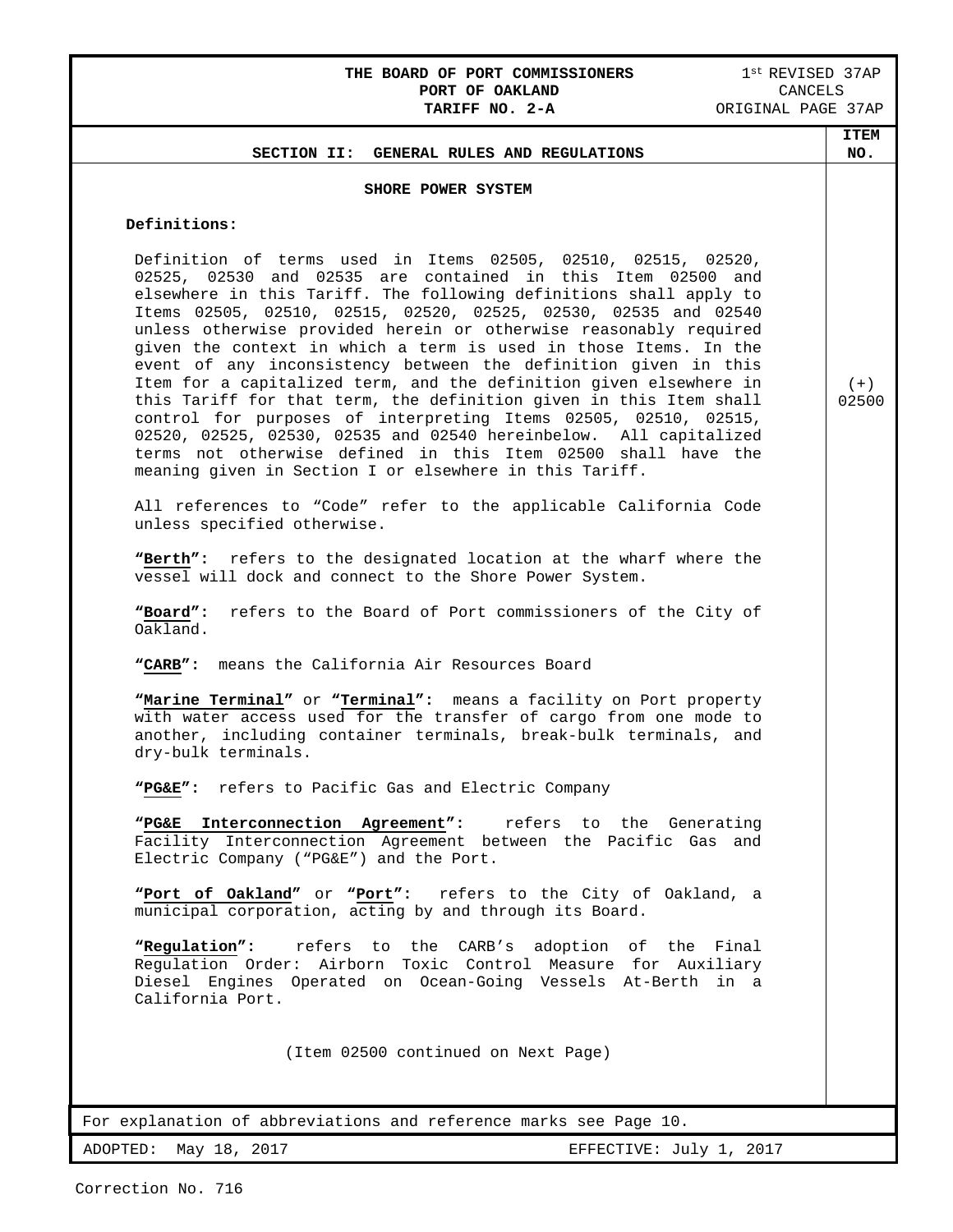**THE BOARD OF PORT COMMISSIONERS** 1<sup>st</sup> REVISED PAGE 37AQ **PORT OF OAKLAND** CANCELS **PORT OF OAKLAND<br>TARIFF NO. 2-A** 

| SECTION II: GENERAL RULES AND REGULATIONS                                                                                                                                                                                                                                                                                                                                                                                                                                                                                                                                                                                                                                                                                                                                                                                                                                                                                                              | <b>ITEM</b><br>NO. |
|--------------------------------------------------------------------------------------------------------------------------------------------------------------------------------------------------------------------------------------------------------------------------------------------------------------------------------------------------------------------------------------------------------------------------------------------------------------------------------------------------------------------------------------------------------------------------------------------------------------------------------------------------------------------------------------------------------------------------------------------------------------------------------------------------------------------------------------------------------------------------------------------------------------------------------------------------------|--------------------|
| $\star$<br>Provisions of Item 02500 continued from Page 37AP                                                                                                                                                                                                                                                                                                                                                                                                                                                                                                                                                                                                                                                                                                                                                                                                                                                                                           |                    |
| Definitions:                                                                                                                                                                                                                                                                                                                                                                                                                                                                                                                                                                                                                                                                                                                                                                                                                                                                                                                                           |                    |
| refers to the<br>"Port-Owned<br>Shore<br>System":<br>shore-side<br>Power<br>electrical infrastructure that enables vessels to plug into the<br>electric grid while at-berth, that was constructed and/or directly<br>funded by the Port.                                                                                                                                                                                                                                                                                                                                                                                                                                                                                                                                                                                                                                                                                                               | $(+)$<br>02500     |
| refers to the shore-side electrical<br>"Shore Power<br>System":<br>infrastructure that enables vessels to plug into the electric grid<br>while at berth, whether constructed by the Port or a Tenant.<br>The<br>Shore Power System includes the Port-Owned Shore Power System.                                                                                                                                                                                                                                                                                                                                                                                                                                                                                                                                                                                                                                                                         |                    |
| means an entity with contractual authority from the<br>"Tenant":<br>Port of Oakland to operate or with referential access to a Marine<br>Terminal.                                                                                                                                                                                                                                                                                                                                                                                                                                                                                                                                                                                                                                                                                                                                                                                                     |                    |
| Purpose and Applicability:                                                                                                                                                                                                                                                                                                                                                                                                                                                                                                                                                                                                                                                                                                                                                                                                                                                                                                                             | $(* )$             |
| The following tariff provision sets forth the rules, procedures and<br>requirements for<br>implementation and the safe and effective<br>operation of the shore-side electrical infrastructure that enables<br>vessels to plug into the electric grid while at-berth (herein<br>referred to as the "Shore Power System").                                                                                                                                                                                                                                                                                                                                                                                                                                                                                                                                                                                                                               | 02505              |
|                                                                                                                                                                                                                                                                                                                                                                                                                                                                                                                                                                                                                                                                                                                                                                                                                                                                                                                                                        |                    |
| Shore Power System                                                                                                                                                                                                                                                                                                                                                                                                                                                                                                                                                                                                                                                                                                                                                                                                                                                                                                                                     |                    |
| Background and Overview:                                                                                                                                                                                                                                                                                                                                                                                                                                                                                                                                                                                                                                                                                                                                                                                                                                                                                                                               | $(+)$<br>02510     |
| In 2007, CARB adopted the Regulation requiring reductions in<br>air pollutants from vessels docked<br>emissions<br>of<br>at<br>select<br>California ports, including the Port of Oakland.<br>In July 2009,<br>pursuant to such Regulation, each of the Port's Tenants filed a<br>terminal plan with CARB, selecting the On-Board Power Generation<br>Reduction Option as defined and set forth in the Regulation.                                                                                                                                                                                                                                                                                                                                                                                                                                                                                                                                      |                    |
| The selection of the On-Board Power Generation Reduction Option<br>requires the construction of the Shore Power System.<br>The majority<br>of the Port's Tenants requested that the Port construct the Shore<br>Power System, which benefits both the Port and its Tenants, even<br>though the Tenant has the right to construct such infrastructure<br>under its current agreement(s) with the Port, and the Port is not<br>legally obligated to provide the Shore Power System.<br>Because the<br>installation and construction of the Shore Power System will<br>further the promotion of commerce, shipping, and the development of<br>maritime facilities at the Port, the Port was willing to develop<br>such Shore Power System for certain of its Tenants.<br>In September<br>of 2010, the Board approved the budget for and authorized design<br>and construction of the Port-Owned Shore Power System.<br>(Item 2500 continued on Next Page) |                    |
| For explanation of abbreviations and reference marks see Page 10.                                                                                                                                                                                                                                                                                                                                                                                                                                                                                                                                                                                                                                                                                                                                                                                                                                                                                      |                    |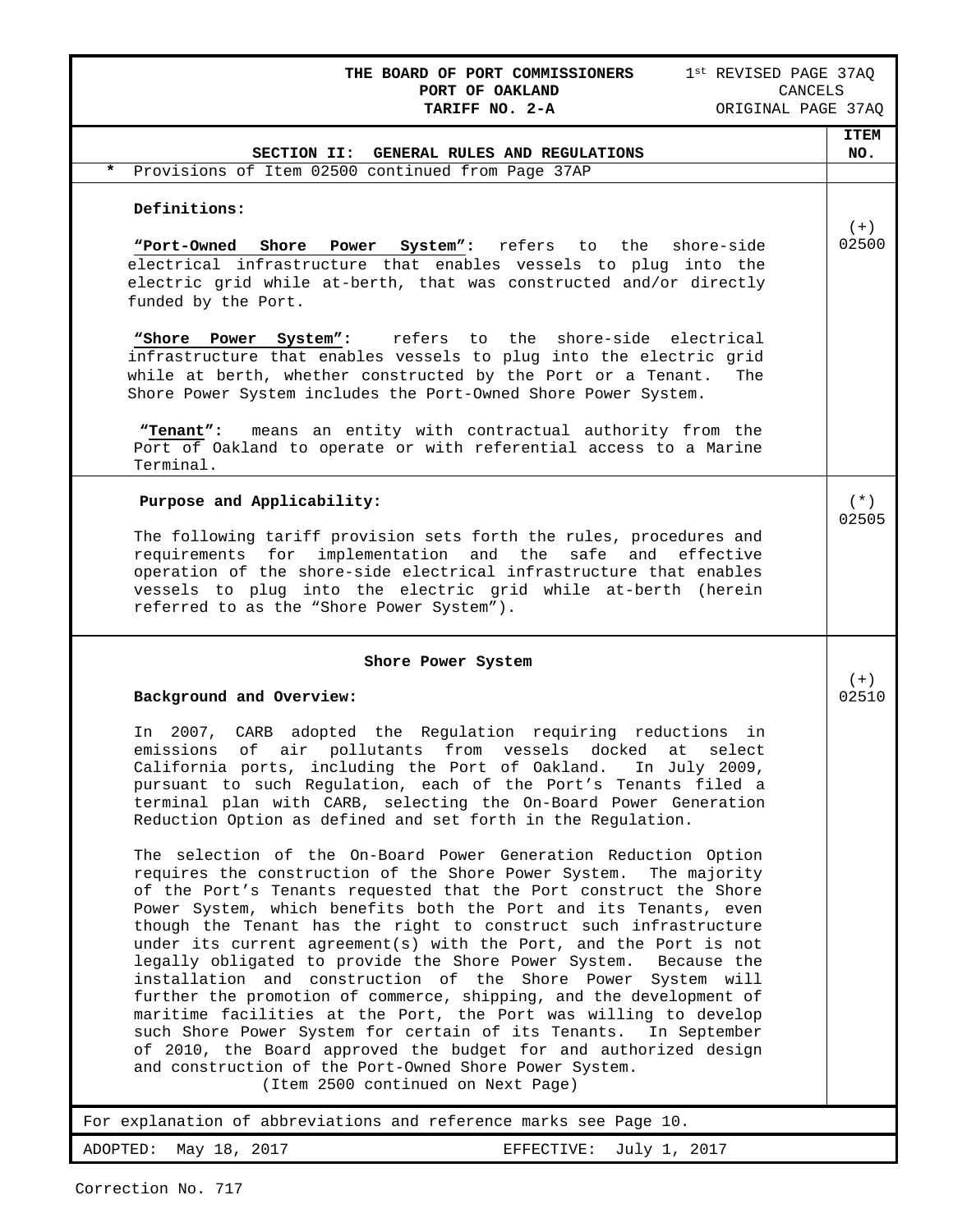## **THE BOARD OF PORT COMMISSIONERS** 1<sup>st</sup> REVISED PAGE 37AR **PORT OF OAKLAND** CANCELS **PORT OF OAKLAND CANCELS**<br> **CANCELS**<br> **TARIFF NO. 2-A** ORIGINAL PAGE 37AR TARIFF NO. 2-A

|                                                                                                                                                                                                                                                                                                                                                                                                                                                | <b>ITEM</b>    |
|------------------------------------------------------------------------------------------------------------------------------------------------------------------------------------------------------------------------------------------------------------------------------------------------------------------------------------------------------------------------------------------------------------------------------------------------|----------------|
| SECTION II: GENERAL RULES AND REGULATIONS<br>$\star$<br>Provisions of Item 02510 continued from Page 37AQ                                                                                                                                                                                                                                                                                                                                      | NO.            |
|                                                                                                                                                                                                                                                                                                                                                                                                                                                |                |
| Shore Power System                                                                                                                                                                                                                                                                                                                                                                                                                             | $(+)$          |
| In order to fund the design and construction of the Port-Owned<br>Shore Power System, the Port, in coordination with its Tenants,<br>applied for, was awarded, and expects to be reimbursed certain<br>local, state, and federal grant funds, which require that certain<br>operational requirements be met including but not limited to the<br>attainment of certain emission reductions that are beyond those<br>required by the Regulation. | 02510          |
| The operation of the Shore Power System requires that certain<br>procedures and Port requirements be met by the Tenants in order to<br>ensure effective and safe operations in a manner that promotes<br>compliance with the Regulation and with grant funding, as set forth<br>herein.                                                                                                                                                        |                |
| Substantial Completion of Construction:                                                                                                                                                                                                                                                                                                                                                                                                        | $(+)$<br>02515 |
| Once construction of the Shore Power System has been substantially<br>completed in accordance with the Port's or Tenant's applicable<br>construction contract(s) and any other activities that may be<br>necessary to achieve substantial completion, the Tenant shall be<br>responsible to operate and maintain the Shore Power System in<br>accordance with this Section 02515.                                                              |                |
| For the Port-Owned Shore Power System, the Port will issue a Notice<br>of Substantial Completion to the Tenant and the date of the Notice<br>of Substantial Completion shall be the effective date of the<br>Tenant's responsibility to operate and maintain the Port-Owned<br>Shore Power System in accordance with this Section.                                                                                                             |                |
| Training:                                                                                                                                                                                                                                                                                                                                                                                                                                      | $(+)$          |
| The Tenant shall be responsible for all training of any and all<br>Tenant and Tenant-related personnel, including the provision of<br>personal protective equipment, involved in the operation and/or<br>maintenance of the Shore Power System at the Tenant's<br>sole<br>discretion and cost.                                                                                                                                                 | 02520          |
| The Tenant's failure to train Tenant's personnel or to obtain a<br>safety-trained and certified workforce in compliance with all<br>applicable Laws is the sole responsibility of the Tenant, and any<br>damages that may result solely from the Tenant's use of an<br>improperly trained workforce shall be the sole responsibility of<br>the Tenant.                                                                                         |                |
|                                                                                                                                                                                                                                                                                                                                                                                                                                                |                |
| For explanation of abbreviations and reference marks see Page 10.                                                                                                                                                                                                                                                                                                                                                                              |                |
| May 18, 2017<br>ADOPTED:<br>EFFECTIVE:<br>July 1, 2017                                                                                                                                                                                                                                                                                                                                                                                         |                |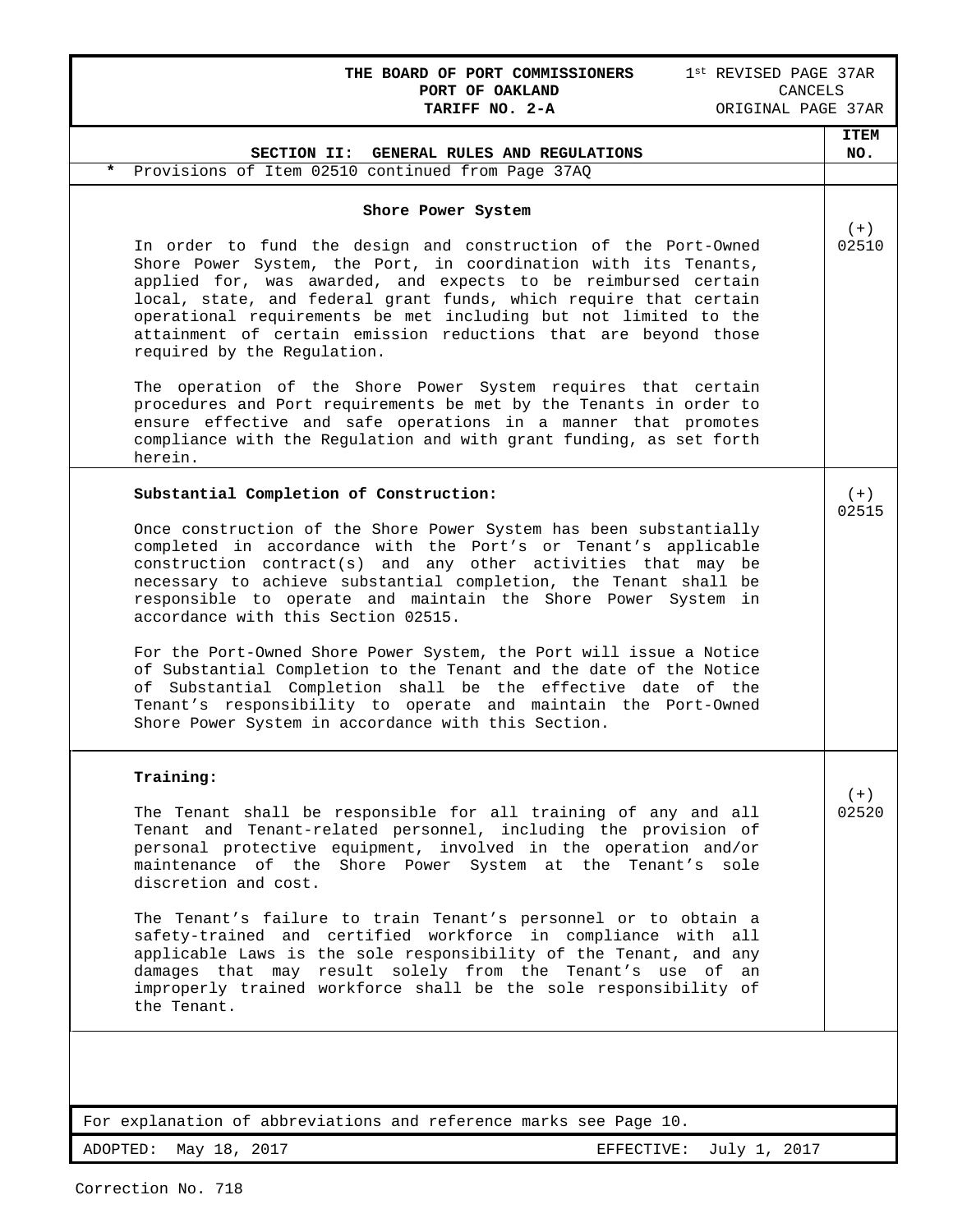| 2 <sup>nd</sup> REVISED PAGE 37AS<br>THE BOARD OF PORT COMMISSIONERS<br>PORT OF OAKLAND<br>CANCELS<br>TARIFF NO. 2-A<br>1st REVISED PAGE 37AS                                                                                                                                                                                                                                                                                                                                                                                                                                                                                                                      |             |
|--------------------------------------------------------------------------------------------------------------------------------------------------------------------------------------------------------------------------------------------------------------------------------------------------------------------------------------------------------------------------------------------------------------------------------------------------------------------------------------------------------------------------------------------------------------------------------------------------------------------------------------------------------------------|-------------|
|                                                                                                                                                                                                                                                                                                                                                                                                                                                                                                                                                                                                                                                                    | <b>ITEM</b> |
| SECTION II: GENERAL RULES AND REGULATIONS                                                                                                                                                                                                                                                                                                                                                                                                                                                                                                                                                                                                                          | NO.         |
| Shore Power System                                                                                                                                                                                                                                                                                                                                                                                                                                                                                                                                                                                                                                                 |             |
| Operations Obligations:                                                                                                                                                                                                                                                                                                                                                                                                                                                                                                                                                                                                                                            |             |
| The Tenant is responsible for operating the Shore Power System in a<br>manner that promotes safety and substantially complies with all<br>applicable laws, regulations, standards and other applicable<br>agreements, including, but not limited to, PG&E Interconnection<br>Agreement and the Standard IEC/ISO/IEEE 80005:<br>2012 Utility<br>Connections in Port - Part 1: High Voltage Shore Connection (HVSC)<br>Systems - General Requirements.                                                                                                                                                                                                               | 02525       |
| Maintenance Obligations Following Notice of Substantial Completion:                                                                                                                                                                                                                                                                                                                                                                                                                                                                                                                                                                                                |             |
| The Tenant shall be responsible to perform minor maintenance of the<br>Shore Power System, as indicated below.<br>The Port shall be<br>responsible to perform all other maintenance of the Shore Power<br>The Port may transfer its maintenance responsibilities to<br>System.<br>the Tenant in the future by mutual agreement of the Port and<br>Tenant, or by the Port providing six (6) months prior written<br>notice to the Tenant.<br>1. Maintenance work performed by the Tenant shall include all<br>minor maintenance and general housekeeping activities, including<br>but not limited to:<br>a. Inspecting, cleaning/sweeping debris and<br>lubricating | 02530       |
| hydraulic covers associated with shore power operations;<br>b. Inspecting condition of substations; and<br>c. Notifying the Port of any condition that may fall under<br>the Port's maintenance responsibilities.<br>2. Maintenance work performed by the Port shall include but not be<br>limited to the following:                                                                                                                                                                                                                                                                                                                                               |             |
| a. Repairing and replacing shore power circuit breakers per<br>manufacturer's recommendation;<br>b. Maintaining and updating software and programming for<br>human machine interface;<br>c. Testing and calibrating meters and electronic equipment<br>required for logging of connection data;<br>d. Removing rust and resealing and painting weathered<br>surfaces as necessary;                                                                                                                                                                                                                                                                                 |             |
| (Item 02530 continued on Next Page)                                                                                                                                                                                                                                                                                                                                                                                                                                                                                                                                                                                                                                |             |
| For explanation of abbreviations and reference marks see Page 10.                                                                                                                                                                                                                                                                                                                                                                                                                                                                                                                                                                                                  |             |
| ADOPTED: March 22, 2018<br>July 1, 2018<br>EFFECTIVE:                                                                                                                                                                                                                                                                                                                                                                                                                                                                                                                                                                                                              |             |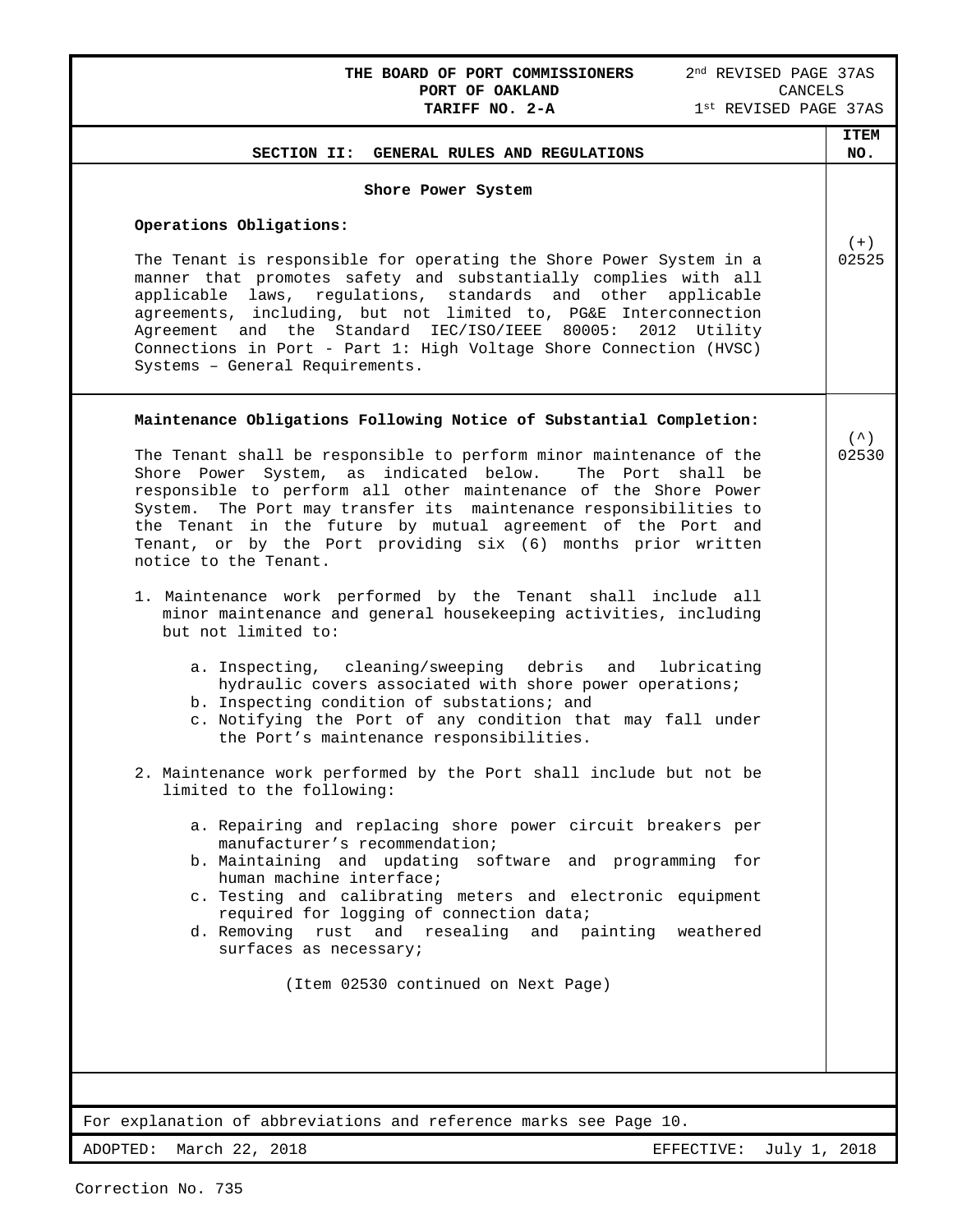# **THE BOARD OF PORT COMMISSIONERS** 3<sup>rd</sup> REVISED PAGE 37AT **PORT OF OAKLAND** CANCELS **PORT OF OAKLAND** CANCELS

|                                                                                                                                                                                                                                                                                                                                                                                                                                                                                                                       | <b>ITEM</b>      |
|-----------------------------------------------------------------------------------------------------------------------------------------------------------------------------------------------------------------------------------------------------------------------------------------------------------------------------------------------------------------------------------------------------------------------------------------------------------------------------------------------------------------------|------------------|
| SECTION II: GENERAL RULES AND REGULATIONS                                                                                                                                                                                                                                                                                                                                                                                                                                                                             | NO.              |
| Provisions of Item 02530 continued from Page 37AS<br>*                                                                                                                                                                                                                                                                                                                                                                                                                                                                |                  |
| Shore Power System                                                                                                                                                                                                                                                                                                                                                                                                                                                                                                    |                  |
| e. Replacing and repairing shore power receptacles and space<br>heaters;                                                                                                                                                                                                                                                                                                                                                                                                                                              | $(+)$            |
| f. Exercising all shore power equipment at the substation,<br>including circuit breakers, load interrupter switches, and<br>lockout relays;                                                                                                                                                                                                                                                                                                                                                                           | 02530            |
| g. Repairing damage to shore power vault and conduit systems,<br>including but not limited to damage caused by tug boats,<br>pilot boats, other vessels, terminal equipment,<br>and<br>flotsam;                                                                                                                                                                                                                                                                                                                       |                  |
| h. Repairing and maintaining all elements of the substation<br>required to comply with IEC/ISO/IEEE 80005-1 and best<br>utility practices;                                                                                                                                                                                                                                                                                                                                                                            |                  |
| i. Repairing and maintaining 7.5MVA shore power transformers<br>and neutral grounding resistors;                                                                                                                                                                                                                                                                                                                                                                                                                      |                  |
| j. Repairing and maintaining 12kV distribution equipment<br>directly serving the 6.6kV substations;                                                                                                                                                                                                                                                                                                                                                                                                                   |                  |
| k. OSHA-required fire extinguisher and eye wash station<br>inspections;                                                                                                                                                                                                                                                                                                                                                                                                                                               |                  |
| 1. Testing, repair, and replacement for PG&E-required 125VDC<br>battery system;                                                                                                                                                                                                                                                                                                                                                                                                                                       |                  |
| m. Repair and replacing of outdoor lighting and indicators;<br>n. Inspection and repair of the power bus system;                                                                                                                                                                                                                                                                                                                                                                                                      |                  |
| o. Inspection and repair of Shore Power System components<br>under wharf deck;                                                                                                                                                                                                                                                                                                                                                                                                                                        |                  |
| p. Any other necessary repair and replacement work required<br>to safely and effectively operate the Shore Power System.                                                                                                                                                                                                                                                                                                                                                                                              |                  |
| Maintenance Obligations Following Notice of Substantial Completion:                                                                                                                                                                                                                                                                                                                                                                                                                                                   |                  |
| The foregoing list of potential maintenance activities is not meant<br>to be exhaustive and the Port may need to take additional actions<br>to protect and maintain the Shore Power System.                                                                                                                                                                                                                                                                                                                           |                  |
| 3. Notification and Response to Defective Conditions:                                                                                                                                                                                                                                                                                                                                                                                                                                                                 |                  |
| a. The Tenant shall notify the Port in writing of any defect<br>or condition appearing to require major maintenance or<br>repair to any part of the Shore Power System immediately<br>upon discovering such condition and no later than forty-<br>eight (48) hours after discovery. In the event the Tenant<br>discovers a condition that the Tenant believes may affect<br>life or safety, the Tenant shall immediately notify the<br>Chief Wharfinger and Director of Maritime upon discovery<br>of said condition. | $($ $\wedge$ $)$ |
| The Port shall have the right to inspect the Shore<br>b.<br>any time to meet its maintenance<br>System at<br>Power<br>obligations and to verify that the Tenant is performing<br>its maintenance obligations.                                                                                                                                                                                                                                                                                                         |                  |
| For explanation of abbreviations and reference marks see Page 10.                                                                                                                                                                                                                                                                                                                                                                                                                                                     |                  |
| ADOPTED:<br>March 22, 2018<br>July 1, 2018<br>EFFECTIVE:                                                                                                                                                                                                                                                                                                                                                                                                                                                              |                  |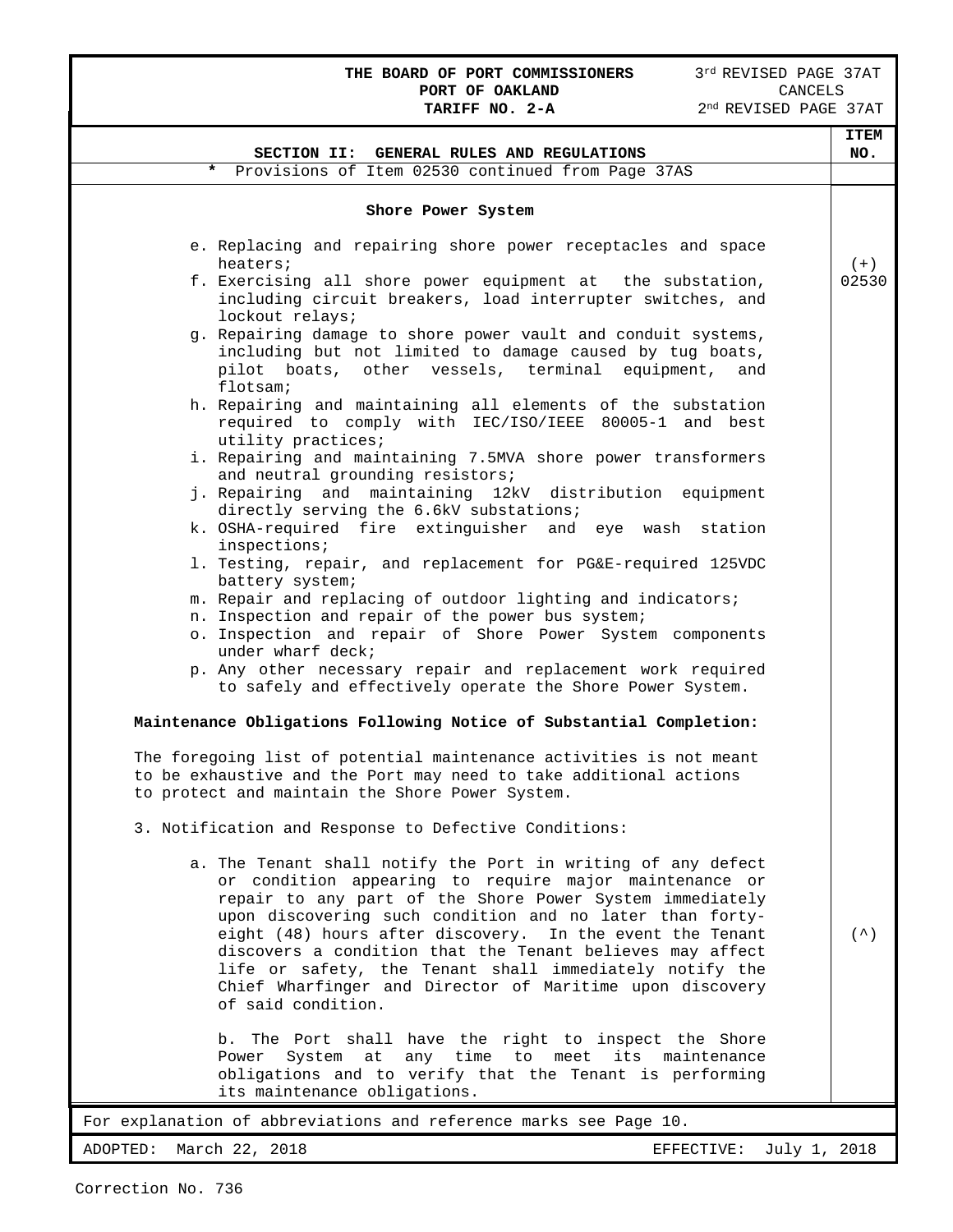# **THE BOARD OF PORT COMMISSIONERS** 3<sup>rd</sup> REVISED PAGE 37AU **PORT OF OAKLAND** CANCELS **PORT OF OAKLAND<br>TARIFF NO. 2-A**

| GENERAL RULES AND REGULATIONS<br>SECTION II:                                                                                                                                                                                                                                                                                                                          | <b>ITEM</b><br>NO. |
|-----------------------------------------------------------------------------------------------------------------------------------------------------------------------------------------------------------------------------------------------------------------------------------------------------------------------------------------------------------------------|--------------------|
| Shore Power System                                                                                                                                                                                                                                                                                                                                                    |                    |
| Maintenance Rates:                                                                                                                                                                                                                                                                                                                                                    | $(* )$             |
| The Tenant shall pay the Port a maintenance charge as set forth in<br>Section 9 of Port Ordinance No. 3439.                                                                                                                                                                                                                                                           | 02535              |
| Tenant Obligations Associated with Grant Funding:                                                                                                                                                                                                                                                                                                                     |                    |
| This Item 02540 applies to facilities and berths with a Port-owned<br>Shore Power System that was constructed pursuant to various grants<br>(collectively, the "Grant Agreements"), which grants may be amended<br>from time to time, and which require additional actions beyond<br>those required by the Regulation:                                                | 02540              |
| • Grant under the American Recovery and Reinvestment Act of<br>2009 Transportation Investments Generating Economic Recovery<br>(TIGER) Discretionary Grant Program and associated amendments<br>or modifications (Grant No. DTMAG10007)                                                                                                                               |                    |
| . Carl Moyer Memorial Air Quality Standards Attainment Program<br>Grant and associated amendments or modifications (Grant No.<br>$10MSIF-SP-1)$                                                                                                                                                                                                                       |                    |
| • Proposition 1B Goods Movement Grant and associated amendments<br>or modifications (Grant No. 09SP01)<br>Metropolitan Transportation Commission Climate Initiatives                                                                                                                                                                                                  |                    |
| Program Grant and associated amendments or modifications<br>In accordance with grant funding obligations, Tenant shall:                                                                                                                                                                                                                                               |                    |
| 1. Negotiate in good faith with a marine highway service<br>operator to help establish the marine highway service when<br>the Tenant is contacted by such an operator and/or the Port<br>regarding such service.                                                                                                                                                      |                    |
| 2. Manage berthing assignments and work with its shipping line<br>customers to plug-in vessels at each berth at the following<br>rate/level, except as may otherwise be set forth in any<br>property rental agreement entered into between the Tenant and<br>the Port. The requirements set forth below do not in anyway<br>alter the requirements of the Regulation. |                    |
| (Item 02540 continued on Next Page)                                                                                                                                                                                                                                                                                                                                   |                    |
| For explanation of abbreviations and reference marks see Page 10.                                                                                                                                                                                                                                                                                                     |                    |
| March 22, 2018<br>ADOPTED:<br>EFFECTIVE:<br>July 1, 2018                                                                                                                                                                                                                                                                                                              |                    |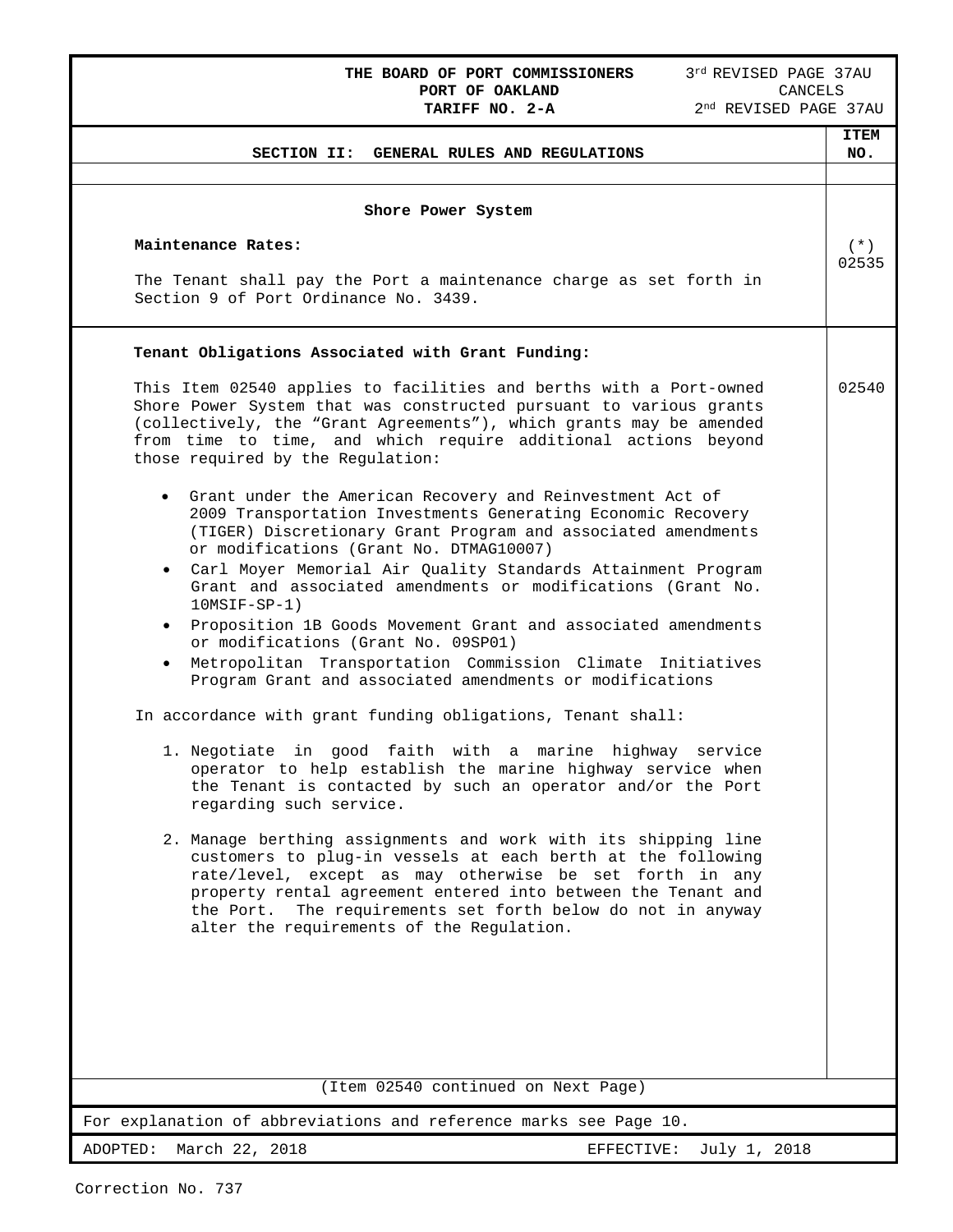**THE BOARD OF PORT COMMISSIONERS** 2<sup>nd</sup> REVISED PAGE 37AV **PORT OF OAKLAND** CANCELS PORT OF OAKLAND<br>TARIFF NO. 2-A

|                                                                                                                                                                                                                                                                                                                                      | <b>ITEM</b> |
|--------------------------------------------------------------------------------------------------------------------------------------------------------------------------------------------------------------------------------------------------------------------------------------------------------------------------------------|-------------|
| SECTION II: GENERAL RULES AND REGULATIONS                                                                                                                                                                                                                                                                                            | NO.         |
| * Provisions of Item 02540 continued from Page 37AU                                                                                                                                                                                                                                                                                  |             |
| Shore Power System                                                                                                                                                                                                                                                                                                                   |             |
|                                                                                                                                                                                                                                                                                                                                      | 02540       |
| Percentage of Vessel Calls Plugged into Shore Power<br>Annually At Each Berth:                                                                                                                                                                                                                                                       |             |
| $2020 - 2023$<br>$2014 - 2016$<br>$2017 - 2019$<br>60%<br>80%<br>$90\%$                                                                                                                                                                                                                                                              |             |
| The following vessels may not count toward these percentages:<br>APL Korea, APL China, APL Philippines because these vessels<br>have received grant funding that is separate and apart from<br>the Grant Agreements provided herein. These percentages may<br>be achieved through averaging as set forth in the Grant<br>Agreements. |             |
|                                                                                                                                                                                                                                                                                                                                      |             |
|                                                                                                                                                                                                                                                                                                                                      |             |
|                                                                                                                                                                                                                                                                                                                                      |             |
|                                                                                                                                                                                                                                                                                                                                      |             |
|                                                                                                                                                                                                                                                                                                                                      |             |
|                                                                                                                                                                                                                                                                                                                                      |             |
|                                                                                                                                                                                                                                                                                                                                      |             |
|                                                                                                                                                                                                                                                                                                                                      |             |
|                                                                                                                                                                                                                                                                                                                                      |             |
| For explanation of abbreviations and reference marks see Page 10.                                                                                                                                                                                                                                                                    |             |